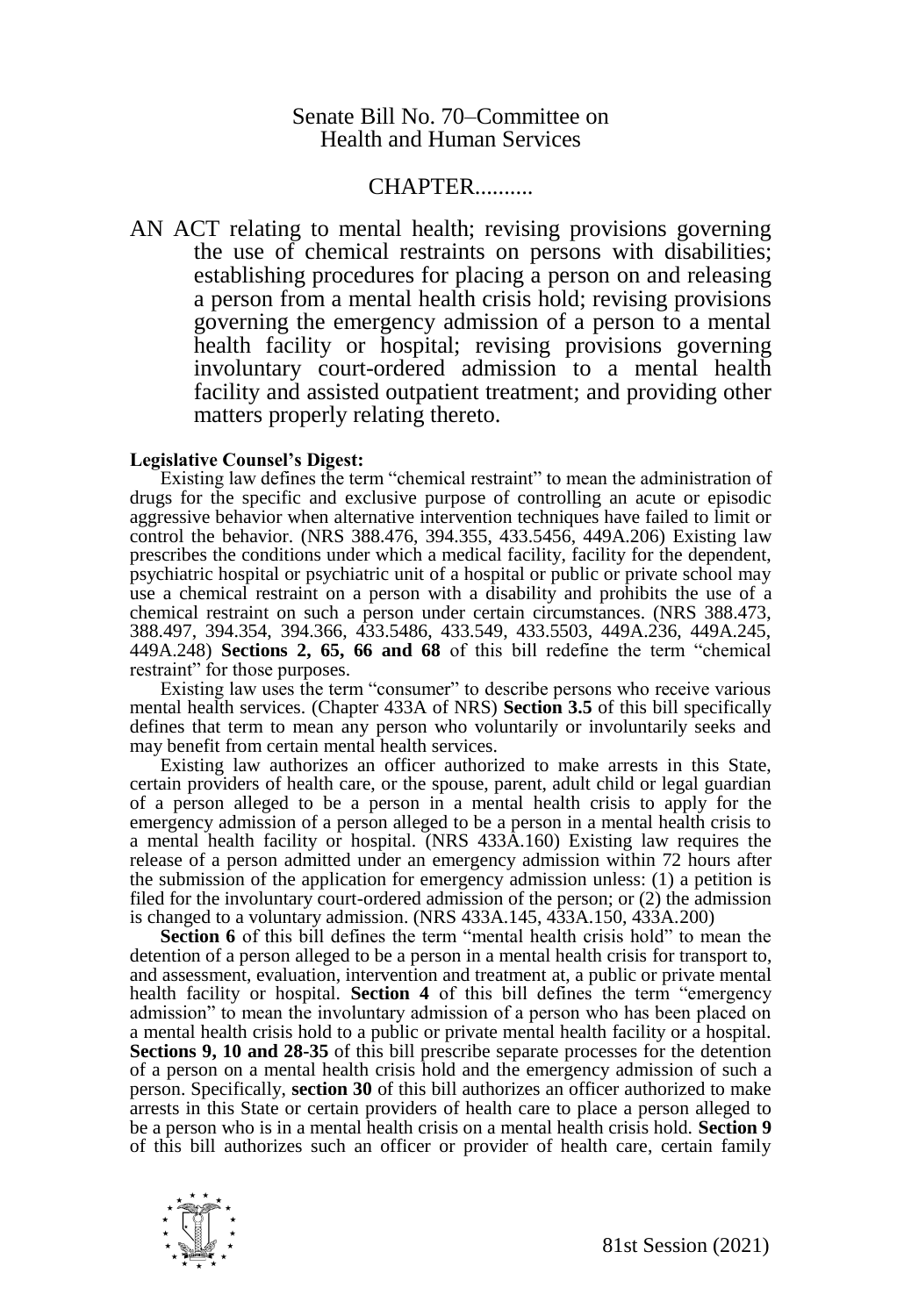members, a person who is providing case management, support and supervision to a person who has been conditionally released from a mental health facility or any other person with a legitimate interest in a person alleged to be a person in a mental health crisis to petition for a court order to place a person alleged to be a person with a mental illness on a mental health crisis hold. **Section 29** of this bill prescribes the conditions under which a person may be detained if the person is placed on a mental health crisis hold. **Section 35** of this bill prescribes the requirements for releasing a person from a mental health crisis hold. **Sections 10, 28, 31 and 32** of this bill prescribe the procedure for admitting a person to a mental health facility or hospital under an emergency admission. **Sections 10, 28 and 29** require the release of a person placed on a mental health crisis hold within 72 hours after the initiation of the hold, regardless of whether the person is admitted under an emergency admission, unless:  $(1)$  a petition is filed for the involuntary courtordered admission of the person; or  $(2)$  the admission is changed to a voluntary admission. **Sections 1, 23, 37, 40, 55, 64, 67 and 70-72** of this bill make conforming changes.

Existing law establishes a procedure for the involuntary court-ordered admission of a person to a mental health facility or a program of community-based or outpatient services. (NRS 433A.200-433A.330) **Section 24** of this bill replaces the term "program of community-based or outpatient services" with the term "assisted outpatient treatment," which is defined to mean outpatient services provided pursuant to a court order to a person with a mental illness for the purpose of treating the mental illness, assisting the person to live and function in the community or prevent a relapse or deterioration. **Sections 11-21** of this bill prescribe a separate process for the issuance of a court order requiring a person to receive assisted outpatient treatment. Specifically, **section 11** of this bill authorizes: (1) the Administrator of the Division of Public and Behavioral Health of the Department of Health and Human Services, certain providers of health care and certain persons who have an interest in a person to petition the district court to commence a proceeding for the issuance of a court order requiring assisted outpatient treatment of the person; and (2) a criminal defendant or the district attorney to make a motion to the district court to commence a proceeding for the issuance of a court order requiring assisted outpatient treatment of the defendant or the district court to commence such a proceeding on its own motion. **Section 11** prescribes the criteria for determining whether a person may be ordered to receive assisted outpatient treatment. **Section 13** of this bill requires certain persons who have evaluated a person who is the subject of a petition or motion for assisted outpatient treatment to submit to the court a recommended treatment plan for the person. **Section 14** of this bill requires a person who is the subject of a petition or motion for assisted outpatient treatment to be represented by counsel at all stages of the proceedings. **Section 18** of this bill authorizes a court to order a person to receive assisted outpatient treatment if: (1) at the conclusion of the proceedings, there is clear and convincing evidence that the person to be treated meets the applicable criteria for the initiation or renewal of such treatment; and (2) a person professionally qualified in the field of psychiatric mental health is able to treat the person in the county where the person to receive the treatment resides. If a person who has been ordered to receive assisted outpatient treatment fails to comply with the order after reasonable efforts to solicit compliance and, as a result, may harm himself or herself or others, **section 20.5** of this bill authorizes the person responsible for providing the outpatient treatment to submit a petition for a court to order that the person be taken into custody to determine whether he or she is a person in a mental health crisis. **Section 21** of this bill prescribes a procedure for renewing an order for assisted outpatient treatment. **Section 23.5** of this bill revises

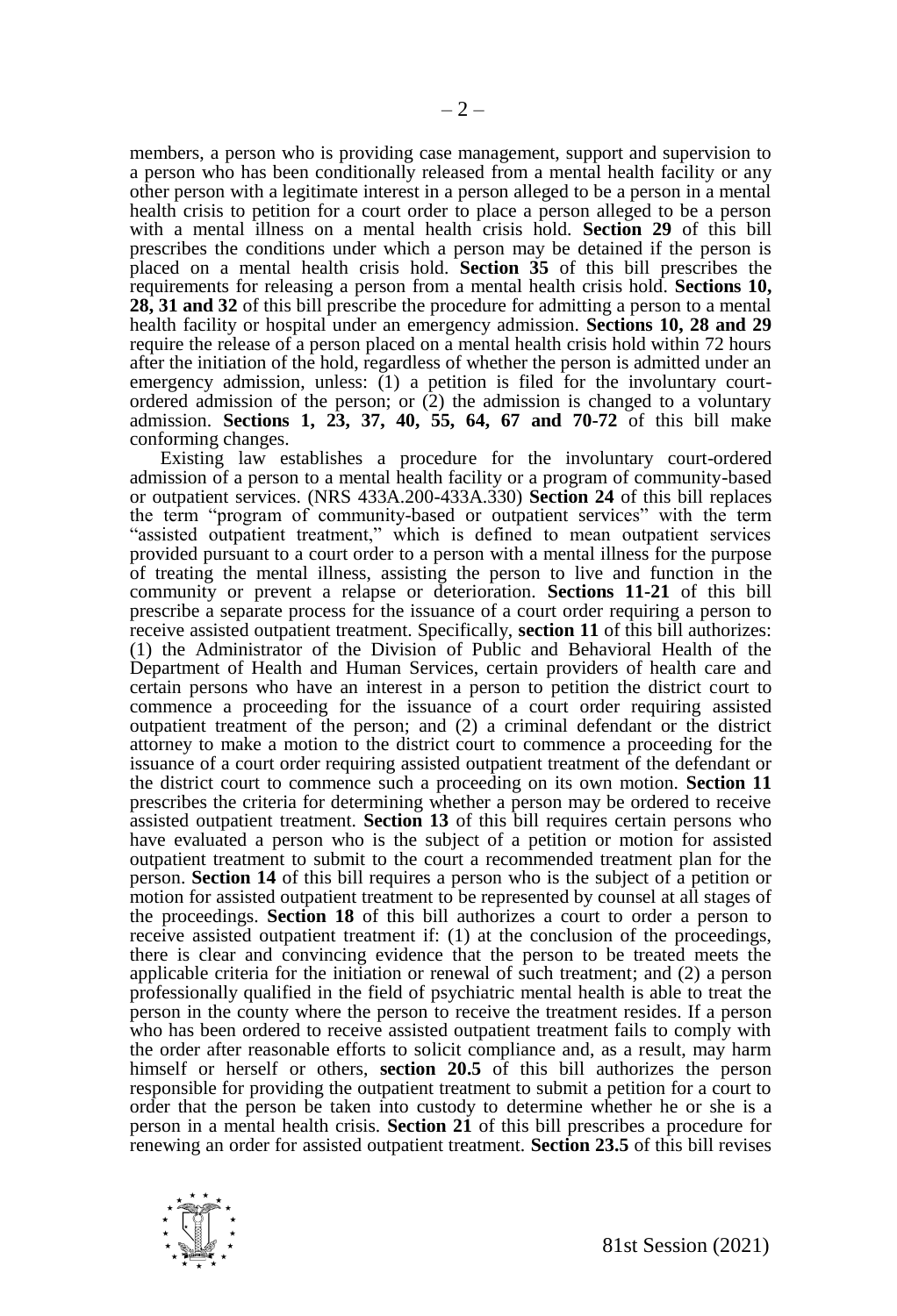the definition of "person professionally qualified in the field of psychiatric mental health" for purposes relating to eligibility to provide assisted outpatient treatment and certain other purposes. **Sections 1, 27, 38, 41, 44, 45, 49, 51-54, 57-63, 69 and 72-75** of this bill make conforming changes.

**Section 26** of this bill requires the Division and the Attorney General to approve all forms for the detainment, evaluation, treatment and conditional release of any person under chapter 433A of NRS and furnish the forms to the clerks of district courts in each county. **Section 36** of this bill revises requirements governing a petition for involuntary court-ordered admission. **Section 39** of this bill requires a person who submits such a petition to notify the court if the subject of the petition is currently admitted to a mental health facility or hospital and is transferred to another mental health facility or hospital.

Existing law: (1) requires the transfer of proceedings for the involuntary admission of a person if professionals who are qualified to examine the person are not available in the county where the petition is filed; and (2) provides that the expense of proceedings for involuntary admission are to be paid by the county where the petition is filed or, if the subject of the petition does not reside in that county, the county of the State where he or she last resided. (NRS 433A.260) **Section 41.5** of this bill imposes specific requirements for the transfer of proceedings from a county where qualified professionals are not available to conduct the examination to a county where qualified professionals are available. Section 41.5 also revises requirements governing the payment of the cost of proceedings for involuntary admission to require such cost to be paid by the county in which the subject of the petition resides. **Section 42** of this bill removes a requirement that the same counsel must continue to represent a person who is involuntarily admitted to a program of community-based or outpatient services until the person is unconditionally released. **Section 43** of this bill provides that, once a person is involuntarily admitted to a mental health facility:  $(1)$  the admitting court is prohibited from transferring the case; and (2) the mental health facility is required to notify the court if the person is transferred. **Section 50** of this bill prohibits the transfer of a consumer who has been admitted to a mental health facility or required to receive assisted outpatient treatment to another facility or provider of treatment, as applicable, unless arrangements relating to the costs of treatment are made between the facility or provider and the consumer or the person who requested the admission or treatment.

**Section 47** of this bill: (1) requires the notification of the court when a person who has been involuntarily admitted to a mental health facility is conditionally released; (2) revises the criteria for determining whether such a person may be conditionally released; and (3) authorizes the court to periodically review the terms of the conditional release. **Sections 39 and 47** of this bill revise the procedure for admitting a person who has been conditionally released to a mental health facility or hospital when conditional release is no longer appropriate. **Section 48** of this bill:  $(i)$  abolishes a requirement that an evaluation team evaluate a person who is involuntarily admitted by court order to a mental health facility or required to receive assisted outpatient treatment before the person may be unconditionally released before the expiration of the order; and (2) makes certain other minor revisions concerning unconditional release. **Sections 39, 47, 48 and 48.5** of this bill impose specific requirements concerning notification of the guardian of a person who is released from a mental health facility or assisted outpatient treatment under certain circumstances.

Existing law requires a court to seal all records related to the admission and treatment of any person admitted to a mental health facility or a program of community-based or outpatient services. (NRS 433A.715) **Section 56** of this bill

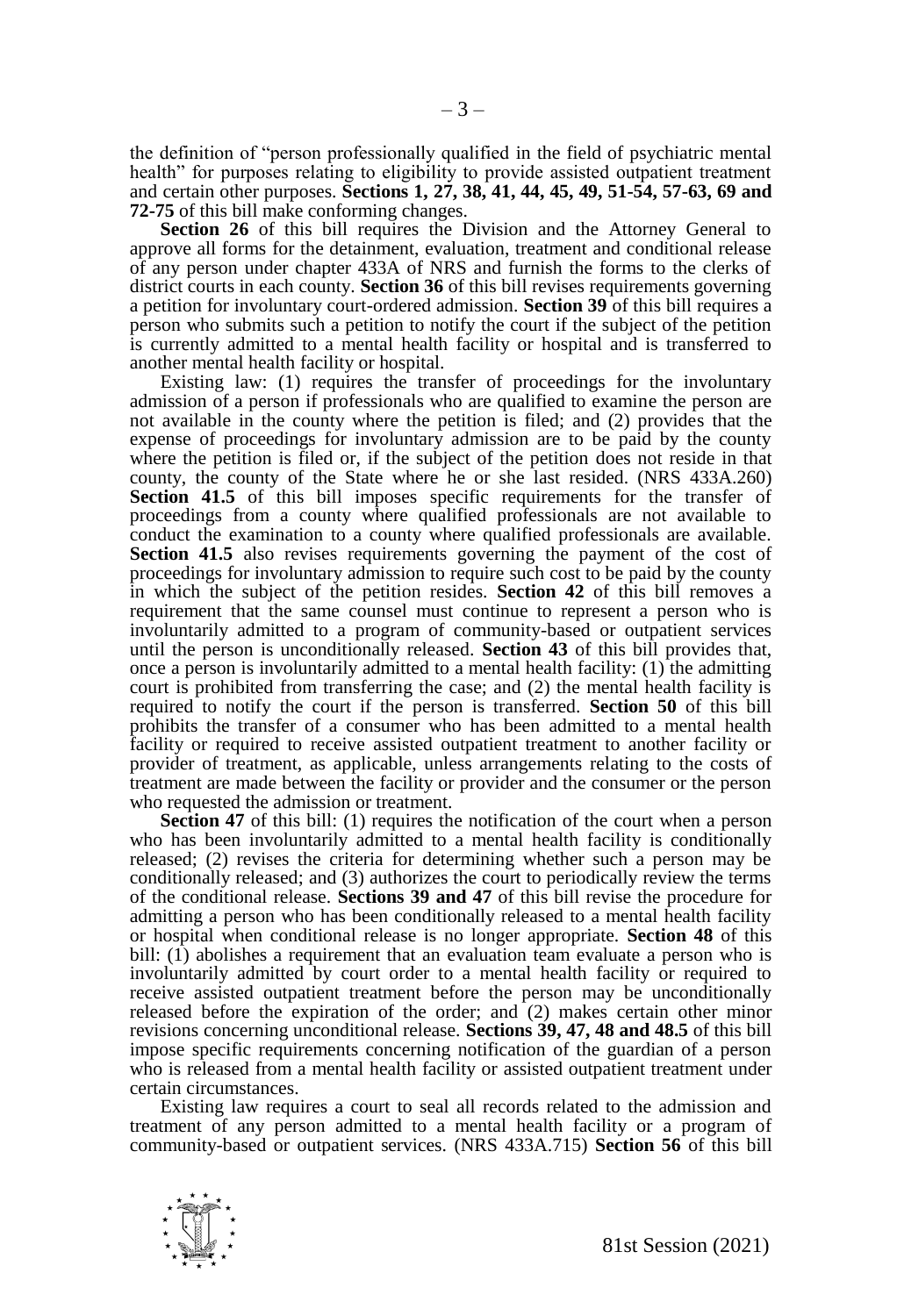additionally requires a court to seal records governing any other proceedings conducted under chapter 433A of NRS.

EXPLANATION – Matter in *bolded italics* is new; matter between brackets **[omitted material]** is material to be omitted.

## THE PEOPLE OF THE STATE OF NEVADA, REPRESENTED IN SENATE AND ASSEMBLY, DO ENACT AS FOLLOWS:

**Section 1.** NRS 433.4295 is hereby amended to read as follows:

433.4295 1. Each policy board shall:

(a) Advise the Department, Division and Commission regarding:

(1) The behavioral health needs of adults and children in the behavioral health region;

(2) Any progress, problems or proposed plans relating to the provision of behavioral health services and methods to improve the provision of behavioral health services in the behavioral health region;

(3) Identified gaps in the behavioral health services which are available in the behavioral health region and any recommendations or service enhancements to address those gaps;

(4) Any federal, state or local law or regulation that relates to behavioral health which it determines is redundant, conflicts with other laws or is obsolete and any recommendation to address any such redundant, conflicting or obsolete law or regulation; and

(5) Priorities for allocating money to support and develop behavioral health services in the behavioral health region.

(b) Promote improvements in the delivery of behavioral health services in the behavioral health region.

(c) Coordinate and exchange information with the other policy boards to provide unified and coordinated recommendations to the Department, Division and Commission regarding behavioral health services in the behavioral health region.

(d) Review the collection and reporting standards of behavioral health data to determine standards for such data collection and reporting processes.

(e) To the extent feasible, establish an organized, sustainable and accurate electronic repository of data and information concerning behavioral health and behavioral health services in the behavioral health region that is accessible to members of the public on an Internet website maintained by the policy board. A policy board may collaborate with an existing community-based organization to establish the repository.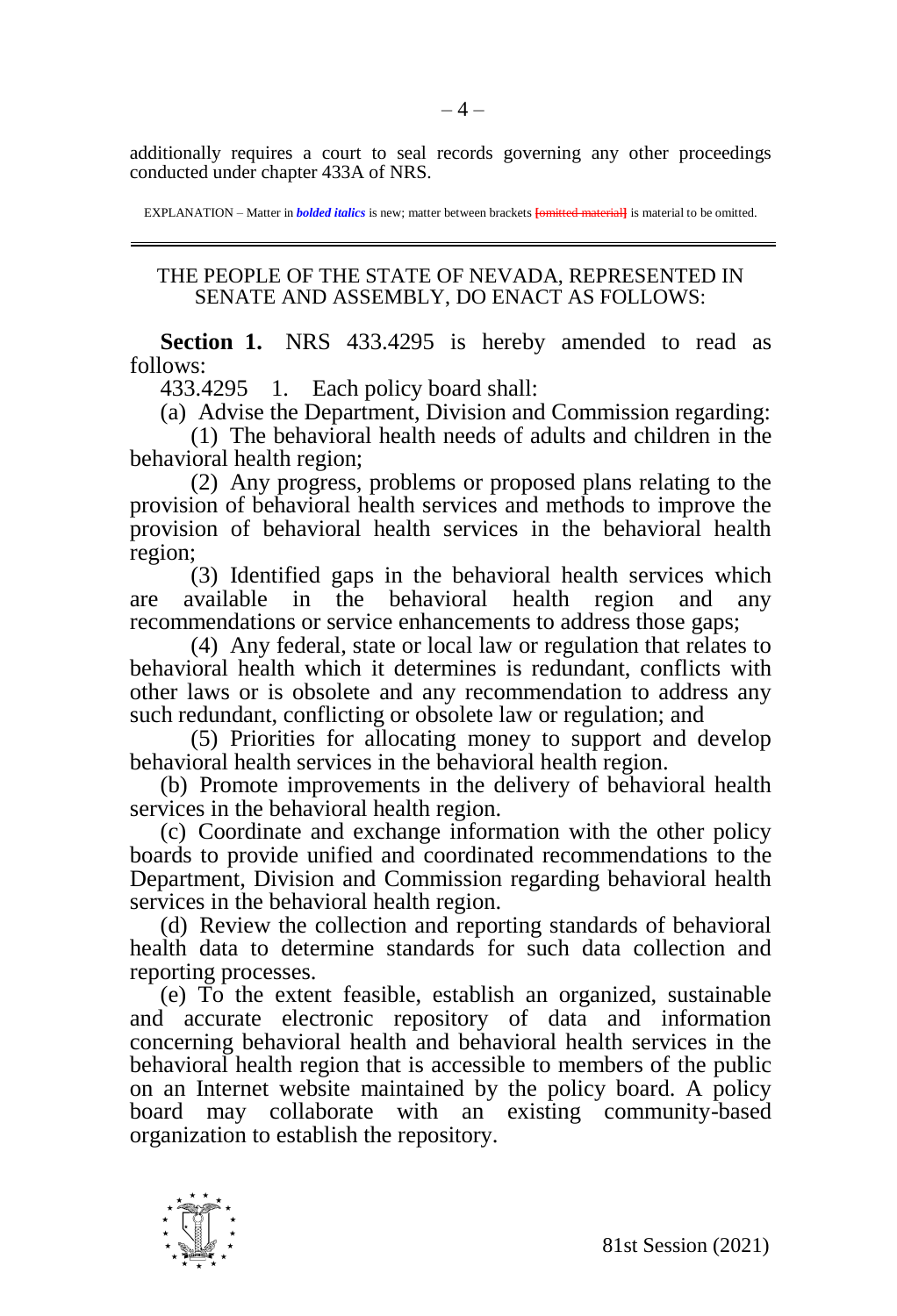(f) To the extent feasible, track and compile data concerning *persons placed on a mental health crisis hold pursuant to NRS 433A.160,* persons admitted to mental health facilities and hospitals *under an emergency admission* pursuant to **[**NRS 433A.145 to 433A.197, inclusive, and**]** *section 10 of this act, persons admitted*  to mental health facilities **[**and programs of community-based or outpatient services**]** *under an involuntary court-ordered admission*  pursuant to NRS 433A.200 to 433A.330, inclusive, *and persons ordered to receive assisted outpatient treatment pursuant to sections 11 to 21, inclusive, of this act* in the behavioral health region, including, without limitation:

(1) The outcomes of treatment provided to such persons; and

(2) Measures taken upon and after the release of such persons to address behavioral health issues and prevent future *mental health crisis holds and* admissions.

(g) Identify and coordinate with other entities in the behavioral health region and this State that address issues relating to behavioral health to increase awareness of such issues and avoid duplication of efforts.

(h) In coordination with existing entities in this State that address issues relating to behavioral health services, submit an annual report to the Commission which includes, without limitation:

(1) The specific behavioral health needs of the behavioral health region;

(2) A description of the methods used by the policy board to collect and analyze data concerning the behavioral health needs and problems of the behavioral health region and gaps in behavioral health services which are available in the behavioral health region, including, without limitation, a list of all sources of such data used by the policy board;

 $(3)$  A description of the manner in which the policy board has carried out the requirements of paragraphs (c) and (g) of subsection 1 and the results of those activities; and

(4) The data compiled pursuant to paragraph (f) and any conclusions that the policy board has derived from such data.

2. A report described in paragraph (h) of subsection 1 may be submitted more often than annually if the policy board determines that a specific behavioral health issue requires an additional report to the Commission.

**Sec. 2.** NRS 433.5456 is hereby amended to read as follows:

433.5456 "Chemical restraint" means the administration of drugs *to a person* for the specific and exclusive purpose of controlling an acute or episodic **[**aggressive**]** behavior *that places* 

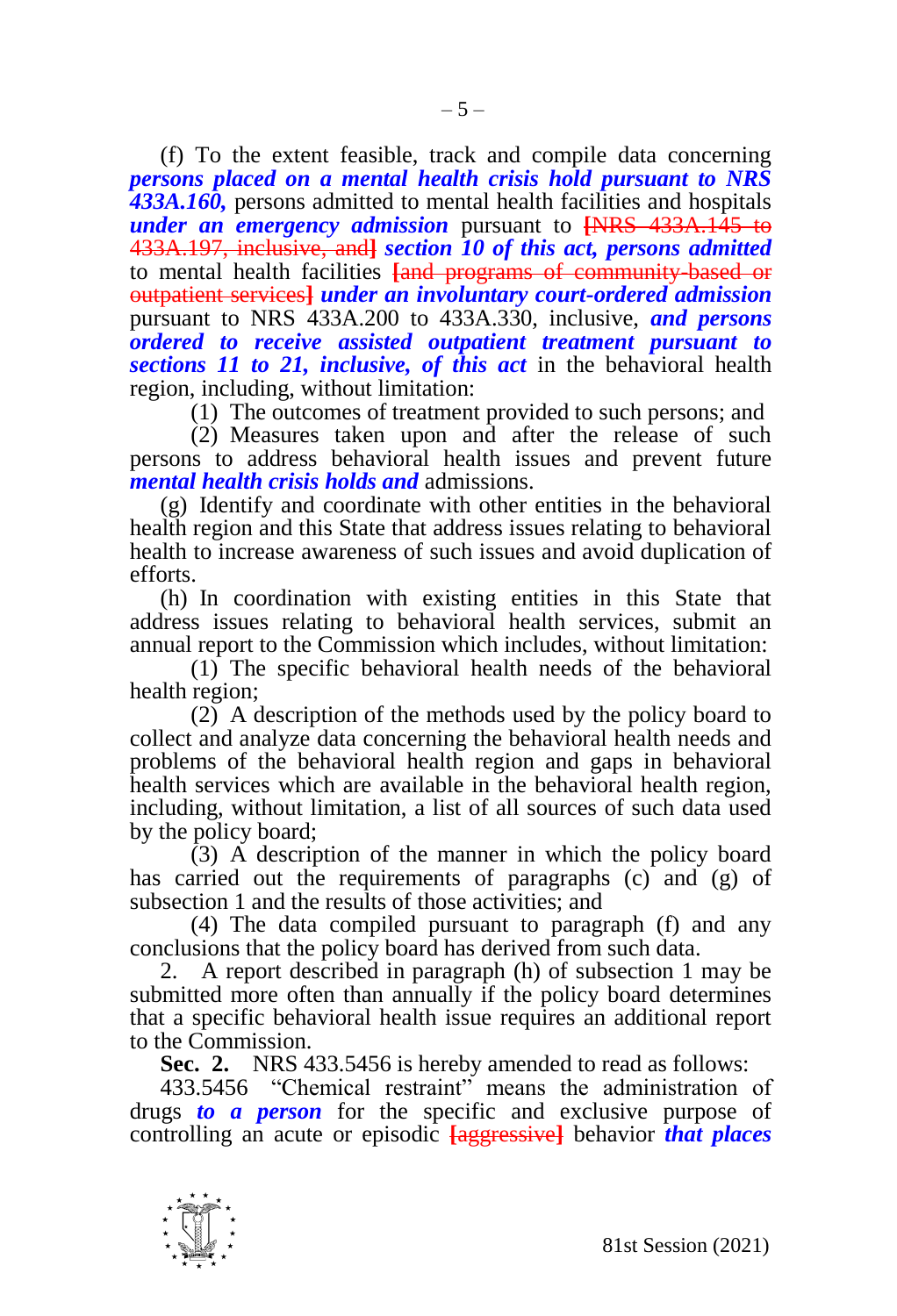*the person or others at a risk of harm* when *less restrictive* alternative intervention techniques have failed to limit or control the behavior. The term does not include the administration of drugs  $\overline{f}_{\theta}$ a regular basis, as**]** prescribed by a physician, **[**to treat the symptoms of**]** *physician assistant or advanced practice registered nurse as standard treatment for the* mental **[**,**]** *or* physical **[**, emotional or behavioral disorders and for assisting a person in gaining selfcontrol over his or her impulses.**]** *condition of the person.*

**Sec. 3.** Chapter 433A of NRS is hereby amended by adding thereto the provisions set forth as sections 3.5 to 22, inclusive, of this act.

**Sec. 3.5.** *"Consumer" means any person who, whether voluntarily or involuntarily, seeks and can benefit from care, treatment and training:*

*1. In a public or private mental health facility or other public or private facility offering mental health services; or*

2. From a person professionally qualified in the field of *psychiatric mental health who provides assisted outpatient treatment.*

**Sec. 4.** *"Emergency admission" means the involuntary admission of a person who has been placed on a mental health crisis hold to a public or private mental health facility or hospital pursuant to section 10 of this act.*

**Sec. 5.** *"Involuntary court-ordered admission" means the admission of a person in a mental health crisis to a public or private mental health facility ordered by a court pursuant to NRS 433A.200 to 433A.330, inclusive.*

**Sec. 6.** *"Mental health crisis hold" means the detention of a person alleged to be a person in a mental health crisis for transport, assessment, evaluation, intervention and treatment pursuant to NRS 433A.160.*

**Sec. 7.** *"Supporter" has the meaning ascribed to it in NRS 162C.090.*

**Sec. 8.** *"Voluntary admission" means the admission of a person to a public or private mental health facility or a division facility pursuant to NRS 433A.140 as a voluntary consumer for the purposes of observation, diagnosis, care and treatment.*

**Sec. 9.** *1. A person listed in subsection 2 may petition a district court for an order requiring any peace officer to place a person alleged to be in a mental health crisis on a mental health crisis hold pursuant to NRS 433A.160.*

*2. A petition pursuant to subsection 1 may be made by:*

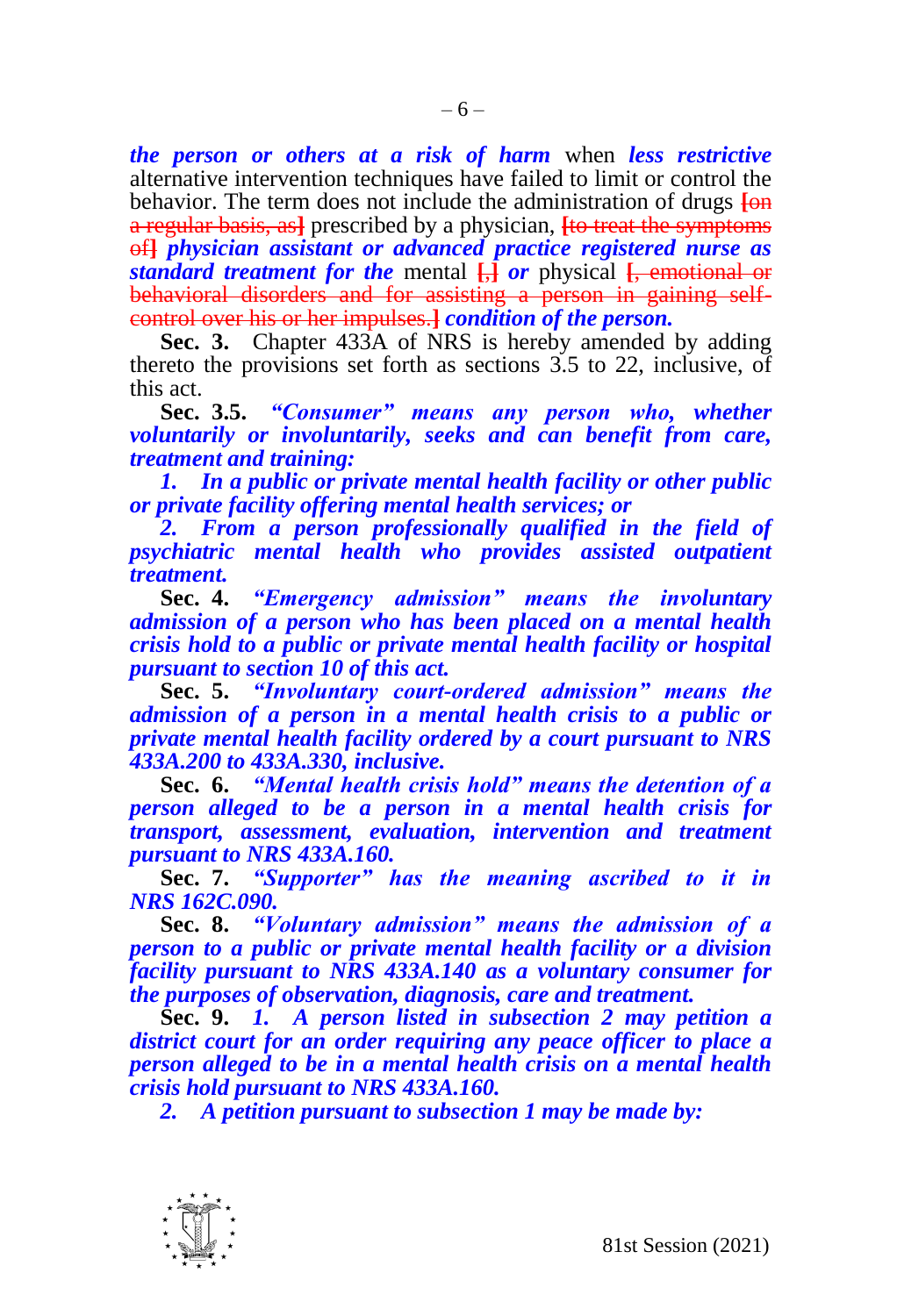*(a) An officer authorized to make arrests in the State of Nevada;*

*(b) A physician, physician assistant, psychologist, marriage and family therapist, clinical professional counselor, social worker or registered nurse;*

*(c) The spouse, parent, adult child or legal guardian of a person alleged to be a person in a mental health crisis;* 

*(d) A person who is providing case management, support and supervision to a person who has been conditionally released pursuant to NRS 433A.380, including, without limitation, a member of the staff of a community treatment program, social services agency, mobile crisis team or multi-disciplinary team that is providing case management, support and supervision to the person who is the subject of the petition; or*

*(e) Any other person who has a legitimate interest in a person alleged to be a person in a mental health crisis.* 

*3. The district court may issue an order to place a person alleged to be in a mental health crisis on a mental health crisis hold only if it is satisfied that there is probable cause to believe that the person who is the subject of the petition is a person in a mental health crisis. If the district court issues such an order, the court shall ensure the delivery of the order to the sheriff of the county. The sheriff shall:*

*(a) Provide the order to the public or private mental health facility or hospital to which the person placed on a mental health crisis hold is transported; or* 

*(b) Arrange for the person who transports the person placed on a mental health crisis hold to a public or private mental health facility or hospital to provide the order to the facility or hospital.*

**Sec. 10.** *1. A public or private mental health facility or hospital may admit a person who has been placed on a mental health crisis hold under an emergency admission if:*

*(a) After conducting an examination pursuant to NRS 433A.165, a physician, physician assistant or advanced practice registered nurse determines that the person does not have a medical condition, other than a psychiatric condition, which requires immediate treatment;*

*(b) A psychologist, a physician, a physician assistant under the supervision of a psychiatrist, a clinical social worker who has the psychiatric training and experience prescribed by the Board of Examiners for Social Workers pursuant to NRS 641B.160 or an advanced practice registered nurse who has the psychiatric training and experience prescribed by the State Board of Nursing* 

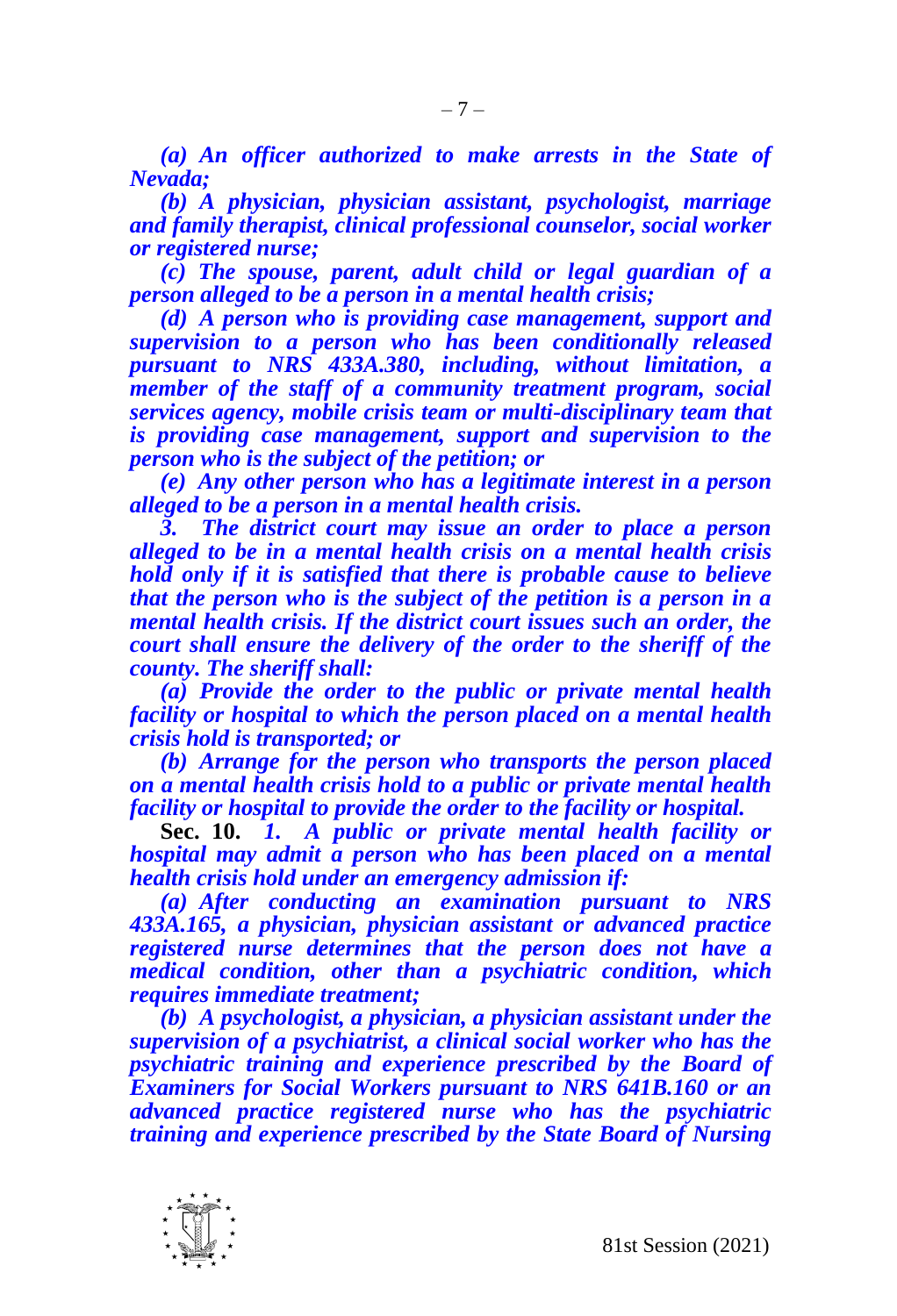*pursuant to NRS 632.120, who is employed by the public or private mental health facility or hospital completes a certificate pursuant to NRS 433A.170;*

*(c) A psychiatrist or a psychologist or, if a psychiatrist or a psychologist is not available, a physician or an advanced practice registered nurse who has the training and experience prescribed by the State Board of Nursing pursuant to NRS 632.120, evaluates the person at the time of admission and determines that the person is a person in a mental health crisis; and*

*(d) A psychiatrist approves the admission.*

*2. The provisions of subsections 2 and 3 of NRS 433A.150 continue to apply to a person who is admitted to a public or private mental health facility or hospital under an emergency admission pursuant to this section.*

**Sec. 11.** *1. A proceeding for an order requiring any person in the State of Nevada to receive assisted outpatient treatment may be commenced by the filing of a petition for such an order with the clerk of the district court of the county where the person who is to be treated is present. The petition may be filed by:*

*(a) Any person who is at least 18 years of age and resides with the person to be treated;*

*(b) The spouse, parent, adult sibling, adult child or legal guardian of the person to be treated;*

*(c) A physician, physician assistant, psychologist, social worker or registered nurse who is providing care to the person to be treated;*

*(d) The Administrator or his or her designee; or*

*(e) The medical director of a division facility in which the person is receiving treatment or the designee of the medical director of such a division facility.*

*2. A proceeding to require a person who is the defendant in a criminal proceeding in the district court to receive assisted outpatient treatment may be commenced by the district court, on its own motion, or by motion of the defendant or the district attorney if:*

*(a) The defendant has been examined in accordance with NRS 178.415;*

*(b) The defendant is not eligible for commitment to the custody of the Administrator pursuant to NRS 178.461; and*

*(c) The Division makes a clinical determination that assisted outpatient treatment is appropriate.*

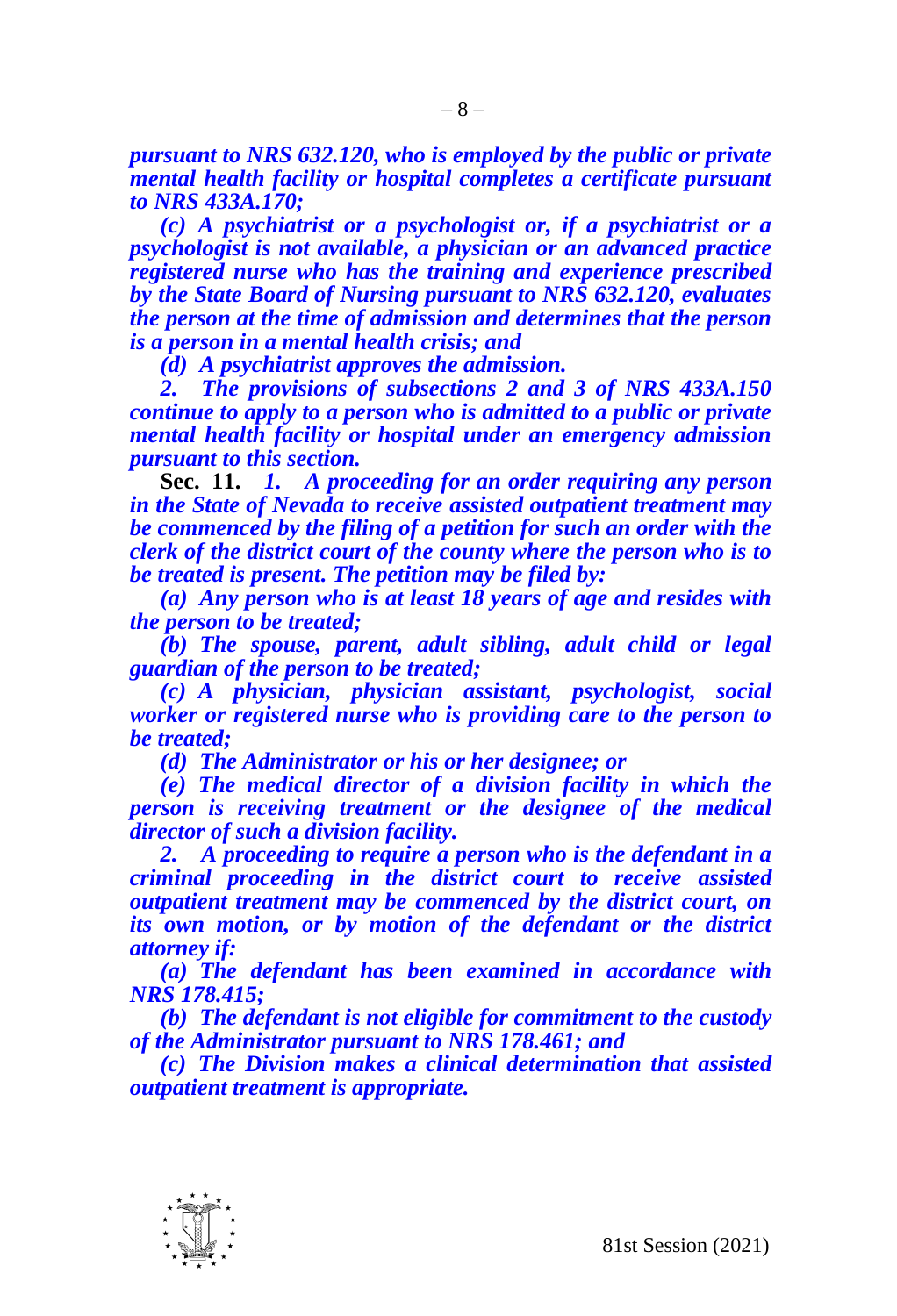*3. A petition filed pursuant to subsection 1 or a motion made pursuant to subsection 2 must allege the following concerning the person to be treated:*

*(a) The person is at least 18 years of age.*

*(b) The person has a mental illness.*

*(c) The person has a history of poor compliance with treatment for his or her mental illness that has resulted in at least one of the following circumstances:*

*(1) At least twice during the immediately preceding 48 months, poor compliance with mental health treatment has been a significant factor in causing the person being hospitalized or receiving services in the behavioral health unit of a detention facility or correctional facility. The 48-month period described in this subparagraph must be extended by any amount of time that the person has been hospitalized, incarcerated or detained during that period.*

*(2) Poor compliance with mental health treatment has been a significant factor in causing the person to commit, attempt to commit or threaten to commit serious physical harm to himself or herself or others during the immediately preceding 48 months. The 48-month period described in this subparagraph must be extended by any amount of time that the person has been hospitalized, incarcerated or detained during that period.*

*(3) Poor compliance with mental health treatment has resulted in the person being hospitalized, incarcerated or detained for a cumulative period of at least 6 months and the person:*

*(I) Is scheduled to be discharged or released from such hospitalization, incarceration or detention during the 30 days immediately following the date of the petition; or*

*(II) Has been discharged or released from such hospitalization, incarceration or detention during the 60 days immediately preceding the date of the petition.* 

*(d) Because of his or her mental illness, the person is unwilling or unlikely to voluntarily participate in outpatient treatment that would enable the person to live safely in the community without the supervision of the court.*

*(e) Assisted outpatient treatment is the least restrictive appropriate means to prevent further disability or deterioration that would result in the person becoming a person in a mental health crisis.*

*4. A petition filed pursuant to subsection 1 or a motion made pursuant to subsection 2 must be accompanied by:*

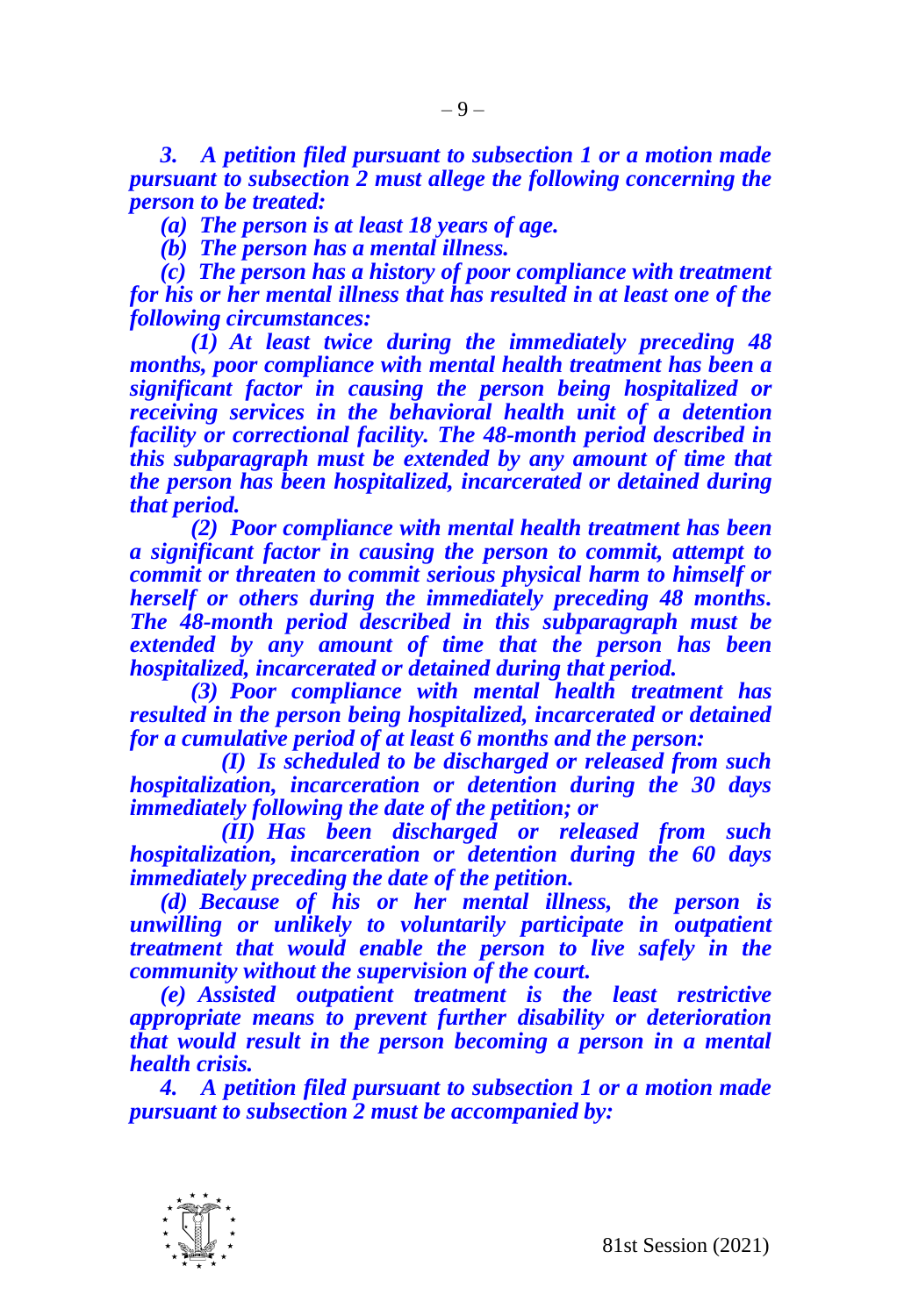*(a) A sworn statement or a declaration that complies with the provisions of NRS 53.045 by a physician, a psychologist, a physician assistant under the supervision of a psychiatrist, a clinical social worker who has the psychiatric training and experience prescribed by the Board of Examiners for Social Workers pursuant to NRS 641B.160 or an advanced practice registered nurse who has the psychiatric training and experience prescribed by the State Board of Nursing pursuant to NRS 632.120, stating that he or she:*

*(1) Evaluated the person who is the subject of the petition or motion not earlier than 10 days before the filing of the petition or making of the motion;*

*(2) Recommends that the person be ordered to receive assisted outpatient treatment; and*

*(3) Is willing and able to testify at a hearing on the petition or motion; and*

*(b) A sworn statement or a declaration that complies with the provisions of NRS 53.045 from a person professionally qualified in the field of psychiatric mental health stating that he or she is willing to provide assisted outpatient treatment for the person in the county where the person resides.*

*5. A copy of the petition filed pursuant to subsection 1 or a motion made pursuant to subsection 2 must be served upon the person who is the subject of the petition or motion or his or her counsel and, if applicable, his or her legal guardian.*

**Sec. 12.** *1. Immediately after the clerk of the district court receives a petition filed pursuant to subsection 1 of section 11 of this act or section 21 of this act, the clerk shall transmit the petition to the appropriate district judge, who shall set a time, date and place for its hearing. Immediately after a motion is made pursuant to subsection 2 of section 11 of this act, the district judge shall set a time, date and place for its hearing. The date must be:*

*(a) Within 30 judicial days after the date on which the petition is received by the clerk or the motion is made, as applicable; or*

*(b) If the person who is the subject of the petition or motion is hospitalized at the time of the petition or motion, before that person is to be discharged and within a sufficient time to arrange for a continuous transition from inpatient treatment to assisted outpatient treatment.*

*2. If the Chief Judge, if any, of the district court has assigned a district court judge or hearing master to preside over hearings pursuant to this section, that judge or hearing master must preside over the hearing.*

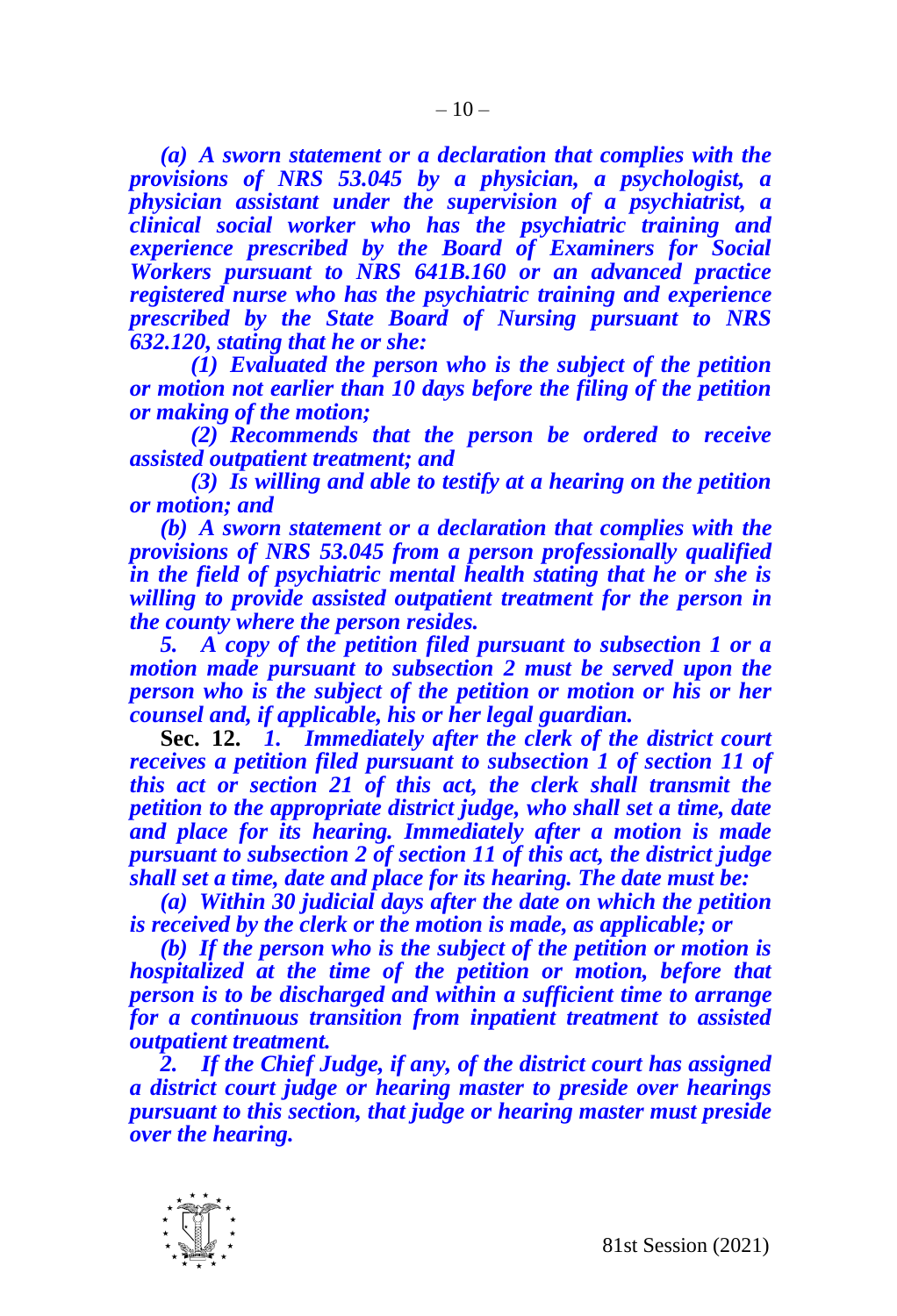*3. The court shall give notice of the petition or motion and of the time, date and place of any proceedings thereon to the person who is the subject of the petition or motion, his or her attorney, if known, the person's legal guardian, the petitioner, if applicable, the district attorney of the county in which the court has its principal office, the local office of an agency or organization that receives money from the Federal Government pursuant to 42 U.S.C. §§ 10801 et seq., to protect and advocate the rights of persons with a mental illness and the administrative office of any public or private mental health facility or hospital in which the subject of the petition or motion is detained.*

**Sec. 13.** *1. Before the date of a hearing on a petition or motion for assisted outpatient treatment, the person who made the sworn statement or declaration pursuant to paragraph (a) of subsection 4 of section 11 of this act, the personnel of the Division who made the clinical determination concerning the appropriateness of assisted outpatient treatment pursuant to paragraph (c) of subsection 2 of section 11 of this act or the person or entity who submitted the petition pursuant to section 21 of this act, as applicable, shall submit to the court a proposed written treatment plan created by a person professionally qualified in the field of psychiatric mental health who is familiar with the person who is the subject of the petition or motion, as applicable. The proposed written treatment plan must set forth:* 

*(a) The services and treatment recommended for the person who is the subject of the petition or motion; and*

*(b) The person who will provide such services and treatment and his or her qualifications.* 

*2. Services and treatment set forth in a proposed written treatment plan must include, without limitation:*

*(a) Case management services to coordinate the assisted outpatient treatment recommended pursuant to paragraph (b); and* 

*(b) Assisted outpatient treatment which may include, without limitation:*

*(1) Medication;*

*(2) Periodic blood or urine testing to determine whether the person is receiving such medication;*

- *(3) Individual or group therapy;*
- *(4) Full-day or partial-day programming activities;*
- *(5) Educational activities;*
- *(6) Vocational training;*
- *(7) Treatment and counseling for a substance use disorder;*

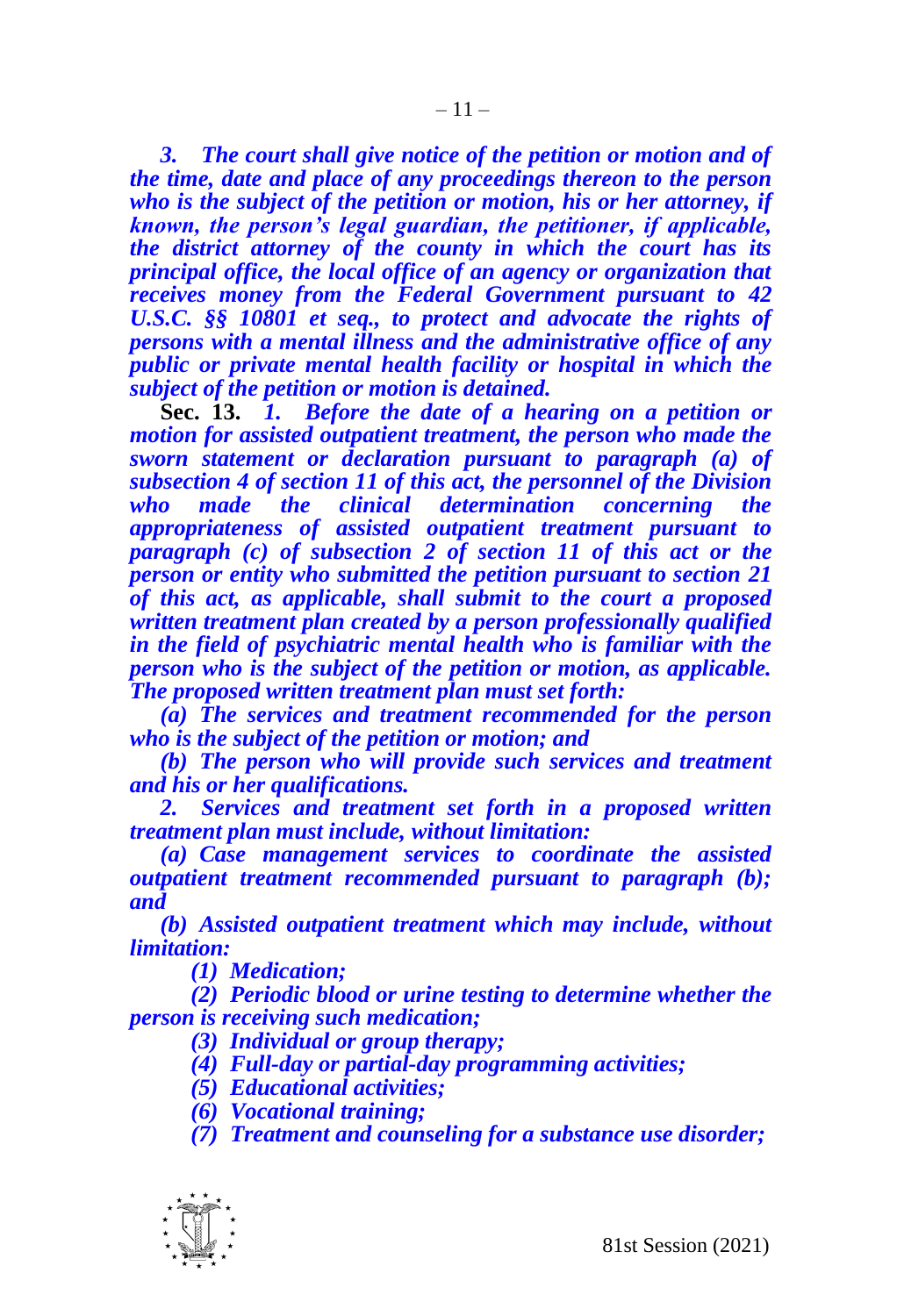*(8) If the person has a history of substance use, periodic blood or urine testing for the presence of alcohol or other recreational drugs;*

*(9) Supervised living arrangements; and*

*(10) Any other services determined necessary to treat the mental illness of the person, assist the person in living or functioning in the community or prevent a deterioration of the mental or physical condition of the person.*

*3. A person professionally qualified in the field of psychiatric mental health who is creating a proposed written treatment plan pursuant to subsection 1 shall:*

*(a) Consider any wishes expressed by the person who is to be treated in an advance directive for psychiatric care executed pursuant to NRS 449A.600 to 449A.645, inclusive; and*

*(b) Consult with the person who is to be treated, any providers of health care who are currently treating the person, any supporter or legal guardian of the person, and, upon the request of the person, any other person concerned with his or her welfare, including, without limitation, a relative or friend.*

*4. If a proposed written treatment plan includes medication, the plan must specify the type and class of the medication and state whether the medication is to be self-administered or administered by a specific provider of health care. A proposed written treatment plan must not recommend the use of physical force or restraints to administer medication.*

*5. If a proposed written treatment plan includes periodic blood or urine testing for the presence of alcohol or other recreational drugs, the plan must set forth sufficient facts to support a clinical determination that the person who is to be treated has a history of substance use disorder.*

*6. If the person who is to be treated has executed an advance directive for psychiatric care pursuant to NRS 449A.600 to 449A.645, inclusive, a copy of the advance directive must be attached to the proposed written treatment plan.* 

*7. As used in this section, "provider of health care" has the meaning ascribed to it in NRS 629.031.*

**Sec. 14.** *1. The person who is the subject of a petition filed or motion made pursuant to section 11 or 21 of this act or any relative or friend on the person's behalf is entitled to retain counsel to represent the person in any proceeding before the district court relating to assisted outpatient treatment. If he or she fails or refuses to obtain counsel, the court must advise the person and his or her guardian or next of kin, if known, of such right to* 

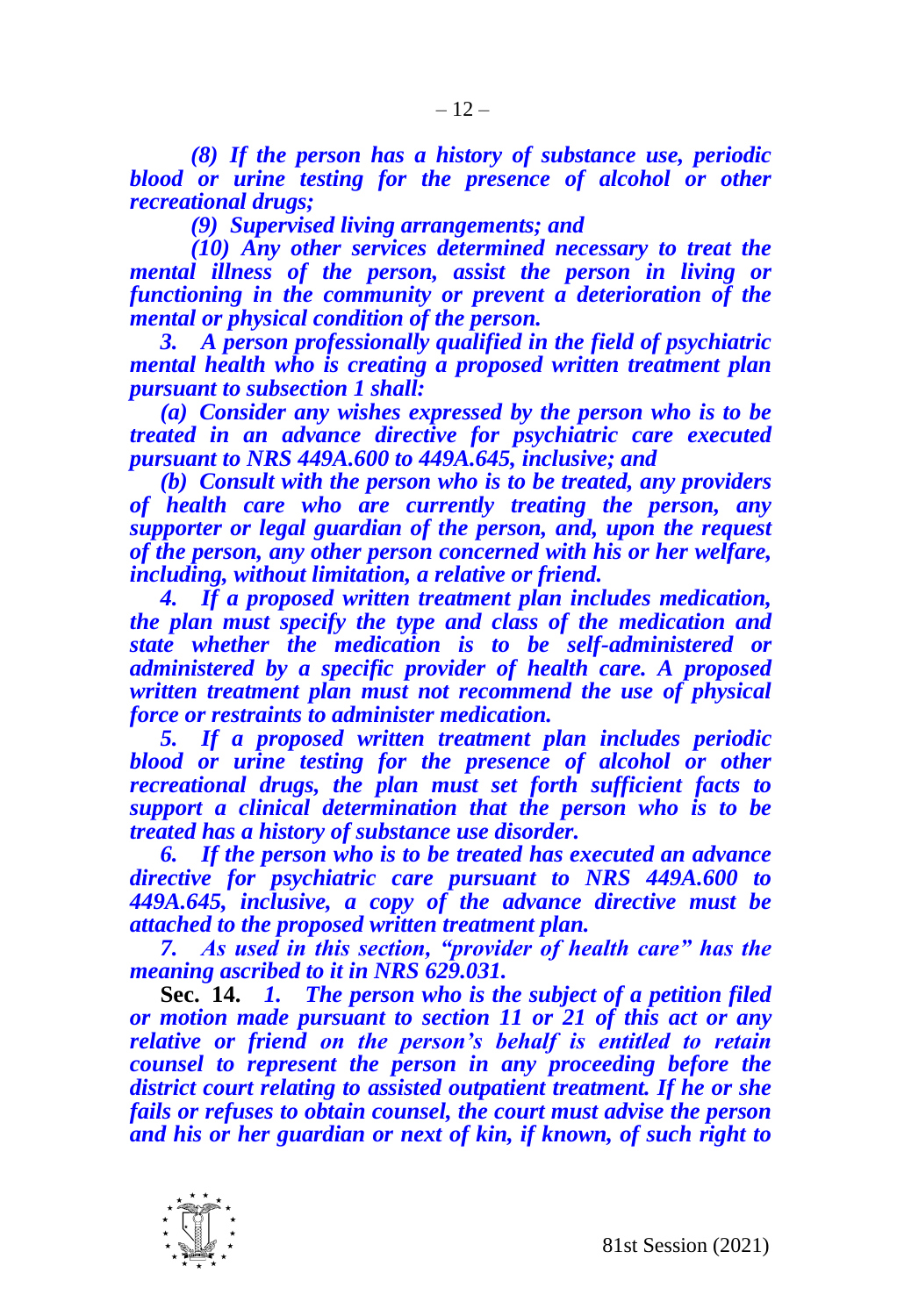*counsel and must appoint counsel, who may be the public defender or his or her deputy. The person must be represented by counsel at all stages of the proceedings.*

*2. The court shall award compensation to any counsel appointed pursuant to subsection 1 for his or her services in an amount determined by the court to be fair and reasonable. The compensation must be charged against the estate of the person for whom the counsel was appointed or, if the person is indigent, against the county where the person who is the subject of the petition or motion last resided.*

*3. The court shall, at the request of counsel representing the subject of the petition or motion in proceedings before the court relating to assisted outpatient treatment, grant a recess in the proceedings for the shortest time possible, but for not more than 7 days, to give the counsel an opportunity to prepare his or her case.*

*4. If the person who is the subject of the petition or motion is ordered to receive assisted outpatient treatment, counsel must continue to represent the person until the person is released from the program. The court shall serve notice upon such counsel of any action that is taken involving the person while the person is required by the order to receive assisted outpatient treatment.*

**Sec. 15.** *1. The district attorney of a county in which a petition is filed or motion is made pursuant to section 11 or 21 of this act or his or her deputy:*

*(a) Must appear and represent the State in the proceedings for assisted outpatient treatment if:*

*(1) The proceedings were initiated by:*

*(I) A petition filed pursuant to subsection 1 of section 11 of this act or section 21 of this act by the Administrator or his or her designee or the medical director of a division facility or his or her designee; or*

*(II) A motion made pursuant to subsection 2 of section 11 of this act; and*

*(2) The district attorney determines that there is clear and convincing evidence that the criteria prescribed in subsection 3 of section 11 of this act or subsection 1 of section 21 of this act, as applicable, are met.*

*(b) May appear and represent the State in the proceedings for assisted outpatient treatment in any other case where the district attorney determines that there is clear and convincing evidence that the criteria prescribed in subsection 3 of section 11 of this act or subsection 1 of section 21 of this act, as applicable, are met.*

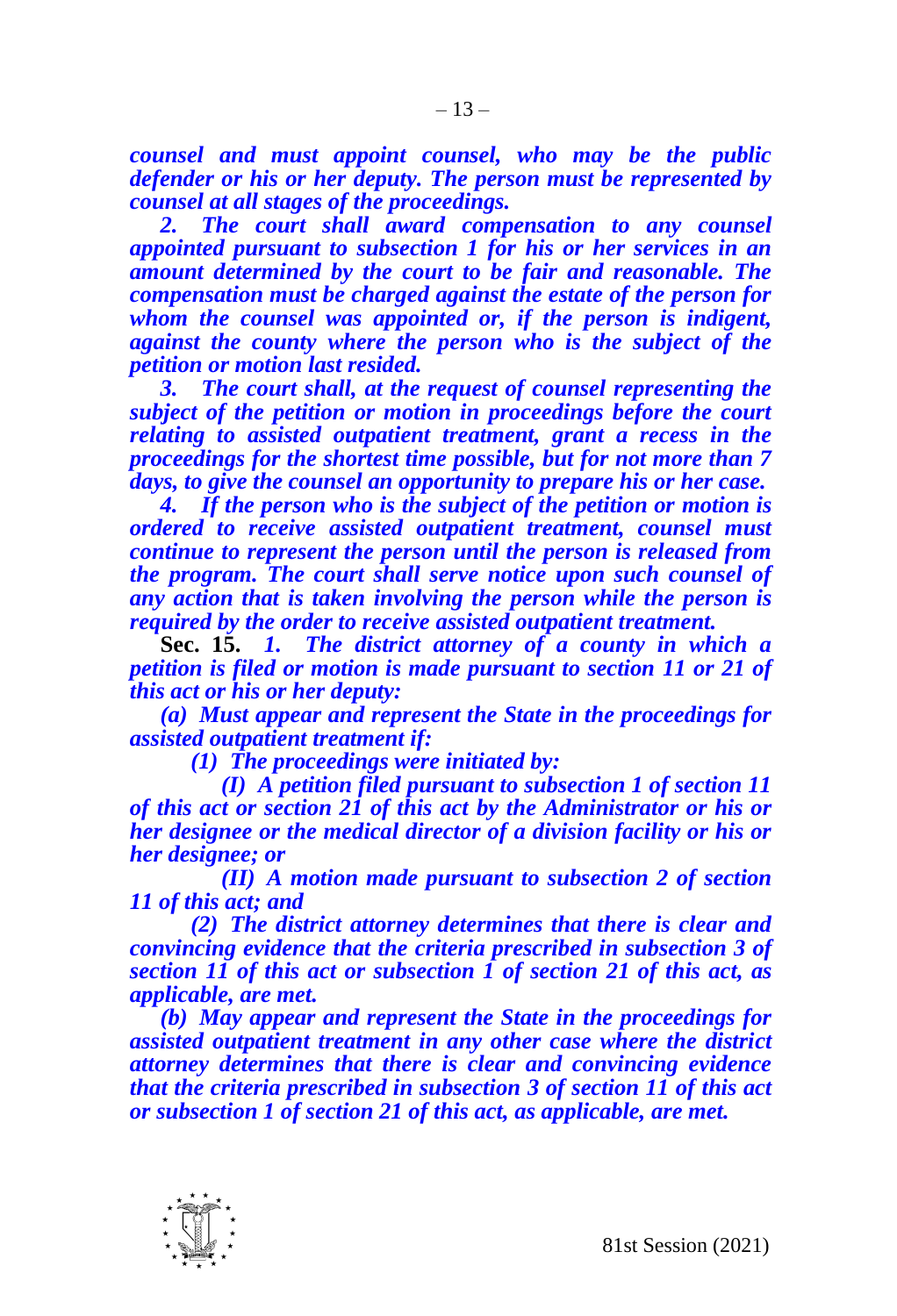*2. If the district attorney does not appear and represent the State in a proceeding for assisted outpatient treatment, the petitioner is responsible for presenting the case in support of the petition.*

**Sec. 16.** *1. In proceedings for assisted outpatient treatment, the court shall hear and consider all relevant testimony, including, without limitation:*

*(a) The testimony of the person who made a sworn statement or declaration pursuant to paragraph (a) of subsection 4 of section 11 of this act, any personnel of the Division responsible for a clinical determination made pursuant to paragraph (c) of subsection 2 of section 11 of this act or the person or entity responsible for the decision to submit a petition pursuant to section 21 of this act, as applicable;*

*(b) The testimony of any supporter or legal guardian of the person who is the subject of the proceedings, if that person wishes to testify; and*

*(c) If the proposed written treatment plan submitted pursuant to section 13 of this act recommends medication and the person who is the subject of the petition or motion objects to the recommendation, the testimony of the person professionally qualified in the field of psychiatric mental health who prescribed the recommendation.*

*2. The court may consider testimony relating to any past actions of the person who is the subject of the petition or motion if such testimony is probative of the question of whether the person currently meets the criteria prescribed by subsection 3 of section 11 of this act or subsection 1 of section 21 of this act, as applicable.*

**Sec. 17.** *1. Except as otherwise provided in subsection 2, the person who is the subject of a petition or motion for assisted outpatient treatment must be present at the proceedings on the petition or motion, as applicable, and may, at the discretion of the court, testify.*

*2. The court may conduct the hearing on a petition or motion for assisted outpatient treatment in the absence of the person who is the subject of the petition or motion if:*

*(a) The person has waived his or her right to attend the hearing after receiving notice pursuant to section 12 of this act and being advised of his or her right to be present and the potential consequences of failing to attend; and*

*(b) The counsel for the person is present.*

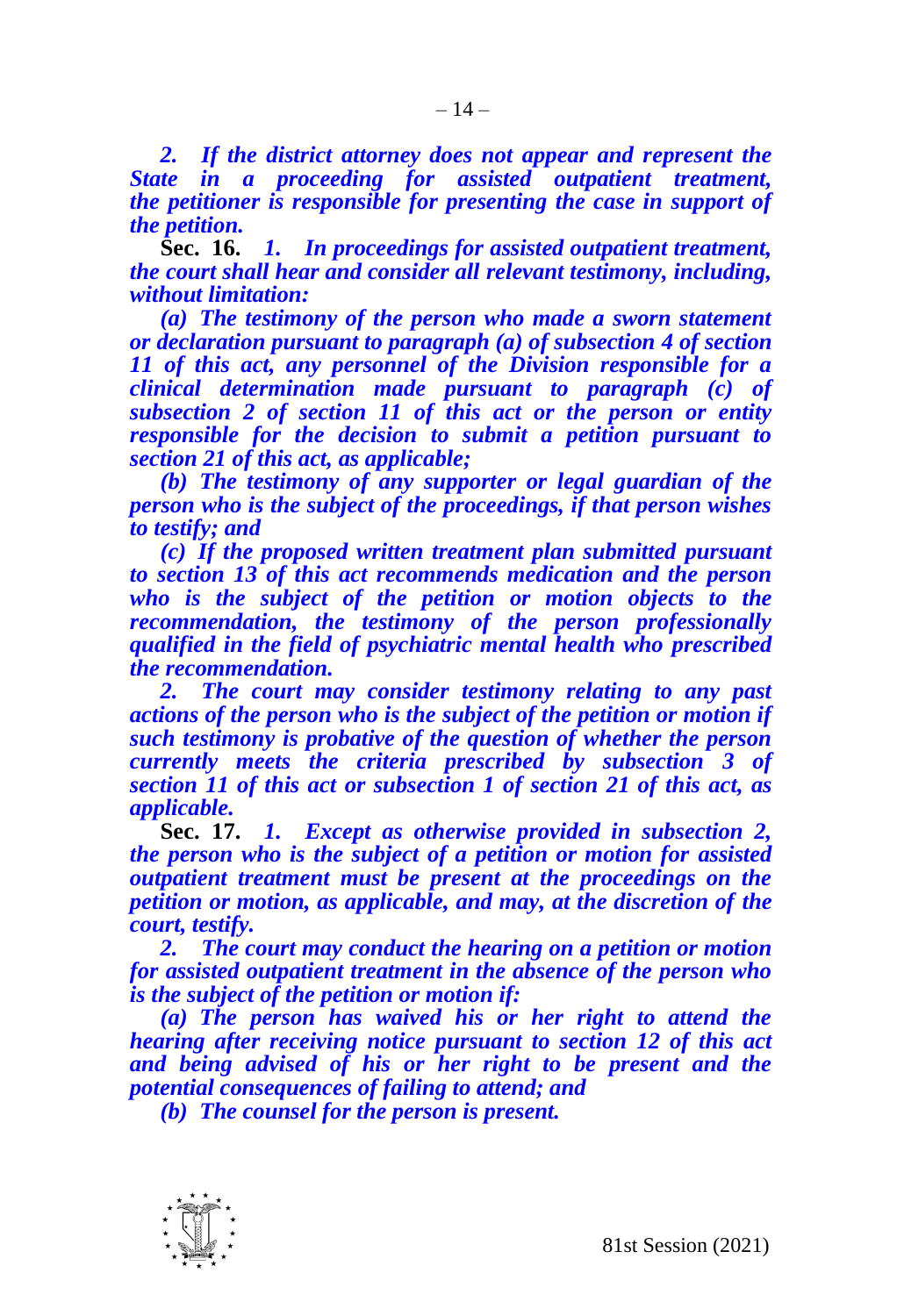**Sec. 18.** *1. If the district court finds, after proceedings for the assisted outpatient treatment of a person:*

*(a) That the person professionally qualified in the field of psychiatric mental health who made the sworn statement or declaration pursuant to paragraph (b) of subsection 4 of section 11 of this act or submitted the petition pursuant to section 21 of this act, as applicable, is not able to provide treatment to the person who is the subject of the proceedings in the county where he or she resides or that there is not clear and convincing evidence that the person who is the subject of the proceedings meets the criteria prescribed in subsection 3 of section 11 of this act or subsection 1 of section 21 of this act, as applicable, the court must enter its finding to that effect and the person must not be ordered to receive assisted outpatient treatment.*

*(b) That the person professionally qualified in the field of psychiatric mental health who made the sworn statement or declaration pursuant to paragraph (b) of subsection 4 of section 11 of this act or submitted the petition pursuant to section 21 of this act, as applicable, is able to provide treatment to the person who is the subject of the proceedings in the county where he or she resides and that there is clear and convincing evidence that the person who is the subject of the proceedings meets the criteria prescribed in subsection 3 of section 11 of this act or subsection 1 of section 21 of this act, as applicable, the court may order the person to receive assisted outpatient treatment. The order of the court must be interlocutory and must not become final if, within 30 days after the issuance of the order, the person is unconditionally released pursuant to NRS 433A.390.* 

*2. If the district court finds, after proceedings for the assisted outpatient treatment of a defendant in a criminal proceeding pursuant to subsection 2 of section 11 of this act:*

*(a) That the person professionally qualified in the field of psychiatric mental health who made the sworn statement or declaration pursuant to paragraph (b) of subsection 4 of section 11 of this act or submitted the petition pursuant to section 21 of this act, as applicable, is not able to provide treatment to the defendant in the county where he or she resides or that there is not clear and convincing evidence that the defendant meets the criteria prescribed in subsection 3 of section 11 of this act or subsection 1 of section 21 of this act, as applicable, the court must enter its finding to that effect and the defendant must not be ordered to receive assisted outpatient treatment.* 

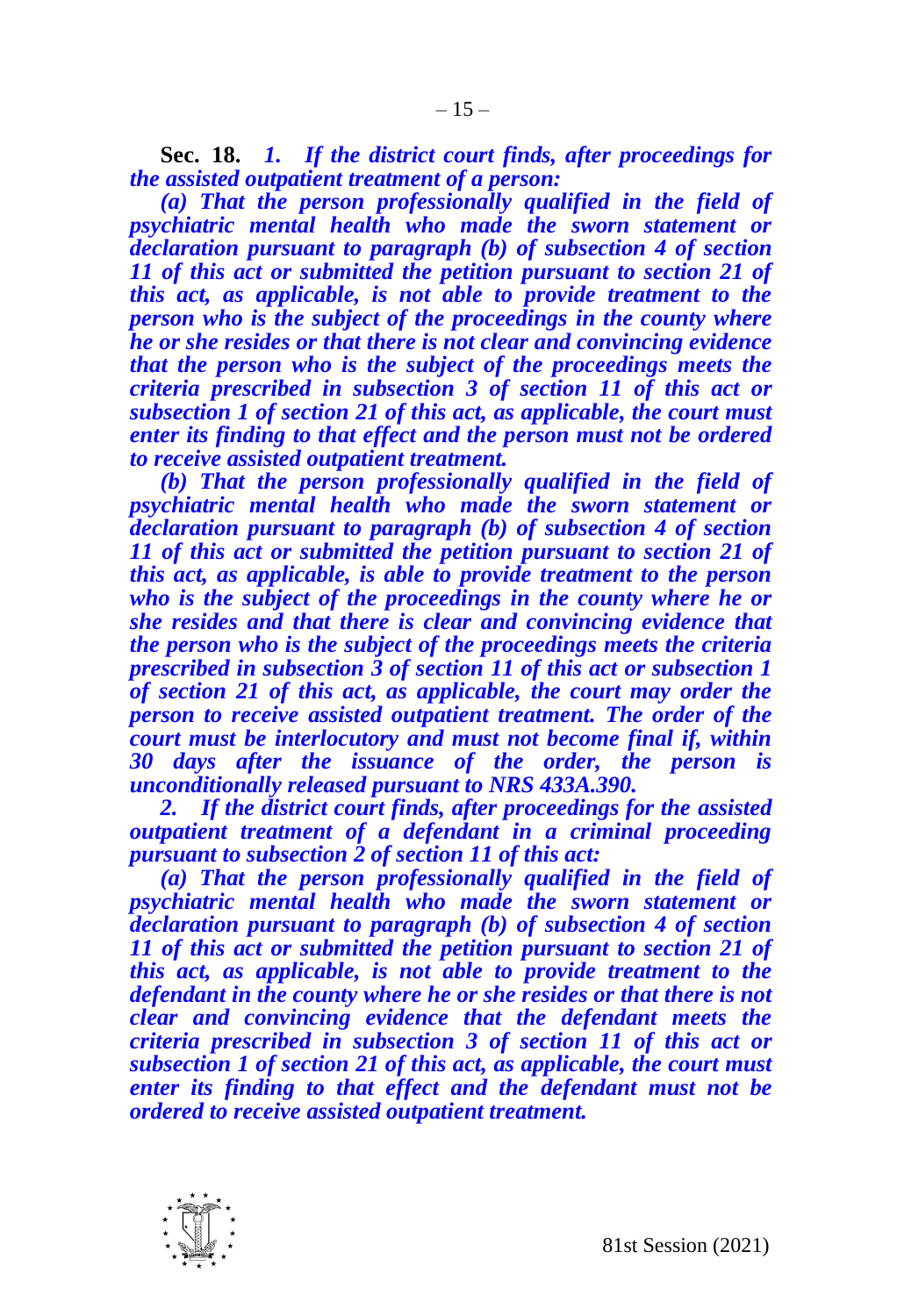*(b) That the person professionally qualified in the field of psychiatric mental health who made the sworn statement or declaration pursuant to paragraph (b) of subsection 4 of section 11 of this act or submitted the petition pursuant to section 21 of this act, as applicable, is able to provide treatment to the defendant in the county where he or she resides and that there is clear and convincing evidence that the defendant meets the criteria prescribed in subsection 3 of section 11 of this act or subsection 1 of section 21 of this act, as applicable, except as otherwise provided in this paragraph, the court must order the defendant to receive assisted outpatient treatment and suspend further proceedings in the criminal proceeding against the defendant until the defendant completes the treatment or the treatment is terminated. If the offense allegedly committed by the defendant is a category A or B felony or involved the use or threatened use of force or violence, the court must not order the defendant to receive assisted outpatient treatment pursuant to this paragraph unless the prosecuting attorney stipulates to the assignment. The order of the court must be interlocutory and must not become final if, within 30 days after the issuance of the order, the person is unconditionally released pursuant to NRS 433A.390. If the defendant successfully completes the assisted outpatient treatment to the satisfaction of the court, the court must dismiss the criminal charges against the defendant with prejudice.*

*3. An order for a person to receive assisted outpatient treatment must:*

*(a) Provide for a period of assisted outpatient treatment that does not exceed 6 months unless the order is renewed or extended pursuant to section 21 of this act;*

*(b) Specify the services that the person who is to be treated must receive; and*

*(c) Direct the person professionally qualified in the field of psychiatric mental health who made the sworn statement or declaration pursuant to paragraph (b) of subsection 4 of section 11 of this act or submitted the petition pursuant to section 21 of this act, as applicable, to provide the services pursuant to paragraph (b) for the duration of the order.*

*4. If an order for a person to receive assisted outpatient treatment requires the administration of medication, the order must state the classes of medication and the reasons for ordering the medication, which must be based on the proposed written treatment plan submitted pursuant to section 13 of this act. The order may require the person who is to be treated to* 

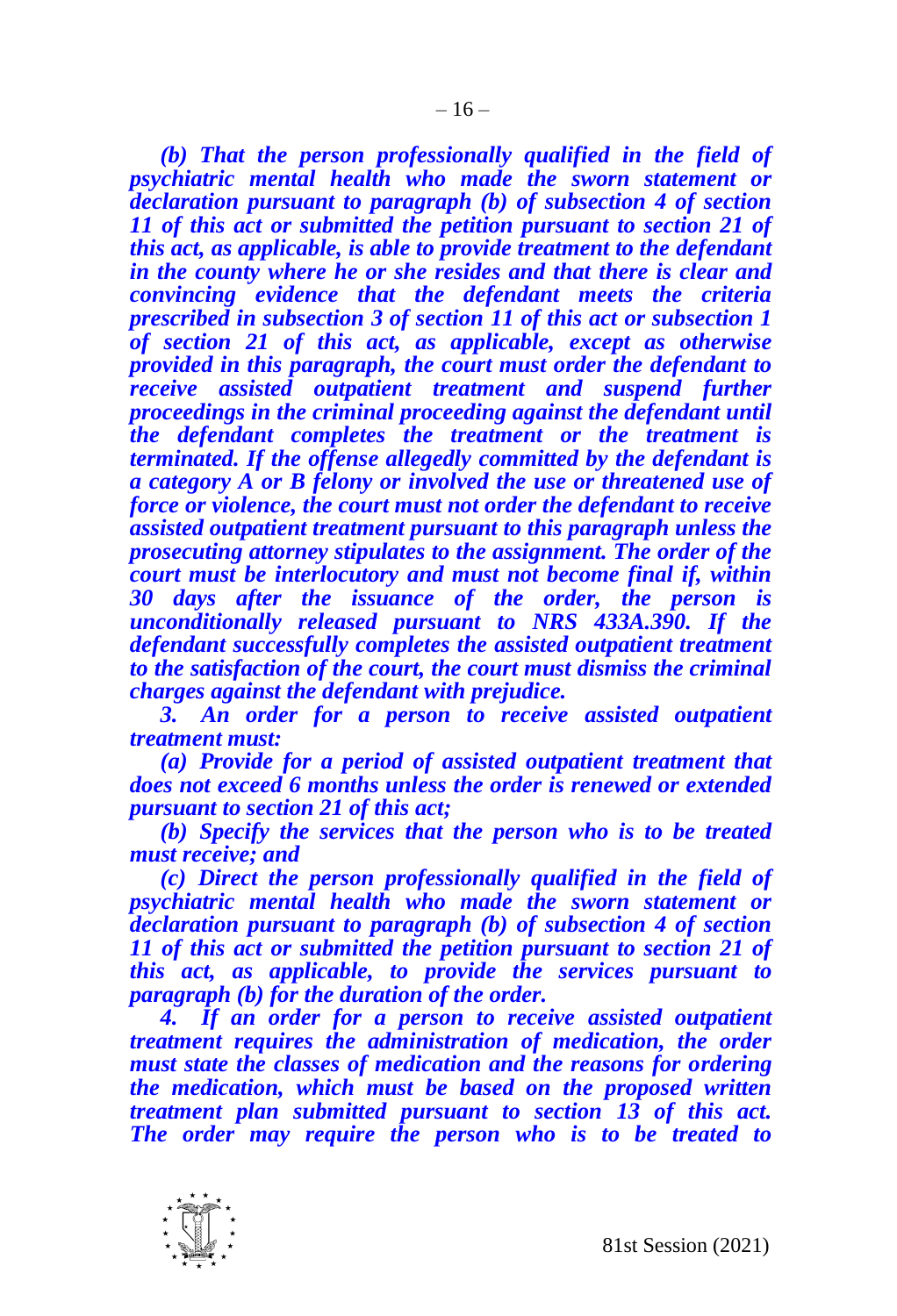*self-administer the medication or accept the administration of the medication by a specified person. The court shall not order the use of physical force or restraints to administer medication.*

*5. An order for a person to receive assisted outpatient treatment must not prescribe treatment that is not recommended by the person professionally qualified in the field of psychiatric mental health who made the sworn statement or declaration pursuant to paragraph (b) of subsection 4 of section 11 of this act or submitted the petition pursuant to section 21 of this act, as applicable.*

*6. If the court issues an order requiring a person to receive assisted outpatient treatment, the court must, notwithstanding the provisions of NRS 433A.715, cause, within 5 business days after the order becomes final pursuant to this section, on a form prescribed by the Department of Public Safety, a record of the order to be transmitted to:*

*(a) The Central Repository for Nevada Records of Criminal History, along with a statement indicating that the record is being transmitted for inclusion in each appropriate database of the National Instant Criminal Background Check System; and*

*(b) Each law enforcement agency of this State with which the court has entered into an agreement for such transmission, along with a statement indicating that the record is being transmitted for inclusion in each of this State's appropriate databases of information relating to crimes.*

*7. A court may periodically review an order for a person to receive assisted outpatient treatment to determine whether there is an available alternative treatment that is the least restrictive treatment that is appropriate for the person, is in the best interest of the person and will not be detrimental to the public welfare. If the court determines that such a treatment is available, the court must amend the order to require such treatment.*

*8. As used in this section, "National Instant Criminal Background Check System" has the meaning ascribed to it in NRS 179A.062.*

**Secs. 19 and 20.** (Deleted by amendment.)

**Sec. 20.5.** *1. A person professionally qualified in the field of psychiatric mental health who is responsible for providing assisted outpatient treatment to a person ordered by a court to receive assisted outpatient treatment pursuant to section 18 of this act may petition the court to issue an order requiring a peace officer to take into custody and deliver the person to an appropriate location for a prompt evaluation by the professional to* 

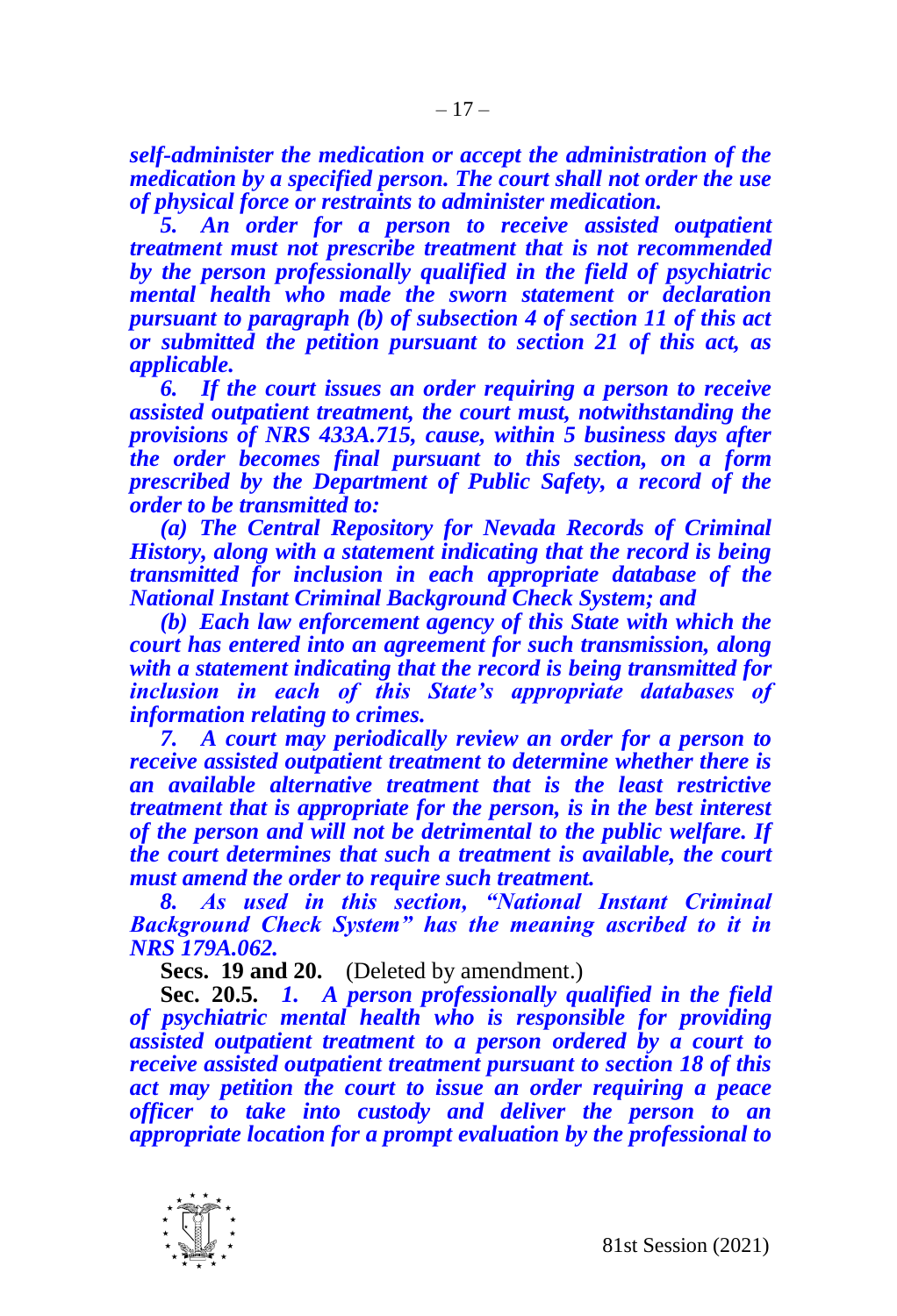*determine whether the person is a person in a mental health crisis if:*

*(a) The person who is the subject of the petition has failed to comply with the plan of assisted outpatient treatment ordered pursuant to section 18 of this act;* 

*(b) The petitioner has made reasonable efforts to solicit such compliance; and*

*(c) The failure to comply with the plan of assisted outpatient treatment may cause the person who is the subject of the petition to harm himself or herself or others.*

*2. A petition pursuant to subsection 1 must set forth:*

*(a) The specific provisions of the plan of assisted outpatient treatment which the subject of the petition has failed to carry out;*

*(b) The efforts made by the petitioner to solicit compliance; and*

*(c) The basis for the petitioner's belief that the failure to comply with the plan of assisted outpatient treatment may cause the subject of the petition to harm himself or herself or others.*

*3. If the court determines that there is probable cause to believe that the conditions described in paragraphs (a), (b) and (c) of subsection 1 have been satisfied, the court may issue an order requiring a peace officer to take into custody and deliver the person who is the subject of the petition to an appropriate location for a prompt evaluation by the petitioner to determine whether the person is a person in a mental health crisis.*

*4. As used in this section, "appropriate location" means any location identified by a petitioner but does not include a jail or prison.*

**Sec. 21.** *1. Not later than 7 judicial days before the end of a period of assisted outpatient treatment ordered by a court pursuant to section 18 of this act, the Administrator or his or her designee, the medical director of a division facility through which the person who is the subject of the order is receiving assisted outpatient treatment or his or her designee or another person professionally qualified in the field of psychiatric mental health responsible for providing the assisted outpatient treatment may petition to renew the order for assisted outpatient treatment for an additional period that does not exceed 6 months. The petition for renewal must allege that:* 

*(a) Because of his or her mental illness, the person to be treated is unwilling or unlikely to voluntarily participate in outpatient treatment that would enable the person to live safely in the community without the supervision of the court; and*

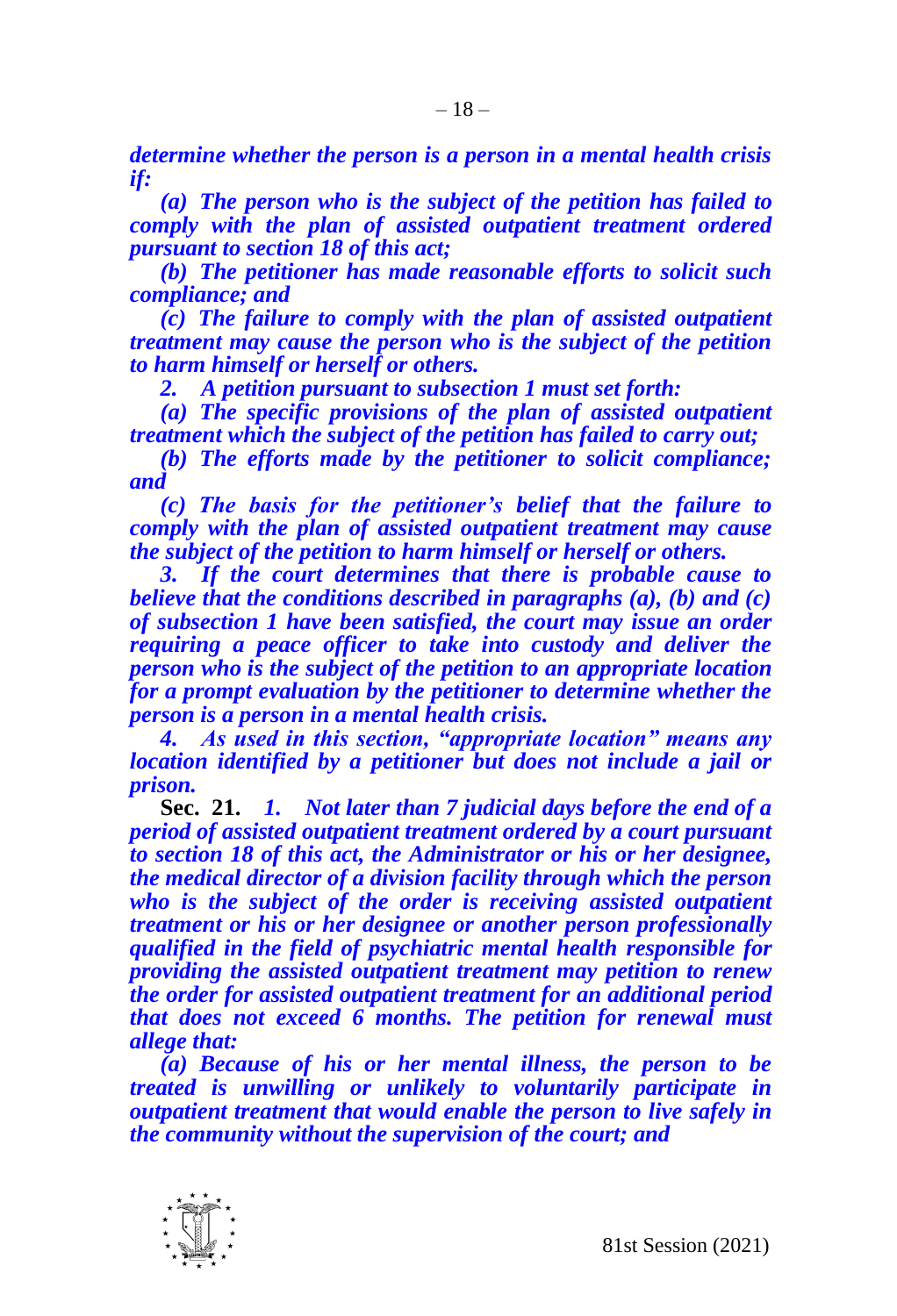*(b) Assisted outpatient treatment is the least restrictive appropriate means to prevent further disability or deterioration that would result in the person to be treated becoming a person in a mental health crisis.*

*2. A copy of a petition filed pursuant to subsection 1 must be served upon the person who is the subject of the petition or his or her counsel and, if applicable, his or her legal guardian.*

*3. Upon receiving a petition filed pursuant to subsection 1, the court shall schedule a hearing on the petition pursuant to section 12 of this act. If the order for assisted outpatient treatment that is effective at the time of the petition is scheduled to expire before the hearing, the order is extended and remains in effect until the date of the hearing.*

**Sec. 22.** (Deleted by amendment.)

**Sec. 23.** NRS 433A.011 is hereby amended to read as follows:

433A.011 As used in this chapter, unless the context otherwise requires, the words and terms defined in NRS 433A.012 to 433A.019, inclusive, *and sections 3.5 to 8, inclusive, of this act*  have the meanings ascribed to them in those sections.

**Sec. 23.5.** NRS 433A.018 is hereby amended to read as follows:

433A.018 "Person professionally qualified in the field of psychiatric mental health" means:

1. A psychiatrist licensed to practice medicine in this State *;* **[**who is certified by the American Board of Psychiatry and Neurology;**]**

2. A psychologist licensed to practice in this State;

3. A social worker who holds a master's degree in social work **[**,**]** *and* is licensed by the State as a clinical social worker *;* **[**and is employed by the Division;**]**

4. A registered nurse who:

(a) Is licensed to practice professional nursing in this State; *and*

(b) Holds a master's degree in the field of psychiatric nursing; **[**and

(c) Is employed by the Division;**]**

5. A marriage and family therapist licensed pursuant to chapter 641A of NRS; or

6. A clinical professional counselor licensed pursuant to chapter 641A of NRS.

**Sec. 24.** NRS 433A.019 is hereby amended to read as follows:

433A.019 **[**"Program of community-based or outpatient services"**]** *"Assisted outpatient treatment"* means **[**care, treatment

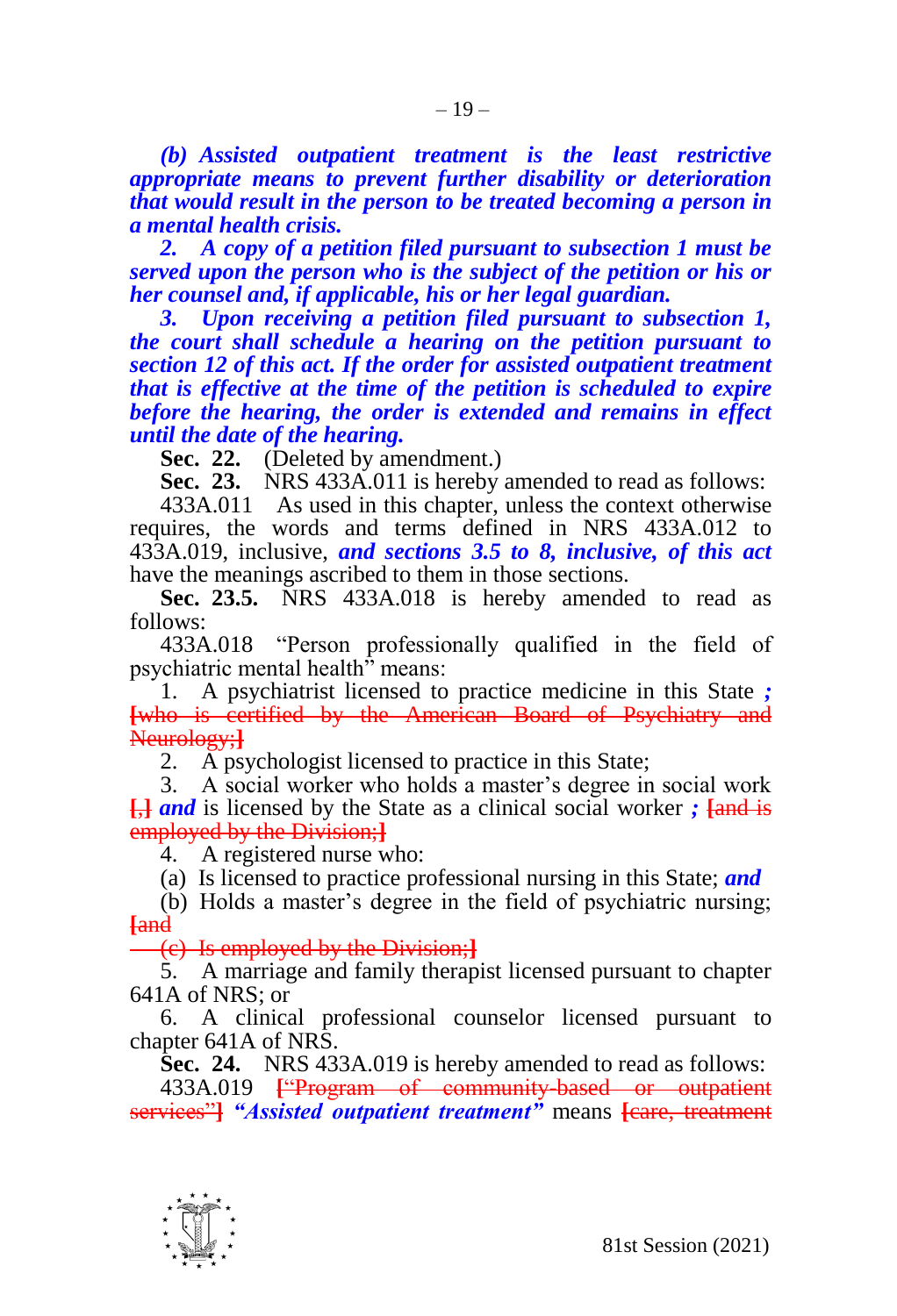and training**]** *outpatient services* provided *pursuant to a court order* to **[**persons in a mental health crisis, including, without limitation:

1. A program or service for the treatment of alcohol or other substance use disorders;

2. A program of general education or vocational training;

3. A program or service that assists in the dispensing or monitoring of medication;

4. A program or service that provides counseling or therapy;

5. A service which provides screening tests to detect the presence of alcohol or drugs;

6. A program of supervised living; or

7. Any combination of programs and services for persons with mental illness.

**]** *a person with a mental illness for the purpose of treating the mental illness, assisting the person to live and function in the community or to prevent a relapse or deterioration that may reasonably be predicted to result in harm to the person or another person if the person with a mental illness is not treated.* The term does not include **[**care, treatment and training**]** *services* provided to residents of a mental health facility.

**Sec. 25.** (Deleted by amendment.)

**Sec. 26.** NRS 433A.130 is hereby amended to read as follows:

433A.130 All applications *,* **[**and**]** certificates *and other forms*  for the *detainment, evaluation,* admission *, treatment and conditional release* of any person in the State of Nevada  $\frac{f}{f}$ mental health facility or to a program of community-based or outpatient services**]** under the provisions of this chapter shall be made on forms approved by the Division and the Office of the Attorney General and furnished by the clerks of the district courts in each county.

**Sec. 27.** NRS 433A.140 is hereby amended to read as follows:

433A.140 1. Any person may apply to:

(a) A public or private mental health facility in the State of Nevada for admission to the facility; or

(b) A division facility to receive care, treatment or training provided by the Division,

 $\rightarrow$  as a voluntary consumer for the purposes of observation, diagnosis, care and treatment. In the case of a person who has not attained the age of majority, application for voluntary admission or care, treatment or training may be made on his or her behalf by the person's spouse, parent or legal guardian.

2. If the application is for admission to a division facility, or for care, treatment or training provided by the Division, the

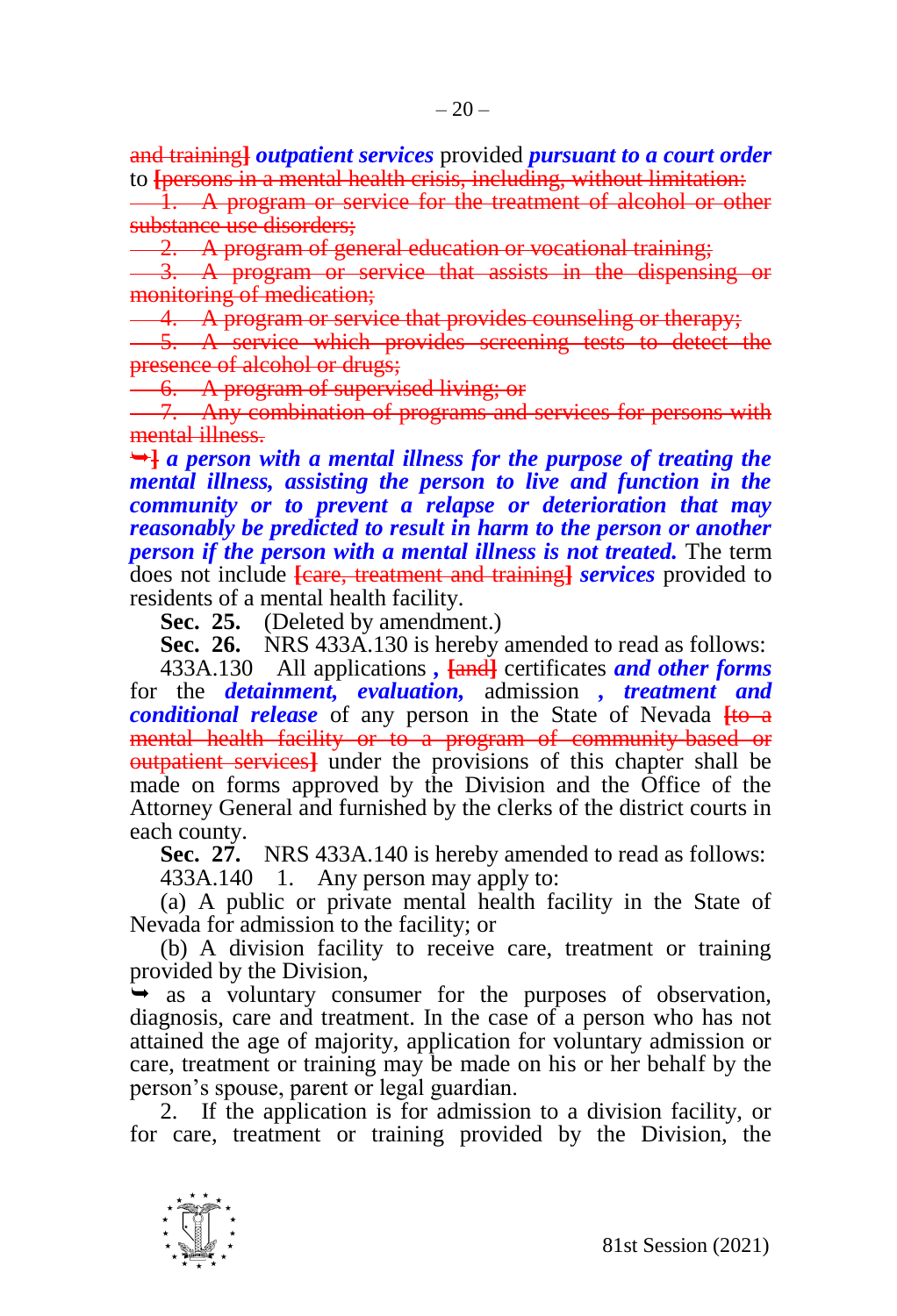applicant must be admitted or provided such services as a voluntary consumer if an examination by personnel of the facility qualified to make such a determination reveals that the person needs and may benefit from services offered by the mental health facility.

3. Any person admitted to a public or private mental health facility as a voluntary consumer must be released immediately after the filing of a written request for release with the responsible physician or that physician's designee within the normal working day, unless the facility changes the status of the person to an emergency admission pursuant to NRS 433A.145. When a person is released pursuant to this subsection, the facility and its agents and employees are not liable for any debts or contractual obligations, medical or otherwise, incurred or damages caused by the actions of the person.

4. Any person admitted to a public or private mental health facility as a voluntary consumer who has not requested release may nonetheless be released by the medical director of the facility when examining personnel at the facility determine that the consumer has recovered or has improved to such an extent that the consumer is not considered a danger to himself or herself or others and that the services of that facility are no longer beneficial to the consumer or advisable.

5. A person who requests care, treatment or training from the Division pursuant to this section must be evaluated by the personnel of the Division to determine whether the person is eligible for the services offered by the Division. The evaluation must be conducted:

(a) Within 72 hours if the person has requested inpatient services; or

(b) Within 72 regular operating hours, excluding weekends and holidays, if the person has requested **[**community-based or outpatient services.**]** *assisted outpatient treatment.*

6. This section does not preclude a public facility from making decisions, policies, procedures and practices within the limits of the money made available to the facility.

**Sec. 28.** NRS 433A.145 is hereby amended to read as follows:

433A.145 1. If a person in a mental health crisis is admitted to a public or private mental health facility or hospital as a voluntary consumer, the facility or hospital shall not change the status of the person to an emergency admission unless **[**the hospital or facility receives, before the change in status is made, an application for an emergency admission pursuant to**]** *:*

*(a) A person described in* NRS 433A.160 *places the person in a mental health crisis hold;* and **[**the certificate of a**]**

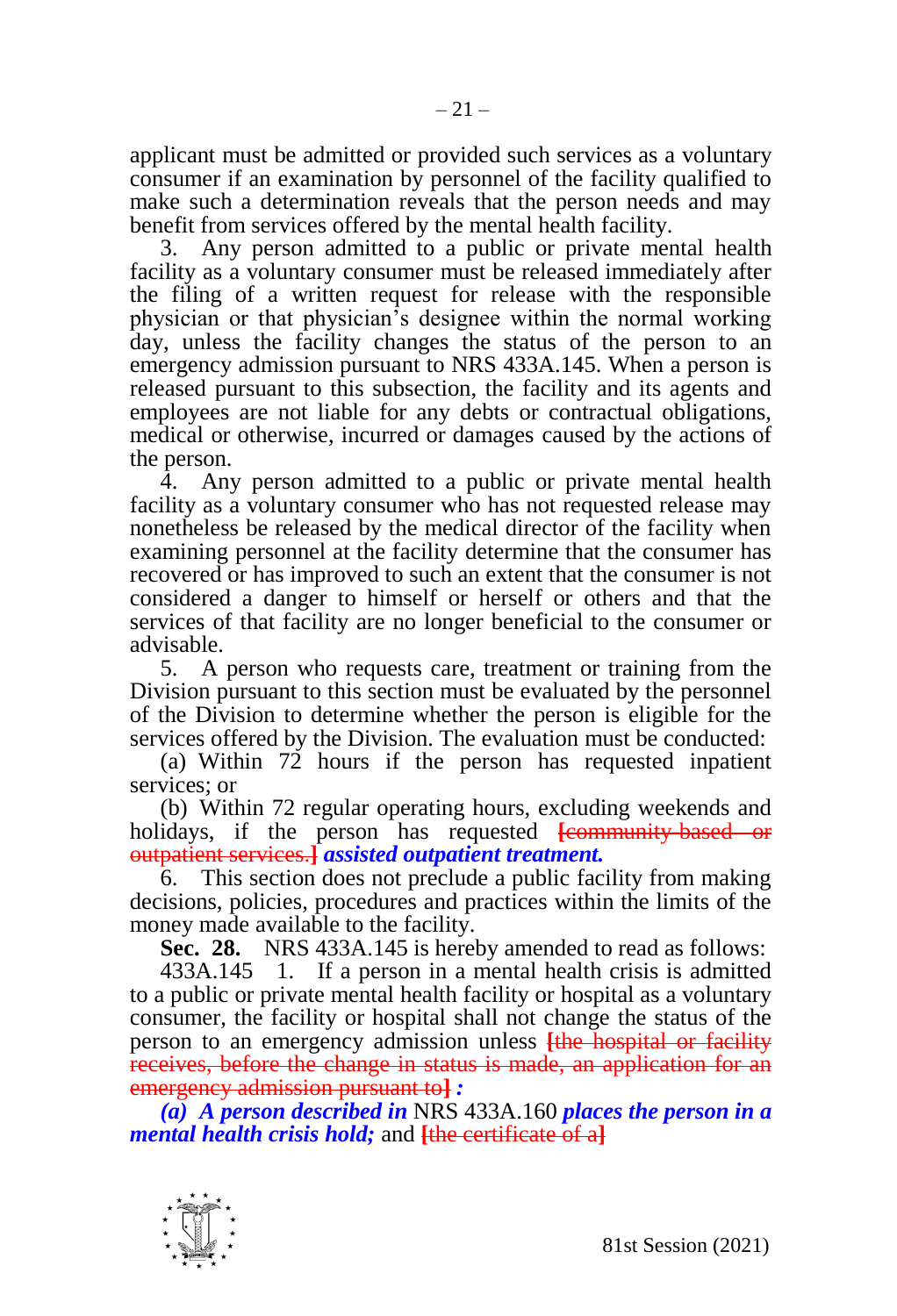*(b)* **[**psychiatrist, psychologist, physician, physician assistant, clinical social worker or advanced practice registered nurse pursuant to NRS 433A.170.**]** *The requirements prescribed by section 10 of this act have been met.*

2. **[**A**]** *Except as otherwise provided in subsection 3, a* person whose status is changed pursuant to subsection 1 must not be detained in excess of 72 hours *, including weekends and holidays,* after the **[**change in status is made**]** *person is placed on a mental health crisis hold pursuant to NRS 433A.160* unless, before the close of the business day on which the 72 hours expires, a written petition *for an involuntary court-ordered admission to a mental health facility* is filed with the clerk of the district court pursuant to NRS 433A.200 **[**.**]** *, including, without limitation, the documents required pursuant to NRS 433A.210.*

3. If the period specified in subsection 2 expires on a day on which the office of the clerk of the district court is not open, the written petition must be filed on or before the close of the business day next following the expiration of that period.

**Sec. 29.** NRS 433A.150 is hereby amended to read as follows: 433A.150 1. **[**Except as otherwise provided in this

subsection, a**]** *A* person alleged to be a person in a mental health crisis **[**may, upon application**]** *who is placed on a mental health crisis hold* pursuant to NRS 433A.160 **[**and**]** *may,* subject to the provisions of subsection 2, be detained in a public or private mental health facility or hospital **[**under an emergency admission**]** for *assessment,* evaluation, **[**observation**]** *intervention* and treatment, regardless of whether any parent or legal guardian of the person has consented to the **[**admission.**]** *mental health crisis hold.*

2. Except as otherwise provided in subsection 3, a person detained pursuant to subsection 1 must be released within 72 hours, including weekends and holidays, after the **[**application for emergency admission or any part of such an application is made**]** *person is placed on a mental health crisis hold* **pursuant to NRS** 433A.160 unless, before the close of the business day on which the 72 hours expires, a written petition for an involuntary court-ordered admission to a mental health facility is filed with the clerk of the district court pursuant to NRS 433A.200, including, without limitation, the documents required pursuant to NRS 433A.210, or the status of the person is changed to a voluntary admission.

3. If the period specified in subsection 2 expires on a day on which the office of the clerk of the district court is not open, the written petition must be filed on or before the close of the business day next following the expiration of that period.

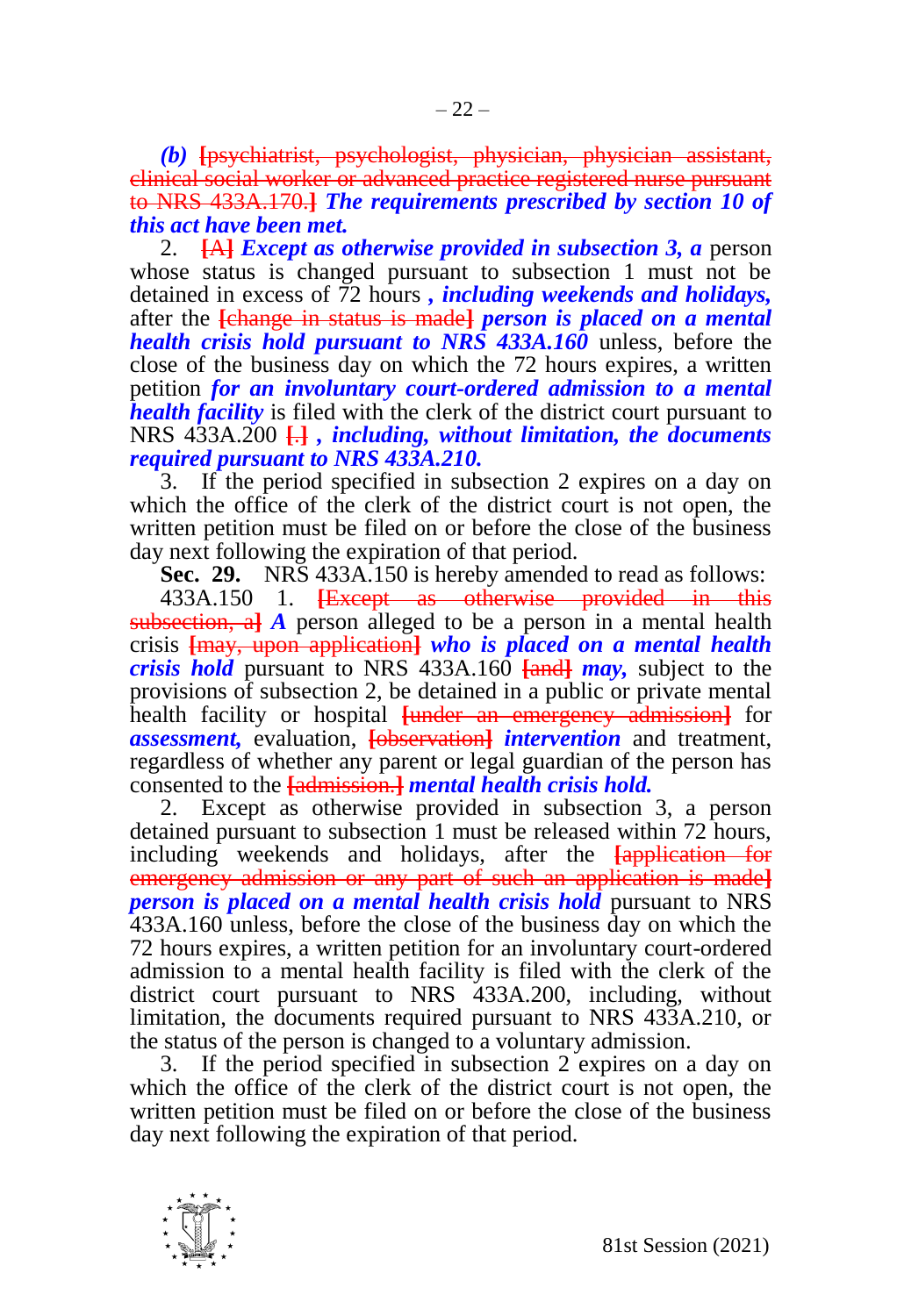**Sec. 30.** NRS 433A.160 is hereby amended to read as follows:

433A.160 1. **[**Except as otherwise provided in subsection 2, an application for the emergency admission of a person alleged to be a person in a mental health crisis for evaluation, observation and treatment may only be made by an**]** *An* officer authorized to make arrests in the State of Nevada or a physician, physician assistant, psychologist, marriage and family therapist, clinical professional counselor, social worker or registered nurse **[**. The officer, physician, physician assistant, psychologist, marriage and family therapist, clinical professional counselor, social worker or registered nurse may:

(a) Without a warrant:

(1) Take**]** *who, based on his or her personal observation of a person or the issuance of a court order pursuant to section 9 of this act, has probable cause to believe that the person is* a person **[**alleged to be a person**]** in a mental health crisis *, may place the person on a mental health crisis hold by:*

*(a) Taking the person* into custody **[**to apply for the emergency admission of the person for evaluation, observation and treatment; and

(2) Transport the**]** *without a warrant for assessment, evaluation, intervention and treatment at a public or private mental health facility or hospital; and*

*(b) Completing and providing to the public or private mental health facility or hospital the form prescribed pursuant to NRS 433A.130 for the placement of a person on a mental health crisis hold. The form must set forth the circumstances under which the person was taken into custody and the reasons therefor.*

*2. A person who places another person on a mental health crisis hold pursuant to subsection 1 may transport that* person **[**alleged to be a person in a mental health crisis**]** to a public or private mental health facility or hospital **[**for that purpose,**]** or arrange for the person to be transported by:

 $\overline{[H]}$   $\overline{[a]}$  A local law enforcement agency;

**[**(II)**]** *(b)* A system for the nonemergency medical transportation of persons whose operation is authorized by the Nevada Transportation Authority;

**[**(III)**]** *(c)* An entity that is exempt pursuant to NRS 706.745 from the provisions of NRS 706.386 or 706.421;

**[**(IV)**]** *(d)* An accredited agent of the Division;

**[**(V)**]** *(e)* A provider of nonemergency secure behavioral health transport services licensed under the regulations adopted pursuant to NRS 433.3317; or

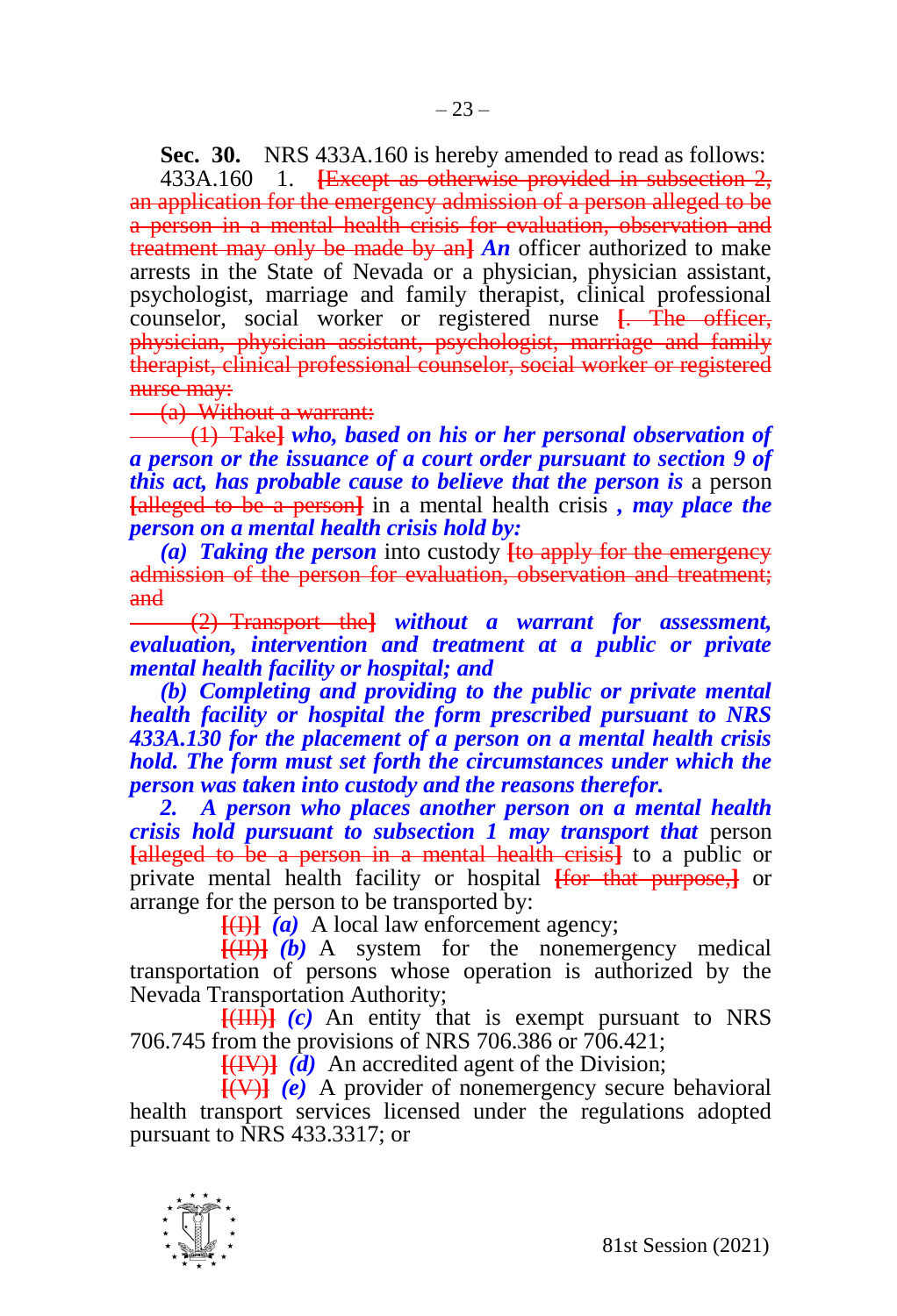**[**(VI)**]** *(f)* If medically necessary, an ambulance service that holds a permit issued pursuant to the provisions of chapter 450B of NRS *.* **[**,

 only if the officer, physician, physician assistant, psychologist, marriage and family therapist, clinical professional counselor, social worker or registered nurse, based upon his or her personal observation of the person, has probable cause to believe that the person is a person in a mental health crisis.

(b) Apply to a district court for an order requiring:

(1) Any peace officer to take a person alleged to be a person in a mental health crisis into custody to allow the applicant for the order to apply for the emergency admission of the person for evaluation, observation and treatment; and

(2) Any agency, system, provider, agent or service described in subparagraph (2) of paragraph (a) to transport the person alleged to be a person in a mental health crisis to a public or private mental health facility or hospital for that purpose.

• The district court may issue such an order only if it is satisfied that there is probable cause to believe that the person is a person in a mental health crisis.

2. An application for the emergency admission of a person alleged to be a person in a mental health crisis for evaluation, observation and treatment may be made by a spouse, parent, adult child or legal guardian of the person. The spouse, parent, adult child or legal guardian and any other person who has a legitimate interest in the person alleged to be a person in a mental health crisis may apply to a district court for an order described in paragraph (b) of subsection 1.

3. The application for the emergency admission of a person alleged to be a person in a mental health crisis for evaluation, observation and treatment must reveal the circumstances under which the person was taken into custody and the reasons therefor.

4.**]** *3.* To the extent practicable, a person **[**who applies for the emergency admission of a person who is less than 18 years of age to a public or private mental health facility or hospital, other than a parent or guardian,**]** *described in subsection 1* shall attempt to obtain the consent of the parent or guardian *of an unemancipated person who is less than 18 years of age* before **[**making the application.**]** *placing the person on a mental health crisis hold.* The person who **[**applies for the emergency admission**]** *places an unemancipated person who is less than 18 years of age on a mental health crisis hold* or, if the person **[**makes the application**]** *is acting* within the scope of his or her employment, the employer of

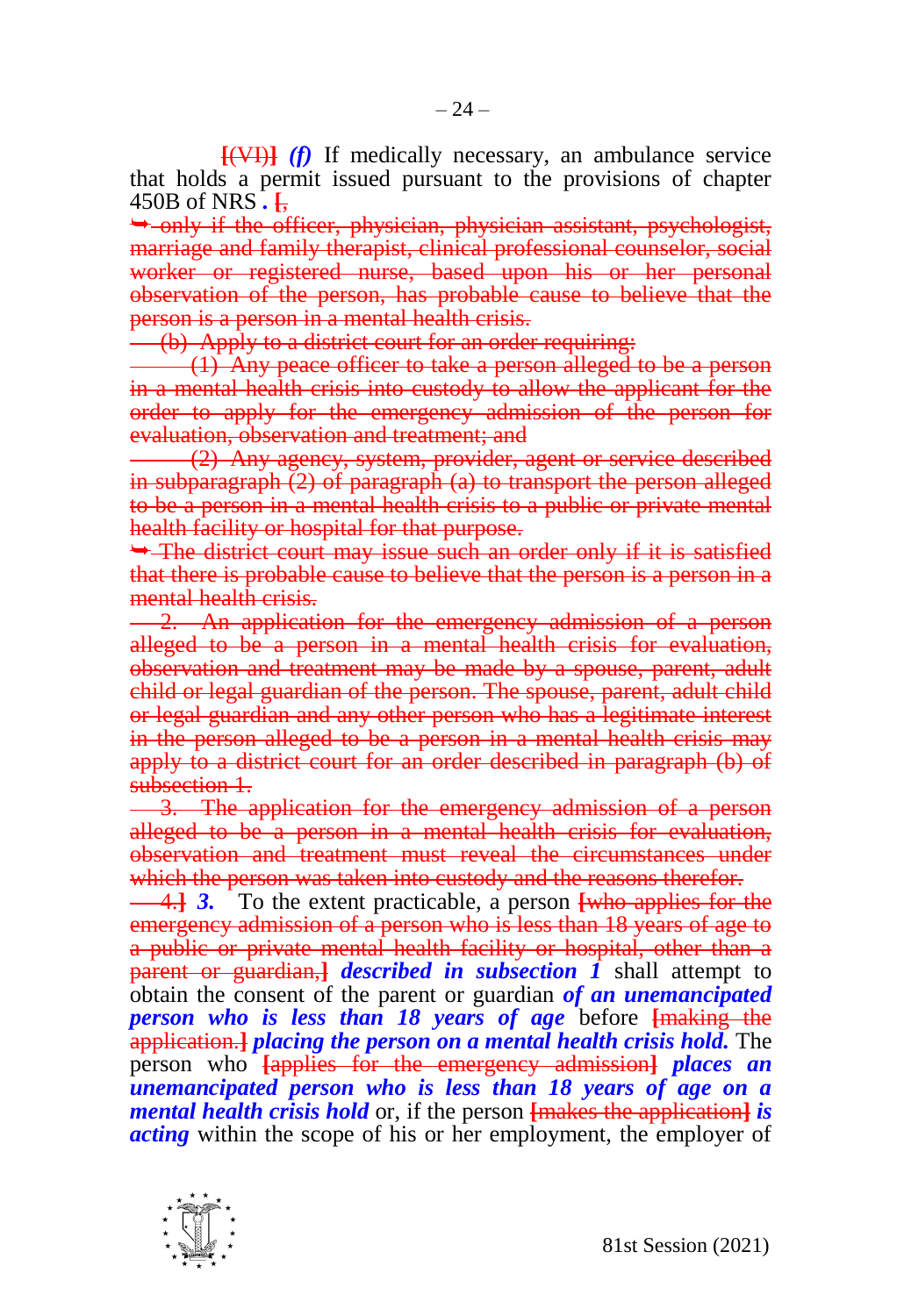the person, shall maintain documentation of each such attempt until the person who is **[**the subject of the application**]** *placed on a mental health crisis hold* reaches at least 23 years of age.

**[**5. Except as otherwise provided in this subsection, each person admitted to a public or private mental health facility or hospital under an emergency admission must be evaluated at the time of admission by a psychiatrist or a psychologist. If a psychiatrist or a psychologist is not available to conduct an evaluation at the time of admission, a physician or an advanced practice registered nurse who has the training and experience prescribed by the State Board of Nursing pursuant to NRS 632.120 may conduct the evaluation. Each such emergency admission must be approved by a psychiatrist.

6.**]** *4.* The State Board of Health shall adopt regulations governing the manner in which:

(a) A person may apply to become an accredited agent of the Division; and

(b) Accredited agents of the Division will be monitored and disciplined for professional misconduct.

**[**7.**]** *5.* As used in this section, "an accredited agent of the Division" means any person authorized by the Division to transport to a mental health facility pursuant to **[**subparagraph 2 of**]** paragraph  $[(a)]$  *(d)* of subsection  $[1]$  2 those persons  $[$ **in need of emergency** admission.**]** *being placed on a mental health crisis hold.*

**Sec. 31.** NRS 433A.165 is hereby amended to read as follows:

433A.165 1. Before a person alleged to be a person in a mental health crisis may be admitted to a public or private mental health facility *or hospital under an emergency admission* pursuant to **[**NRS 433A.160,**]** *section 10 of this act,* the person must:

(a) First be examined by a licensed physician or physician assistant licensed pursuant to chapter 630 or 633 of NRS or an advanced practice registered nurse licensed pursuant to NRS 632.237 at any location where such a physician, physician assistant or advanced practice registered nurse is authorized to conduct such an examination to determine whether the person has a medical condition, other than a psychiatric condition, which requires immediate treatment; and

(b) If such treatment is required, be admitted for the appropriate medical care:

(1) To a hospital if the person is in need of emergency services or care; or

(2) To another appropriate medical facility if the person is not in need of emergency services or care.

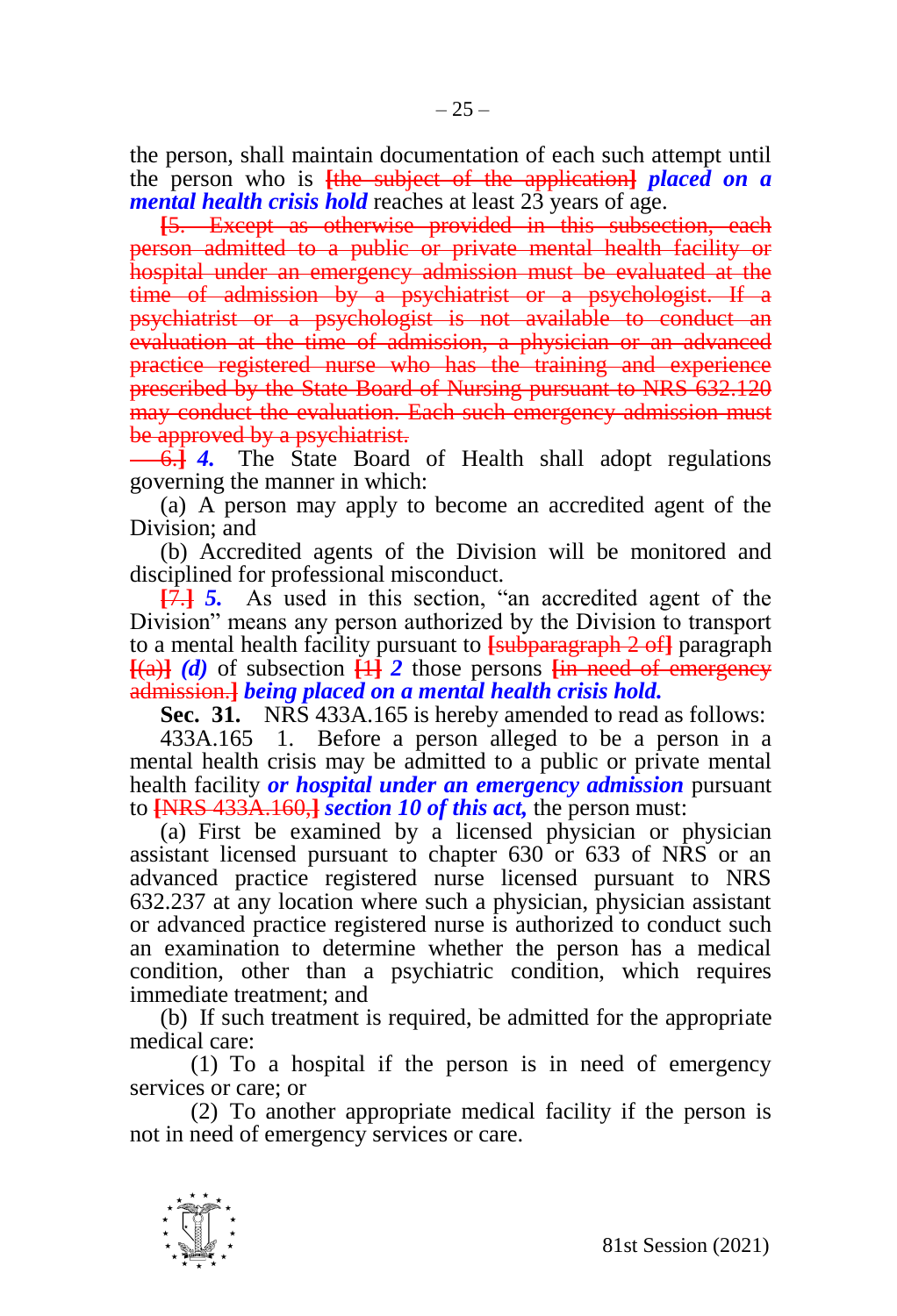2. If a person *alleged to be a person* in a mental health crisis has a medical condition in addition to a psychiatric condition which requires medical treatment that requires more than 72 hours to complete, the licensed physician, physician assistant or advanced practice registered nurse who examined the person must:

(a) On the first business day after determining that such medical treatment is necessary, file with the clerk of the district court a written petition **[**to admit**]** *for the involuntary court-ordered admission of* the person to a public or private mental health facility pursuant to NRS **[**433A.160**]** *433A.200* after the medical treatment has been completed. The petition must:

(1) Include, without limitation, the medical condition of the person and the purpose for continuing the medical treatment of the person; and

(2) Be accompanied by a copy of **[**the application for the emergency admission of the person required**]** *:*

*(I) The form for the placement of a person on a mental health crisis hold completed* pursuant to NRS 433A.160 *;* and **[**the**]**

*(II) The* certificate **[**required**]** *completed* pursuant to NRS 433A.170 **[**.**]** *, unless the medical condition prevents the completion of such a certificate.*

(b) Seven days after filing a petition pursuant to paragraph (a) and every 7 days thereafter, file with the clerk of the district court an update on the medical condition and treatment of the person.

3. The examination and any transfer of the person from a facility when the person has an emergency medical condition and has not been stabilized must be conducted in compliance with:

(a) The requirements of 42 U.S.C. § 1395dd and any regulations adopted pursuant thereto, and must involve a person authorized pursuant to federal law to conduct such an examination or certify such a transfer; and

(b) The provisions of NRS 439B.410.

4. The cost of the examination must be paid by the county in which the person alleged to be a person in a mental health crisis resides if services are provided at a county hospital located in that county or a hospital or other medical facility designated by that county, unless the cost is voluntarily paid by the person alleged to be a person in a mental health crisis or, on the person's behalf, by his or her insurer or by a state or federal program of medical assistance.

5. The county may recover all or any part of the expenses paid by it, in a civil action against:

(a) The person whose expenses were paid;

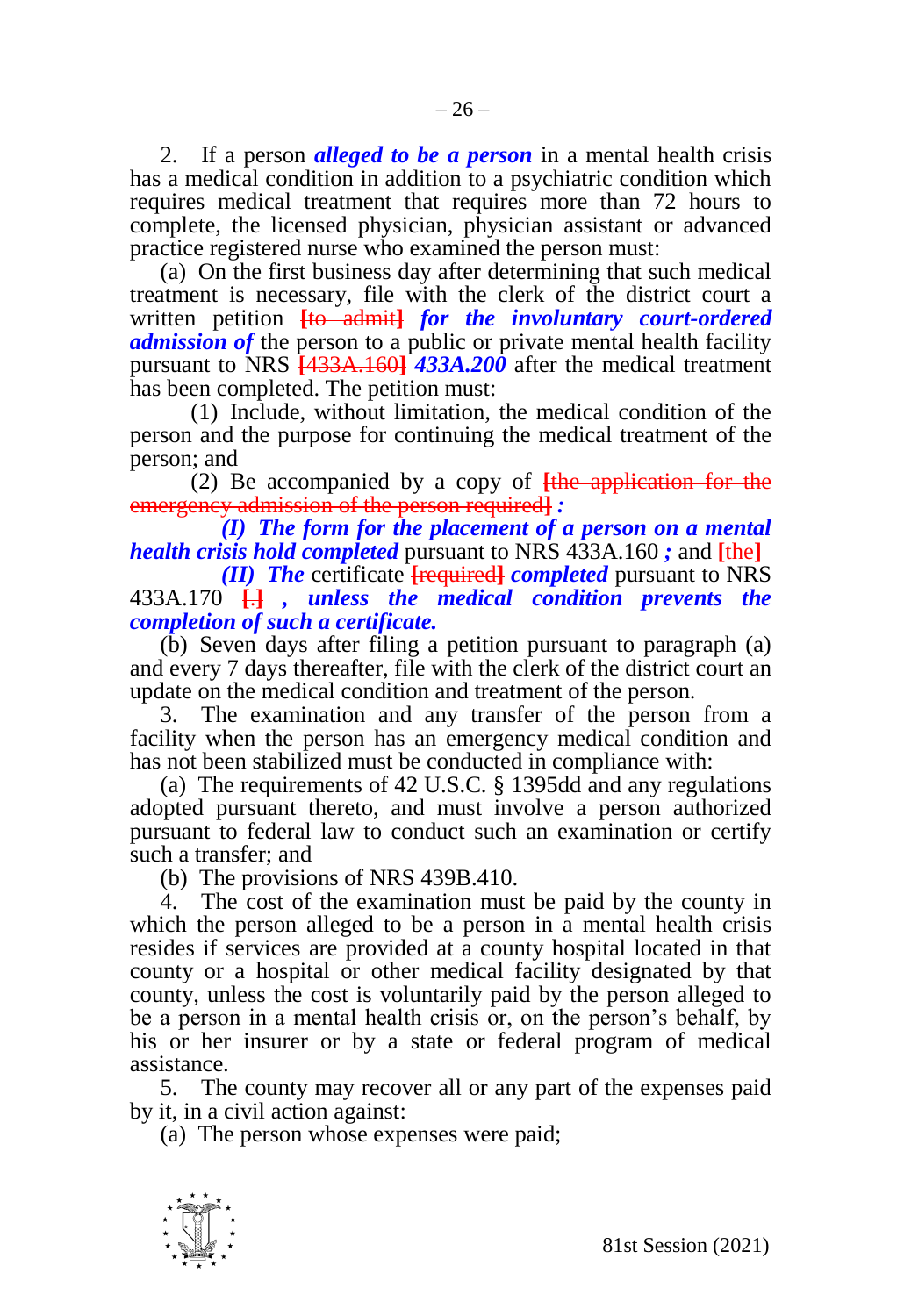(b) The estate of that person; or

(c) A responsible relative as prescribed in NRS 433A.610, to the extent that financial ability is found to exist.

6. The cost of treatment, including hospitalization, for a person who is indigent must be paid pursuant to NRS 428.010 by the county in which the person alleged to be a person in a mental health crisis resides.

7. The provisions of this section do not require the Division to provide examinations required pursuant to subsection 1 at a division facility if the Division does not have the:

(a) Appropriate staffing levels of physicians, physician assistants, advanced practice registered nurses or other appropriate staff available at the facility as the Division determines is necessary to provide such examinations; or

(b) Appropriate medical laboratories as the Division determines is necessary to provide such examinations.

8. The State Board of Health shall adopt regulations to carry out the provisions of this section, including, without limitation, regulations that:

(a) Define "emergency services or care" as that term is used in this section;

(b) Prescribe a procedure to ensure that an examination is performed pursuant to paragraph (a) of subsection 1; and

(c) Prescribe the type of medical facility that a person may be admitted to pursuant to subparagraph (2) of paragraph (b) of subsection 1.

9. As used in this section, "medical facility" has the meaning ascribed to it in NRS 449.0151.

**Sec. 32.** NRS 433A.170 is hereby amended to read as follows:

433A.170 Except as otherwise provided in this section, the administrative officer of a facility operated by the Division or of any other public or private mental health facility or hospital shall not accept **[**an application**]** *a person* for an emergency admission under **[**NRS 433A.160**]** *section 10 of this act* unless **[**that application is accompanied by a certificate of**]** a **[**licensed**]** psychologist, a physician, a physician assistant under the supervision of a psychiatrist, a clinical social worker who has the psychiatric training and experience prescribed by the Board of Examiners for Social Workers pursuant to NRS 641B.160 or an advanced practice registered nurse who has the psychiatric training and experience prescribed by the State Board of Nursing pursuant to NRS 632.120 *, completes a certificate* stating that he or she has examined the person alleged to be a person in a mental health crisis and that he or

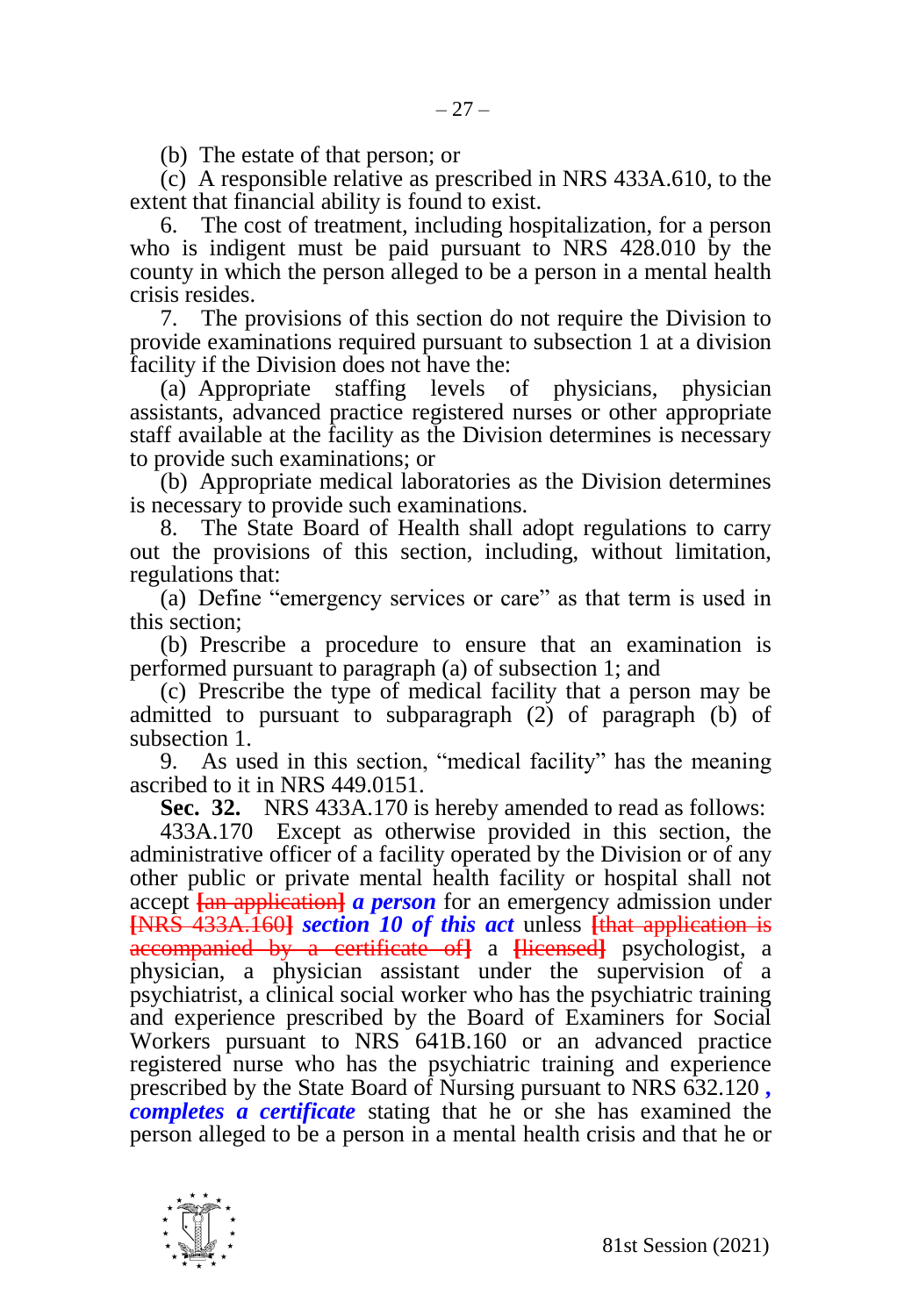she has concluded that the person is a person in a mental health crisis. The certificate required by this section may be obtained from a **[**licensed**]** psychologist, physician, physician assistant, clinical social worker or advanced practice registered nurse who is employed by the public or private mental health facility or hospital to which the **[**application is made.**]** *person alleged to be a person in a mental health crisis is to be admitted.*

**Sec. 33.** NRS 433A.185 is hereby amended to read as follows:

433A.185 As soon as practicable but not more than **[**24**]** *8*  hours after **[**the emergency admission of a person alleged to be a**]** *an unemancipated* person **[**in a mental health crisis**]** who is under 18 years of age **[**,**]** *is placed on a mental health crisis hold,* the administrative officer of the public or private mental health facility *or hospital in which the person is being held or his or her designee*  shall *attempt to* give notice of **[**such admission**]** *the mental health crisis hold* in person, by telephone or facsimile and by certified mail to the parent or legal guardian of that person **[**.**]** *and shall maintain documentation of each such attempt until the person who is placed on a mental health crisis hold reaches at least 23 years of age.*

**Sec. 34.** NRS 433A.190 is hereby amended to read as follows:

433A.190 1. The administrative officer of a public or private mental health facility *or hospital* shall ensure that, within 24 hours of the emergency admission of a person alleged to be a person in a mental health crisis **[**pursuant to NRS 433A.150**]** who is at least 18 years of age, *pursuant to section 10 of this act,* the person is asked to give permission to provide notice of the emergency admission to a family member, friend or other person identified by the person.

2. If a person alleged to be a person in a mental health crisis who is at least 18 years of age gives permission to notify a family member, friend or other person of the emergency admission, the administrative officer shall ensure that:

(a) The permission is recorded in the medical record of the person; and

(b) Notice of the admission is promptly provided to the family member, friend or other person in person or by telephone, facsimile, other electronic communication or certified mail.

3. Except as otherwise provided in subsections 4 and 5, if a person alleged to be a person in a mental health crisis who is at least 18 years of age does not give permission to notify a family member, friend or other person of the emergency admission of the person, notice of the emergency admission must not be provided until permission is obtained.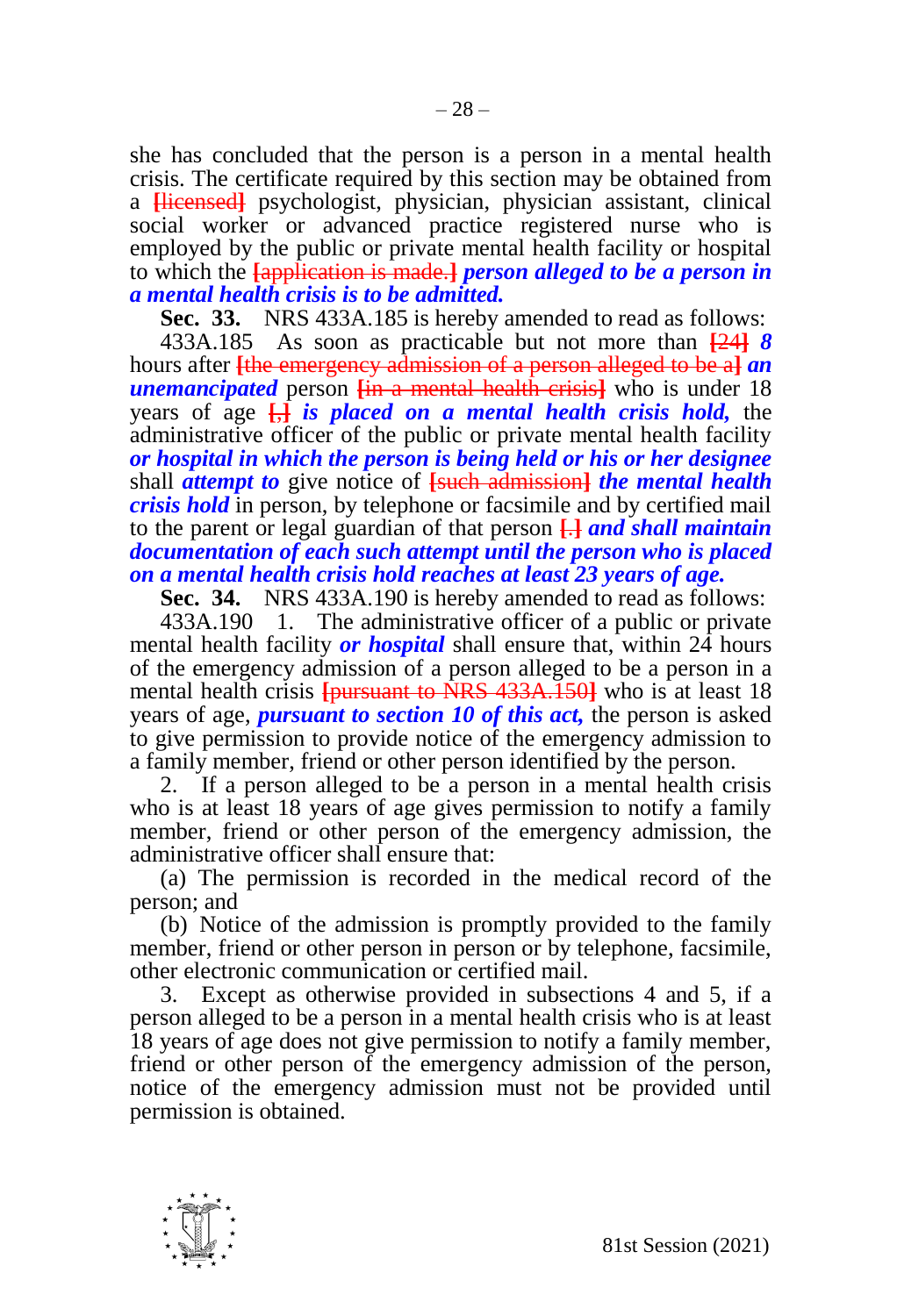4. If a person alleged to be a person in a mental health crisis who is at least 18 years of age is not able to give or refuse permission to notify a family member, friend or other person of the emergency admission, the administrative officer of the mental health facility *or hospital* may cause notice as described in paragraph (b) of subsection 2 to be provided if the administrative officer determines that it is in the best interest of the person in a mental health crisis.

5. If a guardian has been appointed for a person alleged to be a person in a mental health crisis who is at least 18 years of age or the person has executed a durable power of attorney for health care pursuant to NRS 162A.700 to 162A.870, inclusive, or appointed an attorney-in-fact using an advance directive for psychiatric care pursuant to NRS 449A.600 to 449A.645, inclusive, the administrative officer of the mental health facility *or hospital* must ensure that the guardian, agent designated by the durable power of attorney or the attorney-in-fact, as applicable, is promptly notified of the admission as described in paragraph (b) of subsection 2, regardless of whether the person alleged to be a person in a mental health crisis has given permission to the notification.

**Sec. 35.** NRS 433A.195 is hereby amended to read as follows:

433A.195 *1.* A licensed physician on the medical staff of a facility operated by the Division or of any other public or private mental health facility or hospital may release a person **[**admitted pursuant to NRS 433A.160**]** *from a mental health crisis hold* upon completion of a certificate which meets the requirements of NRS 433A.197 signed by a licensed physician on the medical staff of the facility or hospital, a physician assistant under the supervision of a psychiatrist, psychologist, a clinical social worker who has the psychiatric training and experience prescribed by the Board of Examiners for Social Workers pursuant to NRS 641B.160 or an advanced practice registered nurse who has the psychiatric training and experience prescribed by the State Board of Nursing pursuant to NRS 632.120 stating that he or she has personally observed and examined the person and that he or she has concluded that the person is not a person in a mental health crisis.

*2. A psychologist, a physician, a physician assistant under the supervision of a psychiatrist, a clinical social worker who has the psychiatric training and experience prescribed by the Board of Examiners for Social Workers pursuant to NRS 641B.160 or an advanced practice registered nurse who has the psychiatric training and experience prescribed by the State Board of Nursing pursuant to NRS 632.120 on the medical staff of a facility* 

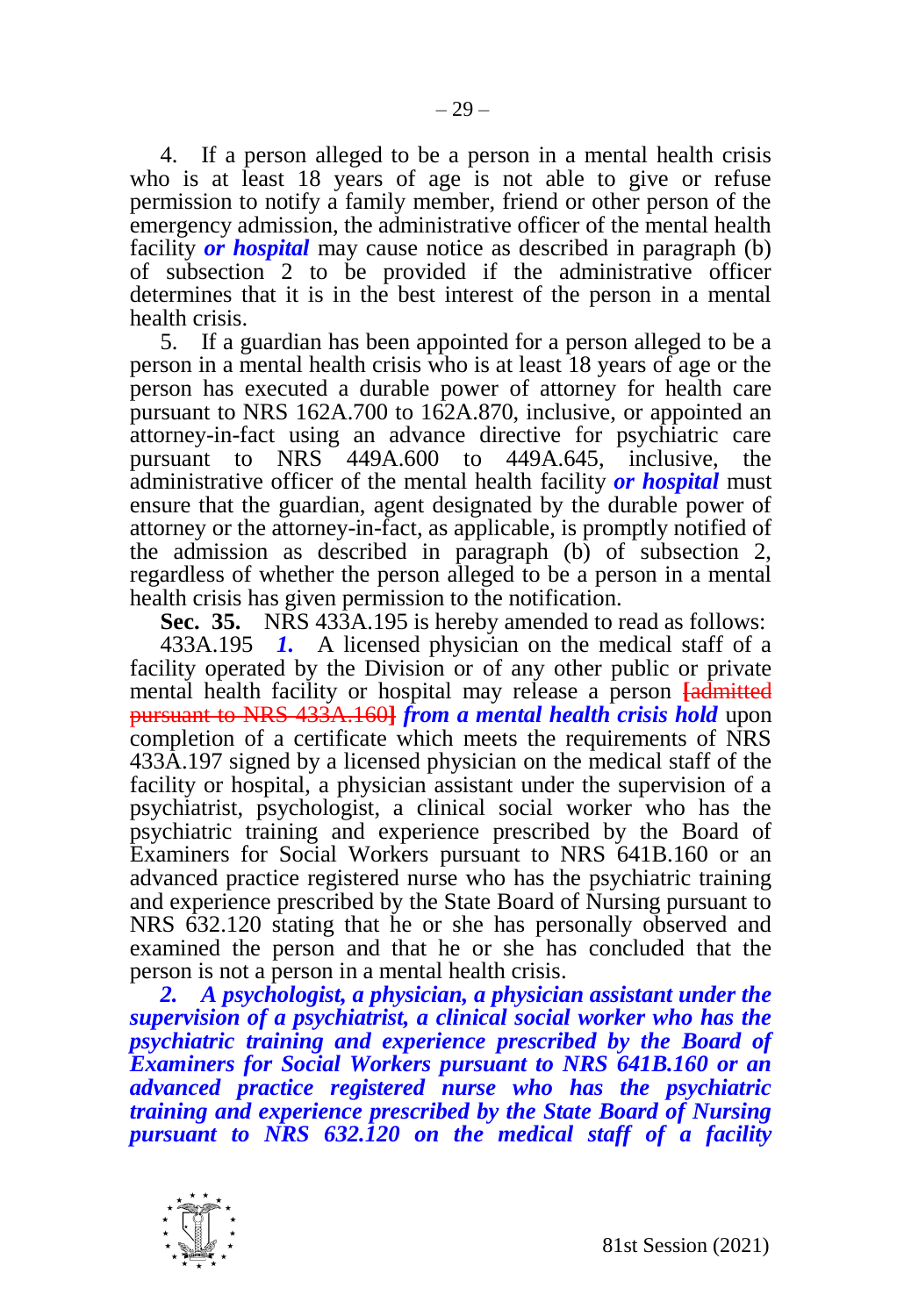*operated by the Division or of any other public or private mental health facility or hospital who has personally assessed an unemancipated person who is less than 18 years of age after the person was placed on a mental health crisis hold may release the person from the hold if the parent or guardian of the person agrees to treatment or accepts physical custody of the person.* 

**Sec. 35.5.** NRS 433A.197 is hereby amended to read as follows:

433A.197 1. **[**An application**]** *A form* or certificate authorized under subsection 1 of NRS 433A.160 or NRS 433A.170 or 433A.195 must not be *accepted or* considered if made by a psychologist, physician, physician assistant, clinical social worker or advanced practice registered nurse who is related by blood or marriage within the second degree of consanguinity or affinity to the person alleged to be a person in a mental health crisis, or who is financially interested in the facility in which the person alleged to be a person in a mental health crisis is to be detained.

2. An application or certificate of any examining person authorized under NRS 433A.170 must not be considered unless it is based on personal observation and examination of the person alleged to be a person in a mental health crisis made by such examining person not more than 72 hours prior to the making of the application or certificate. The certificate required pursuant to NRS 433A.170 must set forth in detail the facts and reasons on which the examining person based his or her opinions and conclusions.

3. A certificate authorized pursuant to NRS 433A.195 must not be considered unless it is based on personal observation and examination of the person alleged to be a person in a mental health crisis made by the examining physician, physician assistant, psychologist, clinical social worker or advanced practice registered nurse. The certificate authorized pursuant to NRS 433A.195 must describe in detail the facts and reasons on which the examining physician, physician assistant, psychologist, clinical social worker or advanced practice registered nurse based his or her opinions and conclusions.

**Sec. 36.** NRS 433A.200 is hereby amended to read as follows:

433A.200 1. Except as otherwise provided in **[**subsection 3 and**]** NRS 432B.6075, a proceeding for an involuntary court-ordered admission of any person in the State of Nevada may be commenced by the filing of a petition for the involuntary admission to a mental health facility **[**or to a program of community-based or outpatient services**]** with the clerk of the district court of the county where the person who is to be treated resides **[**.**]** *or the county where a mental* 

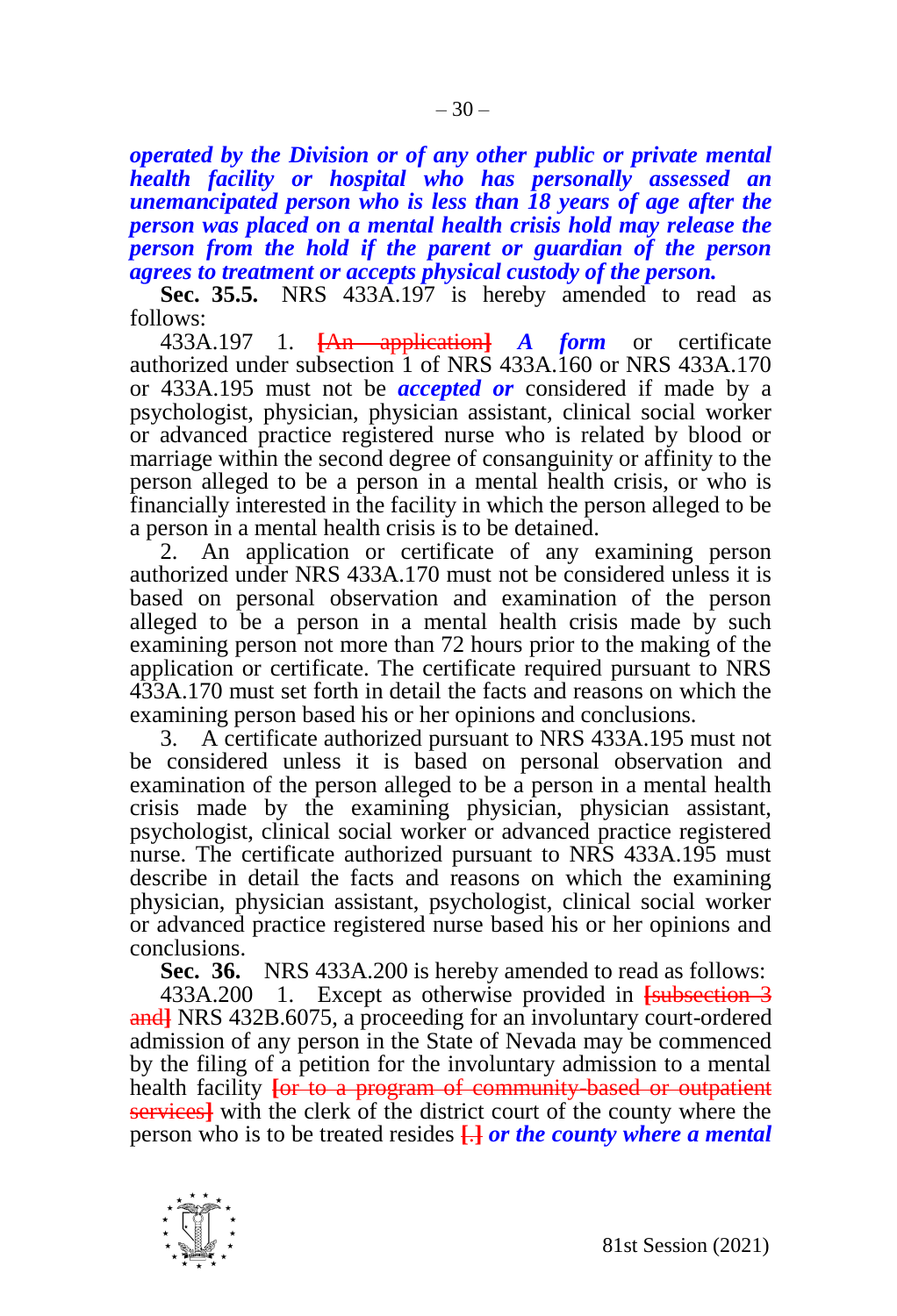*health facility that is willing to admit the person is located.* The petition may be filed by **[**the spouse, parent, adult children or legal guardian of the person to be treated or by**]** any physician, physician assistant, psychologist, social worker or registered nurse or by any officer authorized to make arrests in the State of Nevada. The petition must be accompanied:

(a) By a certificate of a physician, a **[**licensed**]** psychologist, a physician assistant under the supervision of a psychiatrist, a clinical social worker who has the psychiatric training and experience prescribed by the Board of Examiners for Social Workers pursuant to NRS 641B.160 or an advanced practice registered nurse who has the psychiatric training and experience prescribed by the State Board of Nursing pursuant to NRS 632.120 stating that he or she has examined the person alleged to be a person in a mental health crisis and has concluded that the person is a person in a mental health crisis; or

(b) By a sworn written statement by the petitioner that:

(1) The petitioner has, based upon the petitioner's personal observation of the person alleged to be a person in a mental health crisis, probable cause to believe that the person is a person in a mental health crisis **[**;**]** and

**[**(2) The**]** *the* person alleged to be a person in a mental health crisis has refused to submit to examination or treatment by a physician, psychiatrist, **[**licensed**]** psychologist or advanced practice registered nurse who has the psychiatric training and experience prescribed by the State Board of Nursing pursuant to NRS 632.120 **[**.**]** *; or*

*(2) The person alleged to be a person in a mental health crisis has been placed on a mental health crisis hold pursuant to NRS 433A.160 and the physician, physician assistant or advanced practice registered nurse who examined the person alleged to be a person with a mental health crisis pursuant to NRS 433A.165 determined that the person has a medical condition, other than a psychiatric condition, which requires immediate treatment.*

2. Except as otherwise provided in NRS 432B.6075, if the person to be treated is **[**a**]** *an unemancipated* minor and the petitioner is a person other than a parent or guardian of the minor, a petition submitted pursuant to subsection 1 must, in addition to the certificate or statement required by that subsection, include a statement signed by a parent or guardian of the minor that the parent or guardian does not object to the filing of the petition.

**[**3. A proceeding for the involuntary court-ordered admission of a person who is the defendant in a criminal proceeding in the

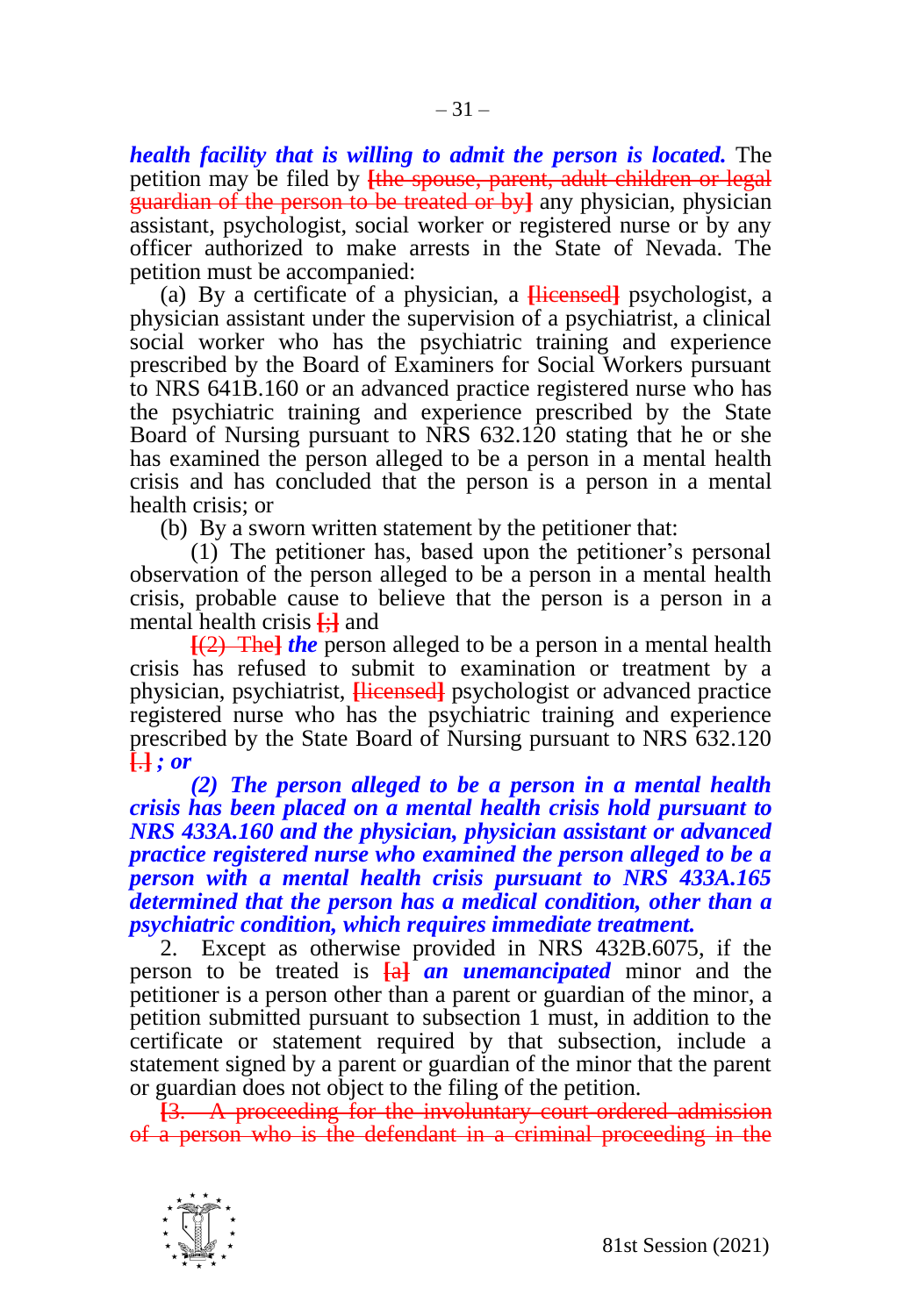district court to a program of community-based or outpatient services may be commenced by the district court, on its own motion, or by motion of the defendant or the district attorney if:

(a) The defendant has been examined in accordance with NRS 178.415;

(b) The defendant is not eligible for commitment to the custody of the Administrator pursuant to NRS 178.461; and

(c) The Division makes a clinical determination that placement in a program of community-based or outpatient services is appropriate.**]**

**Sec. 37.** NRS 433A.210 is hereby amended to read as follows:

433A.210 In addition to the requirements of NRS 433A.200, a petition filed pursuant to that section with the clerk of the district court to commence proceedings for involuntary court-ordered admission of a person pursuant to NRS 433A.145 or 433A.150 must include *documentation of the results of the medical examination conducted pursuant to NRS 433A.165 and a [eertified]* **copy of:** 

1. The **[**application for the emergency admission of the person made**]** *form for the placement of the person on a mental health crisis hold* pursuant to NRS 433A.160; and

2. A petition executed by a psychiatrist, **[**licensed**]** psychologist, physician or advanced practice registered nurse who has the psychiatric training and experience prescribed by the State Board of Nursing pursuant to NRS 632.120, including, without limitation, a sworn statement that:

(a) He or she has examined the person alleged to be a person in a mental health crisis;

(b) In his or her opinion, there is a reasonable degree of certainty that the person alleged to be a person in a mental health crisis suffers from a mental illness;

(c) Based on his or her personal observation of the person alleged to be a person in a mental health crisis and other facts set forth in the petition, the person presents a substantial risk of serious harm to himself or herself or others, as determined pursuant to NRS 433A.0195; and

(d) In his or her opinion, involuntary admission of the person alleged to be a person in a mental health crisis to a mental health facility or hospital is medically necessary to prevent the person from harming himself or herself or others.

**Sec. 38.** NRS 433A.215 is hereby amended to read as follows:

433A.215 If an application for a writ of habeas corpus is made by, or on behalf of, a person in a mental health crisis or who is alleged to be a person in a mental health crisis before the initial

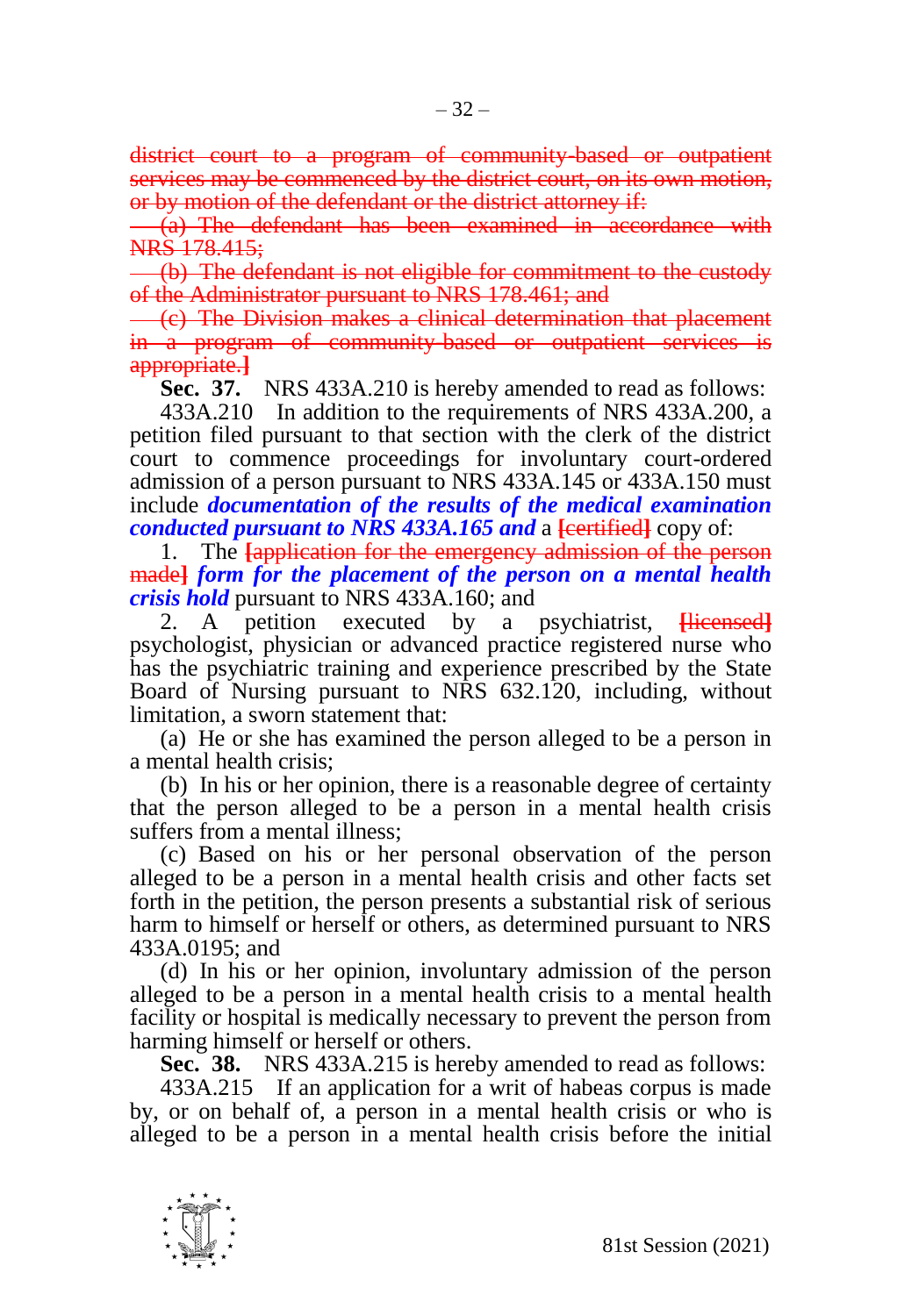hearing on a petition for the involuntary court-ordered admission of the person to a mental health facility, *for a program of community* based or outpatient services,**]** the court **[**shall**]** *must* conduct a hearing on the application as soon as practicable.

**Sec. 39.** NRS 433A.220 is hereby amended to read as follows:

433A.220 1. Immediately after the clerk of the district court receives any petition filed pursuant to NRS 433A.200 and 433A.210, the clerk shall transmit the petition to the appropriate district judge, who shall set a time, date and place for its hearing. **[**Immediately after a motion is made pursuant to subsection 3 of NRS 433A.200, the district judge shall set a time, date and place for its hearing.**]** The date must be within 6 judicial days after the date on which the petition is received by the clerk **[or the motion is made, as** applicable,<sup>1</sup> unless otherwise stipulated by an attorney representing the person alleged to be a person in a mental health crisis and the district attorney. If the Chief Judge, if any, of the district court has assigned a district court judge or hearing master to preside over such hearings, that judge or hearing master must preside over the hearing.

2. The court shall give notice of the petition **[**or motion**]** and of the time, date and place of any proceedings thereon to the subject of the petition *,* **[**or motion,**]** his or her attorney, if known, the person's legal guardian, the petitioner, **<del>[if applicable,]</del>** the district attorney of the county in which the court has its principal office, the local office of an agency or organization that receives money from the Federal Government pursuant to 42 U.S.C. §§ 10801 et seq., to protect and advocate the rights of persons in a mental health crisis and the administrative office of any public or private mental health facility *or hospital* in which the subject of the petition **[**or motion**]** is detained.

3. The provisions of this section do not preclude a facility *or hospital* from discharging a person before the time set pursuant to this section for the hearing concerning the person, if appropriate. If the person has a legal guardian, the facility *or hospital* shall notify the guardian prior to discharging the person from the facility **[**.**]** *or hospital.* The legal guardian has discretion to determine where the person will be released, taking into consideration any discharge plan proposed by the facility *or hospital* assessment team. If the legal guardian does not inform the facility *or hospital* as to where the person will be released within 3 days after the date of notification, the facility *or hospital* shall discharge the person according to its proposed discharge plan. *Notification of a guardian pursuant to this subsection must be provided:*

*(a) In person or by telephone; or*

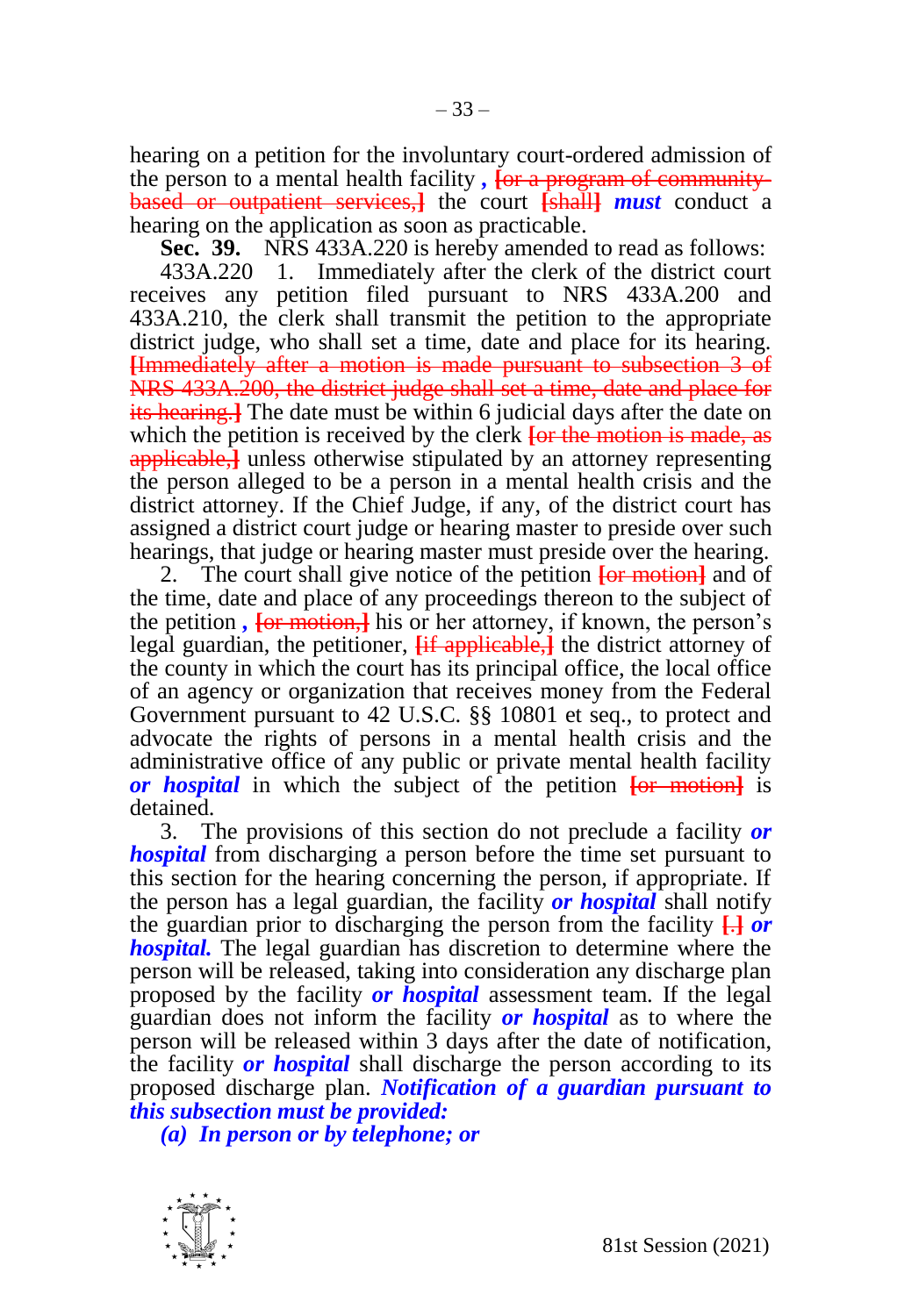*(b) If the mental health facility is not able to contact the guardian in person or by telephone, by facsimile, electronic mail or certified mail.*

*4. If the person who is the subject of the petition is currently admitted to a mental health facility or hospital and is transferred to another mental health facility or hospital, the petitioner must notify the court before the next scheduled hearing related to the petition and not more than 24 hours after the transfer.*

*5. If the person who is the subject of the petition is currently on conditional release pursuant to NRS 433A.380:*

*(a) The court may provide information on the conditional release to any public or private mental health facility or hospital in which the person is receiving treatment; and*

*(b) The court may, with the consent of the parties, set a hearing before or concurrent with the hearing scheduled pursuant to subsection 1 to determine whether conditional release remains appropriate. If the court sets a hearing to resolve the conditional release, the parties may stipulate to continue the matter of the petition for involuntary court-ordered admission pending resolution of the conditional release. If the court determines by clear and convincing evidence that conditional release is no longer appropriate, the court may order the admission of the person to a mental health facility or hospital pending the resolution of the petition for involuntary court-ordered admission.*

**Sec. 40.** NRS 433A.240 is hereby amended to read as follows:

433A.240 1. After the filing of a petition to commence proceedings for the involuntary court-ordered admission of a person pursuant to NRS 433A.200 and 433A.210, the court shall promptly cause two or more physicians, **[**licensed**]** psychologists or advanced practice registered nurses who have the psychiatric training and experience prescribed by the State Board of Nursing pursuant to NRS 632.120, one of whom must always be a physician, to examine the person alleged to be a person in a mental health crisis, or request an evaluation by an evaluation team from the Division of the person alleged to be a person in a mental health crisis.

2. Subject to the provisions in subsection 1, the judge assigned to hear a proceeding brought pursuant to NRS 433A.200 to 433A.330, inclusive, shall have complete discretion in selecting the medical professionals to conduct the examination required pursuant to subsection 1.

3. **[**After the filing of a motion pursuant to subsection 3 of NRS 433A.200, the court shall promptly request an evaluation by an

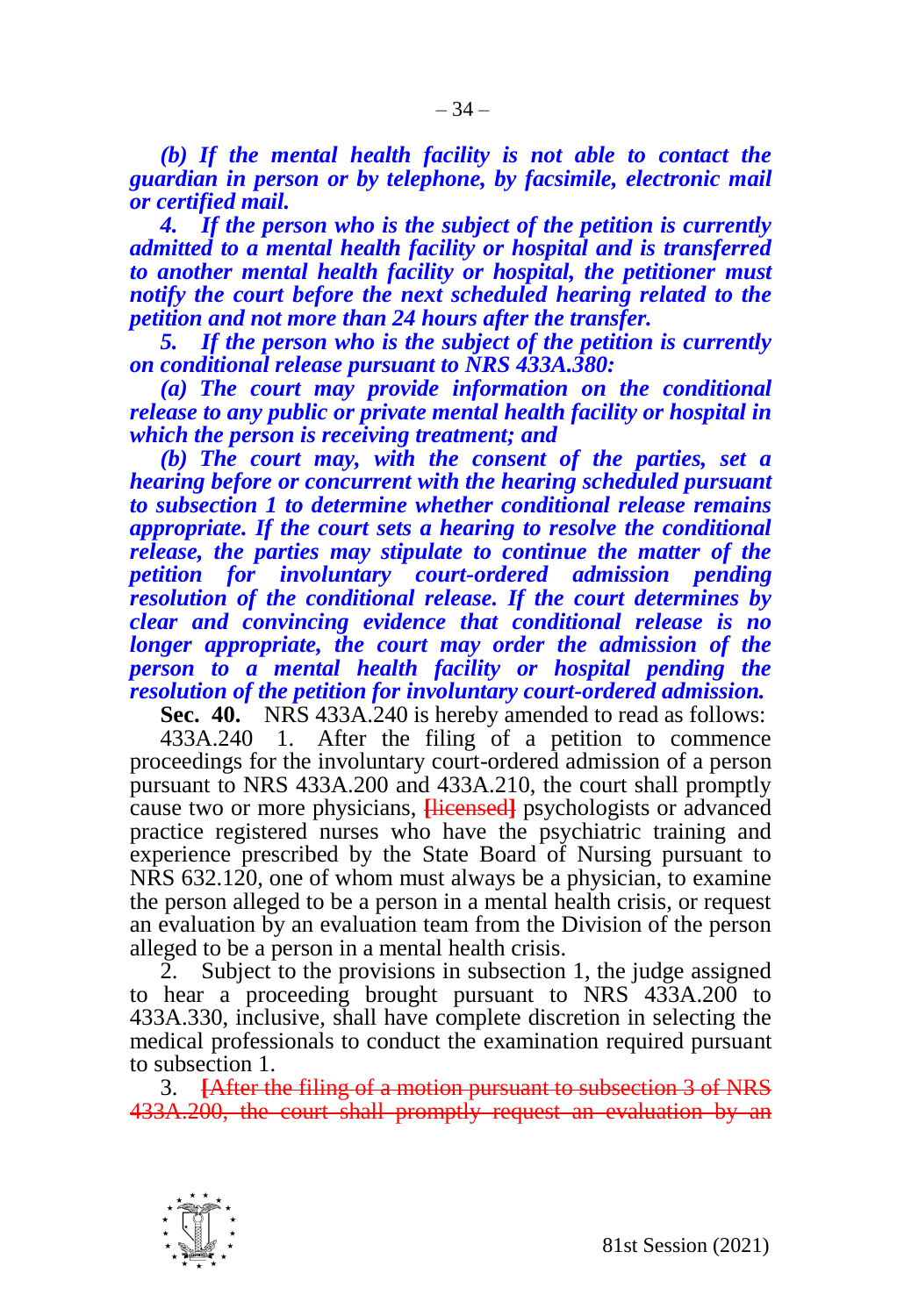evaluation team from the Division of the person alleged to be a person in a mental health crisis.

4.<sup>1</sup> To conduct the examination of a person who is not being detained at a mental health facility or hospital under **[**emergency admission**]** *a mental health crisis hold* pursuant to **[**an application made pursuant to**]** NRS 433A.160, the court may order a peace officer to take the person into protective custody and transport the person to a mental health facility or hospital where the person may be detained until a hearing is had upon the petition or motion, as applicable.

**[**5.**]** *4.* If the person is not being detained under **[**an emergency admission**]** *a mental health crisis hold* pursuant to **[**an application made pursuant to**]** NRS 433A.160, the person may be allowed to remain in his or her home or other place of residence pending an ordered examination or examinations and to return to his or her home or other place of residence upon completion of the examination or examinations. The person may be accompanied by one or more of his or her relations or friends to the place of examination.

**[**6.**]** *5.* Each physician, **[**licensed**]** psychologist and advanced practice registered nurse who examines a person pursuant to subsection 1 **[**or 3**]** shall, in conducting such an examination, consider the least restrictive treatment appropriate for the person.

**[**7.**]** *6.* Each physician, **[**licensed**]** psychologist and advanced practice registered nurse who examines a person pursuant to subsection 1 shall, not later than 24 hours before the hearing set pursuant to *subsection 1 of* NRS 433A.220, submit to the court in writing a summary of his or her findings and evaluation regarding the person alleged to be a person in a mental health crisis.

**Sec. 41.** NRS 433A.250 is hereby amended to read as follows:

433A.250 1. The Administrator shall establish such evaluation teams as are necessary to aid the courts under NRS 433A.240 **[**,**]** *and* 433A.310 *.* **[**, 433A.315 and 433A.323.**]**

2. Each team must be composed of a psychiatrist and other persons professionally qualified in the field of psychiatric mental health who are representative of the Division, selected from personnel in the Division.

3. Fees for the evaluations must be established and collected as set forth in NRS 433.414 or 433B.260, as appropriate.

**Sec. 41.5.** NRS 433A.260 is hereby amended to read as follows:

433A.260 1. **[**In counties**]** *If a petition is filed pursuant NRS 433A.200 with the clerk of the district court in a county* where the

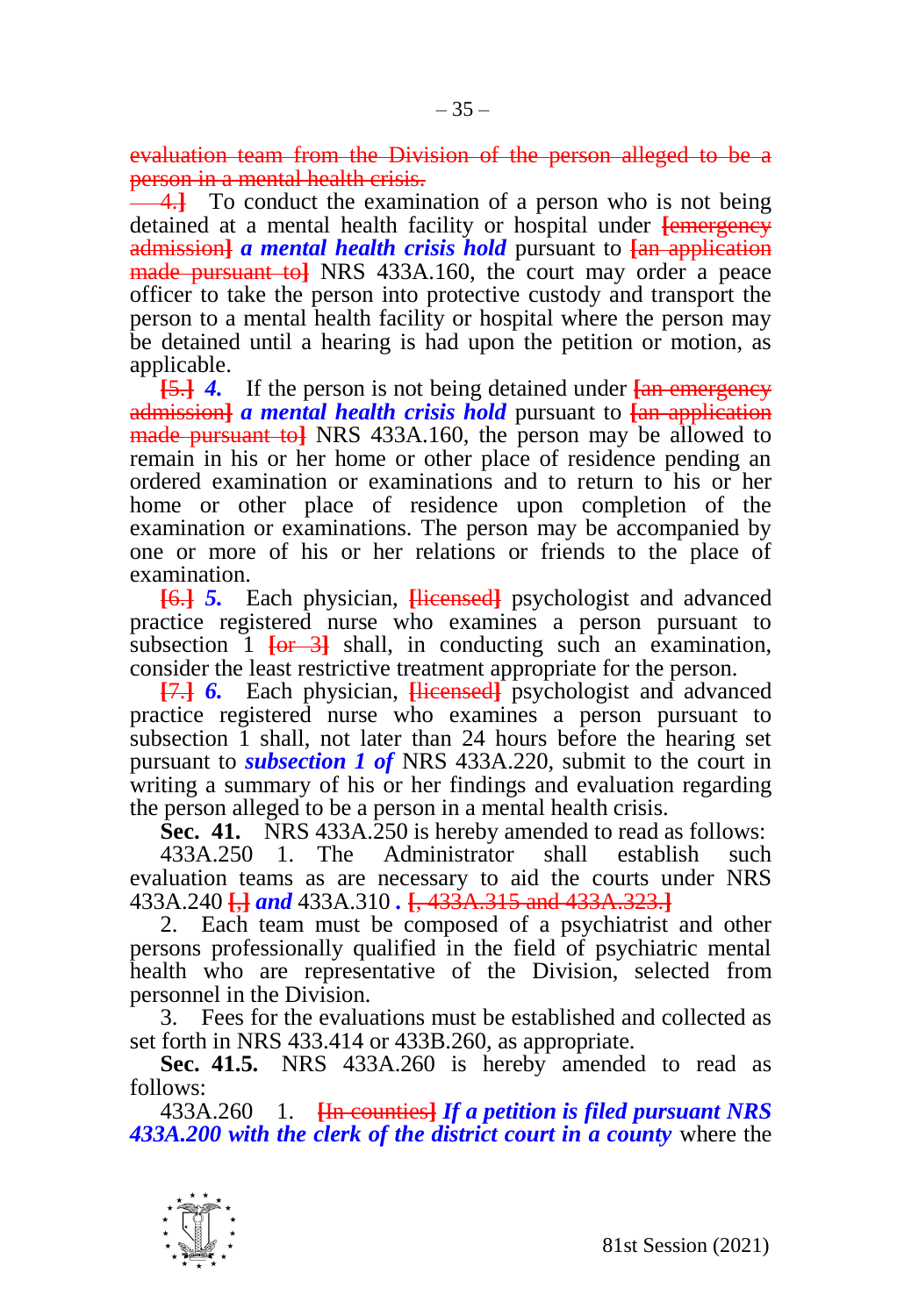examining personnel required pursuant to NRS 433A.240 are not available, **[**proceedings for involuntary court-ordered admission shall be conducted in**]** *the district court must transfer the case to*  the nearest county having such examining personnel available **[**in order that there be minimum delay.**]** *before any hearing on the petition and not later than 1 judicial day after the petition was filed. Not later than 6 days after a case is transferred to a district court pursuant to this subsection, that district court shall:*

*(a) Set a time, date and place for its hearing in accordance with NRS 433A.220; and*

*(b) Appoint counsel for the person, if required by NRS 433A.270.* 

2. The entire expense of proceedings for involuntary courtordered admission shall be paid by the county **[**in which the application is filed, except that**]** where the person to be admitted **[**last resided in another county of the state the expense shall be charged to and payable by such county of residence.**]** *resides.*

**Sec. 42.** NRS 433A.270 is hereby amended to read as follows:

433A.270 1. The person alleged to be a person in a mental health crisis or any relative or friend on the person's behalf is entitled to retain counsel to represent the person in any proceeding before the district court relating to involuntary court-ordered admission, and if he or she fails or refuses to obtain counsel, the court **[**shall**]** *must* advise the person and the person's guardian or next of kin, if known, of such right to counsel and shall appoint counsel, who may be the public defender or his or her deputy.

2. **[**Any**]** *The court shall award any* counsel appointed pursuant to subsection 1 **[**must be awarded**]** compensation **[**by the court**]** for his or her services in an amount determined by it to be fair and reasonable. The compensation must be charged against the estate of the person for whom the counsel was appointed or, if the person is indigent, against the county where the person alleged to be a person in a mental health crisis last resided.

3. The court shall, at the request of counsel representing the person alleged to be a person in a mental health crisis in proceedings before the court relating to involuntary court-ordered admission, grant a recess in the proceedings for the shortest time possible, but for not more than 5 days, to give the counsel an opportunity to prepare his or her case.

4. **[**If the person alleged to be a person in a mental health crisis is involuntarily admitted to a program of community-based or outpatient services, counsel shall continue to represent the person until the person is released from the program. The court shall serve

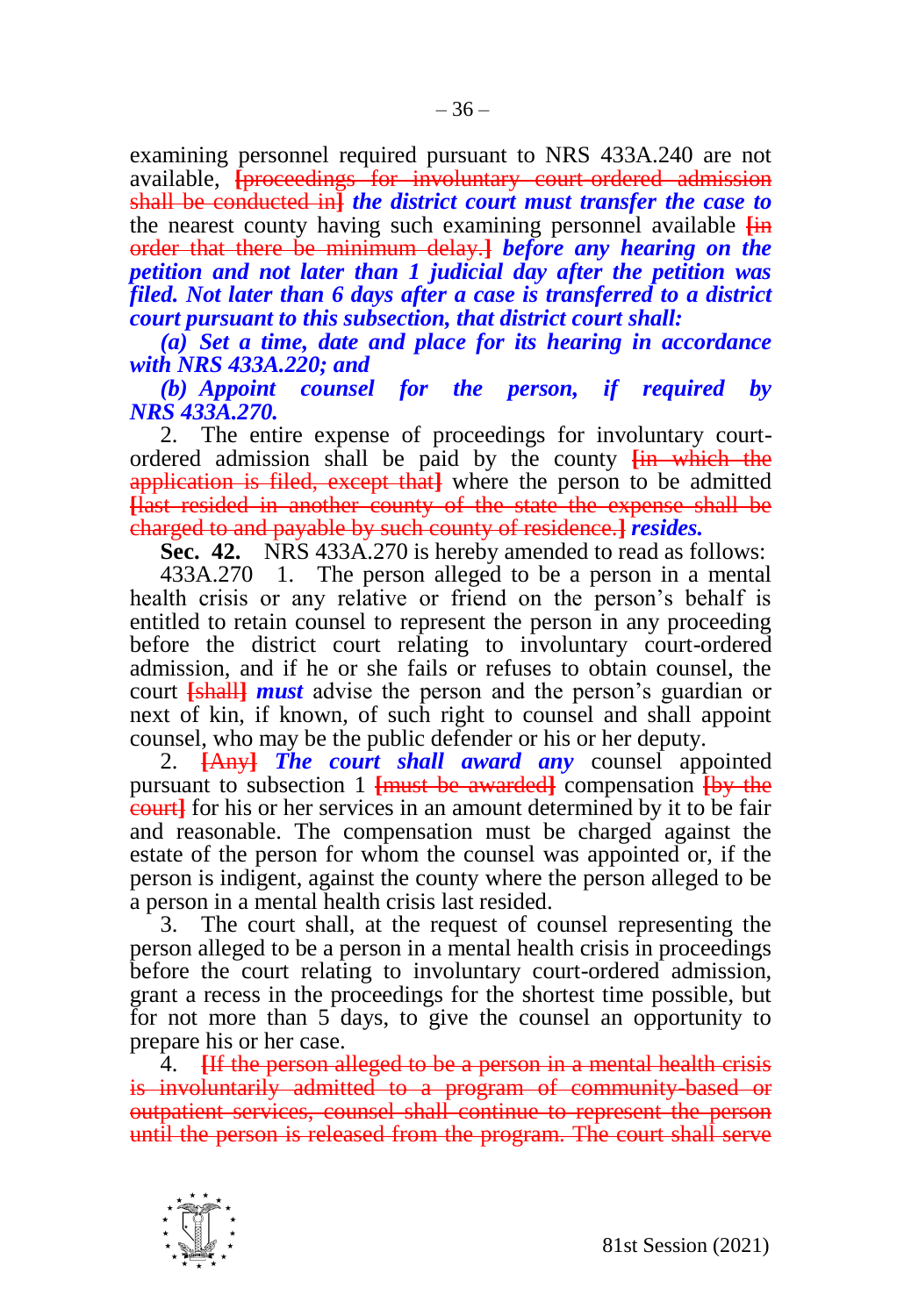notice upon such counsel of any action that is taken involving the person while the person is admitted to the program of communitybased or outpatient services.

5.**]** Each district attorney or his or her deputy shall appear and represent the State in all involuntary court-ordered admission proceedings in the district attorney's county. The district attorney is responsible for the presentation of evidence, if any, in support of the involuntary court-ordered admission of a person to a mental health facility **[**or to a program of community-based or outpatient services**]** in proceedings held pursuant to NRS 433A.200 and 433A.210.

**Sec. 43.** NRS 433A.310 is hereby amended to read as follows:

433A.310 1. Except as otherwise provided in **[**subsection 2 and**]** NRS 432B.6076 and 432B.6077, if the district court finds, after proceedings for the involuntary court-ordered admission of a person:

(a) That there is not clear and convincing evidence that the person with respect to whom the hearing was held is a person in a mental health crisis, the court **[**shall**]** *must* enter its finding to that effect and the person must not be involuntarily admitted to a public or private mental health facility *.* **[**or to a program of communitybased or outpatient services.**]** If the person has been **[**admitted to**]** *detained in* a public or private mental health facility or hospital *under a mental health crisis hold pursuant to NRS 433A.160, including, without limitation, where the person has been admitted under an emergency admission* pursuant to **[**NRS 433A.160,**]** *section 10 of this act,* the court must issue a written order requiring the facility or hospital to release the person not later than 24 hours after the court issues the order, unless the person applies for admission as a voluntary consumer pursuant to NRS 433A.140.

(b) That there is clear and convincing evidence that the person with respect to whom the hearing was held is a person in a mental health crisis, the court may order the involuntary admission of the person **[**for the most appropriate course of treatment, including, without limitation, admission<sup>1</sup> to a public or private mental health facility *.* **[**or participation in a program of community-based or **outpatient services.** The order of the court must be interlocutory and must not become final if, within 30 days after the involuntary admission, the person is unconditionally released pursuant to NRS 433A.390.

2. **[**If the district court finds, after proceedings for the involuntary court-ordered admission of a defendant in a criminal proceeding pursuant to subsection 3 of NRS 433A.200:

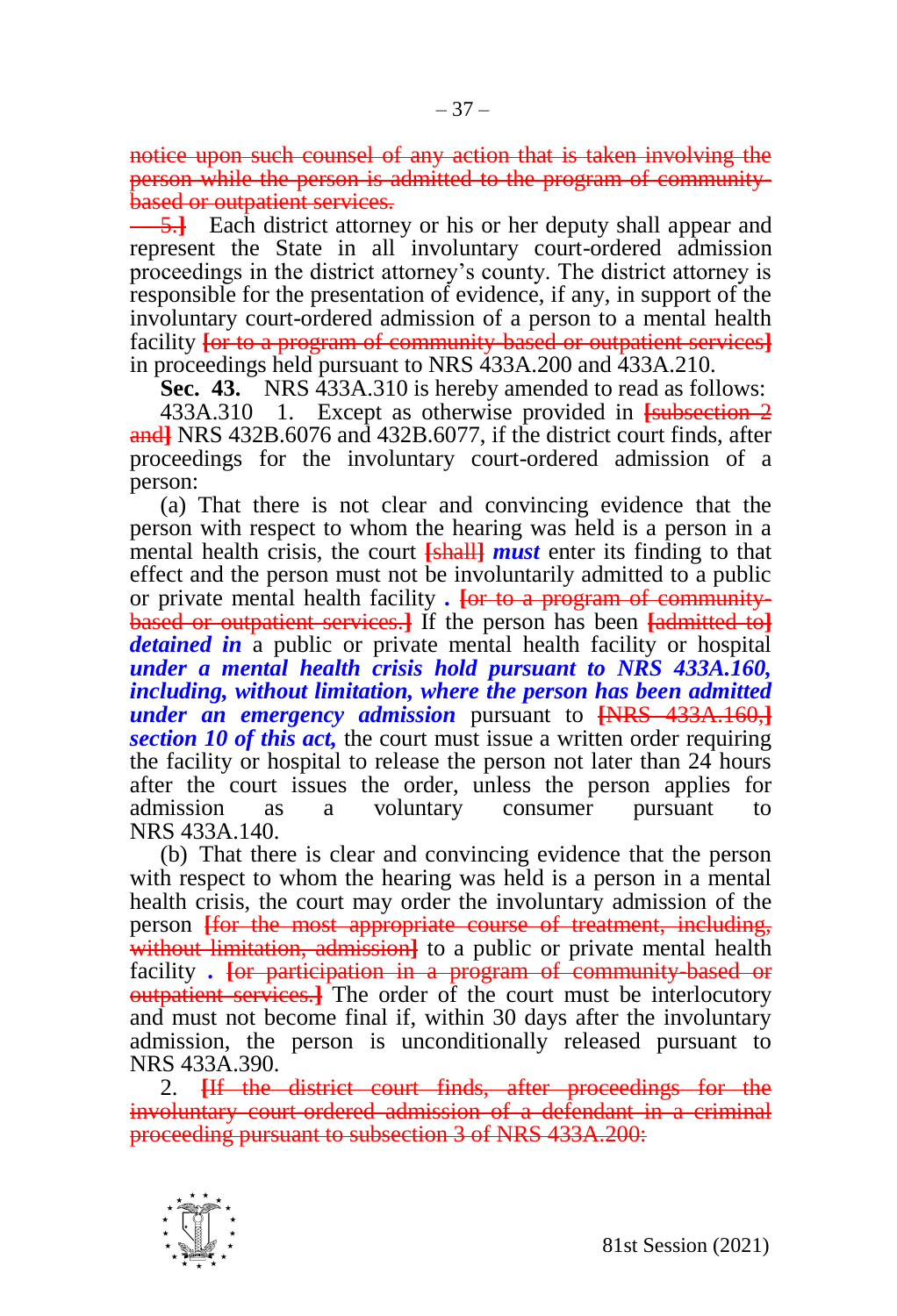(a) That there is not clear and convincing evidence that the defendant with respect to whom the hearing was held is a person in a mental health crisis, the court shall enter its finding to that effect and the person must not be involuntarily admitted to a program of community-based or outpatient services.

(b) That there is clear and convincing evidence that the defendant with respect to whom the hearing was held is a person in a mental health crisis, except as otherwise provided in this paragraph, the court shall order the involuntary admission of the defendant for participation in a program of community-based or outpatient services and suspend further proceedings in the criminal proceeding against the defendant until the defendant completes or is removed from the program. If the offense allegedly committed by the defendant is a category A or B felony or involved the use or threatened use of force or violence, the court may not order the involuntary admission of the defendant for participation in a program pursuant to this paragraph unless the prosecuting attorney stipulates to the assignment. The order of the court must be interlocutory and must not become final if, within 30 days after the involuntary admission, the person is unconditionally released pursuant to NRS 433A.390. If the defendant successfully completes a program of community-based or outpatient services to the satisfaction of the court, the court shall dismiss the criminal charges against the defendant with prejudice.

3. If, pursuant to NRS 176A.400, the district court issues an order granting probation to a defendant in a criminal proceeding with a condition that the defendant submit to mental health treatment and comply with instructions, admission to a program of community-based or outpatient services may be used to satisfy such a condition if the Division makes a clinical determination that placement in a program of community-based or outpatient services is appropriate.

4. A court shall not admit a person to a program of communitybased or outpatient services unless:

(a) A program of community-based or outpatient services is available in the community in which the person resides or is otherwise made available to the person;

(b) The person is 18 years of age or older;

(c) The person has a history of noncompliance with treatment for mental illness;

(d) The person is capable of surviving safely in the community in which he or she resides with available supervision;

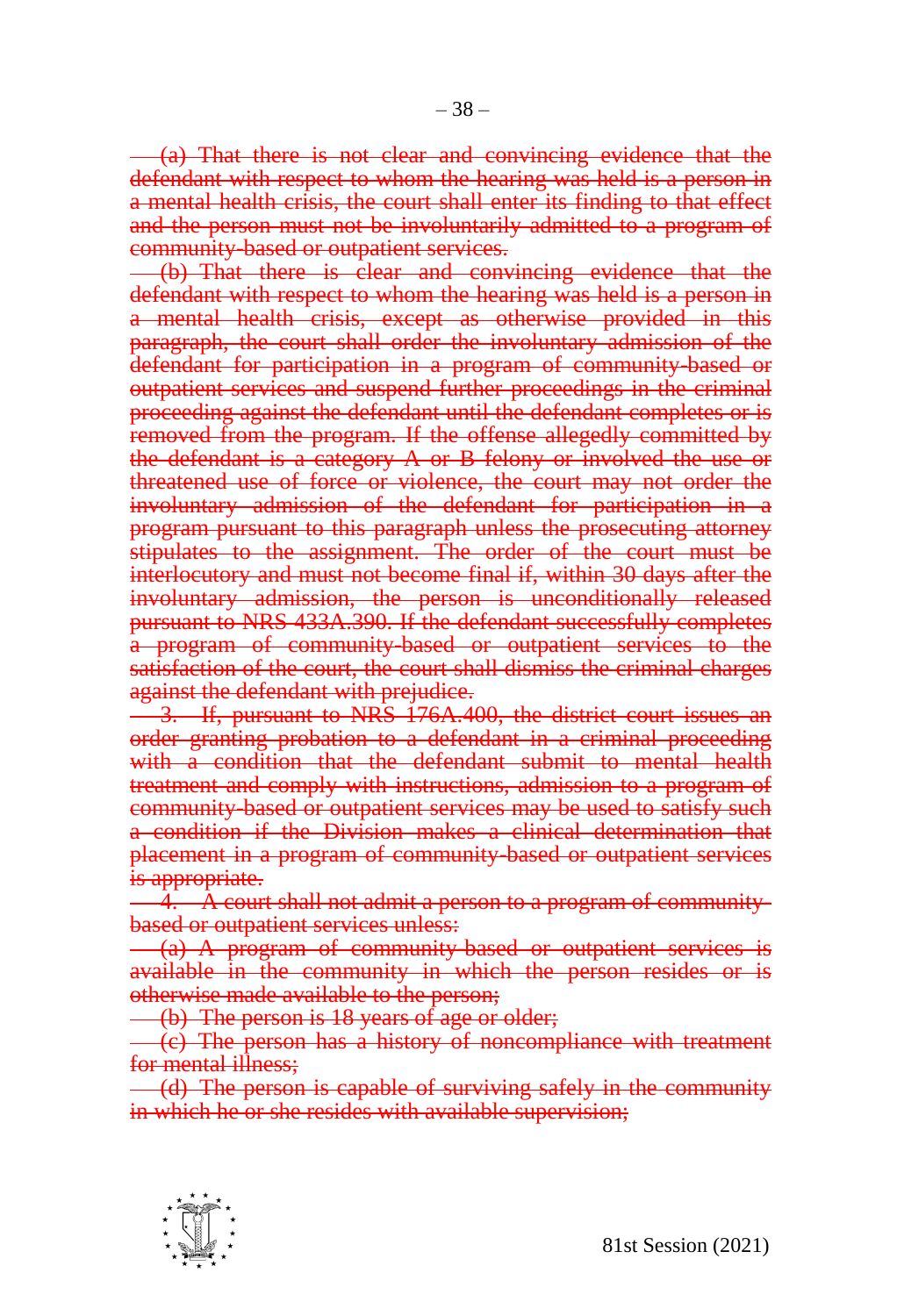(e) The court determines that, based on the person's history of treatment for mental illness, the person needs to be admitted to a program of community-based or outpatient services to prevent further disability or deterioration of the person which presents a substantial likelihood of serious harm to himself or herself or others, as determined pursuant to NRS 433A.0195;

(f) The current mental status of the person or the nature of the person's illness limits or negates his or her ability to make an informed decision to seek treatment for mental illness voluntarily or to comply with recommended treatment for mental illness;

(g) The program of community-based or outpatient services is the least restrictive treatment which is in the best interest of the person; and

(h) The court has approved a plan of treatment developed for the person pursuant to NRS 433A.315.

5.**]** Except as otherwise provided in NRS 432B.608, an involuntary admission pursuant to paragraph (b) of subsection 1 **[**or paragraph (b) of subsection 2**]** automatically expires at the end of 6 months if not terminated previously by the medical director of the public or private mental health facility *after a determination by the physician primarily responsible for treating the patient, a psychiatrist or an advanced practice registered nurse* as provided for in subsection **[**2**]** *3* of NRS 433A.390 *.* **[**or by the professional responsible for providing or coordinating the program of community-based or outpatient services as provided for in subsection 3 of NRS 433A.390.**]** Except as otherwise provided in NRS 432B.608, at the end of the *involuntary* court-ordered **[**period of treatment,**]** *admission,* the Division **[**,**]** *or* any mental health facility that is not operated by the Division **[or a program of** community-based or outpatient services**]** may petition to renew the involuntary admission of the person for additional periods not to exceed 6 months each. For each renewal, the petition must include evidence which meets the same standard set forth in subsection 1 **[**or 2**]** that was required for the initial period of admission of the person to a public or private mental health facility *.* **[**or to a program of community-based or outpatient services.

6.**]** *3.* Before issuing an order for involuntary admission or a renewal thereof, the court shall explore other alternative courses of treatment within the least restrictive appropriate environment, including **[**involuntary admission to a program of community-based or outpatient services,**]** *assisted outpatient treatment,* as suggested by the evaluation team who evaluated the person, or other persons

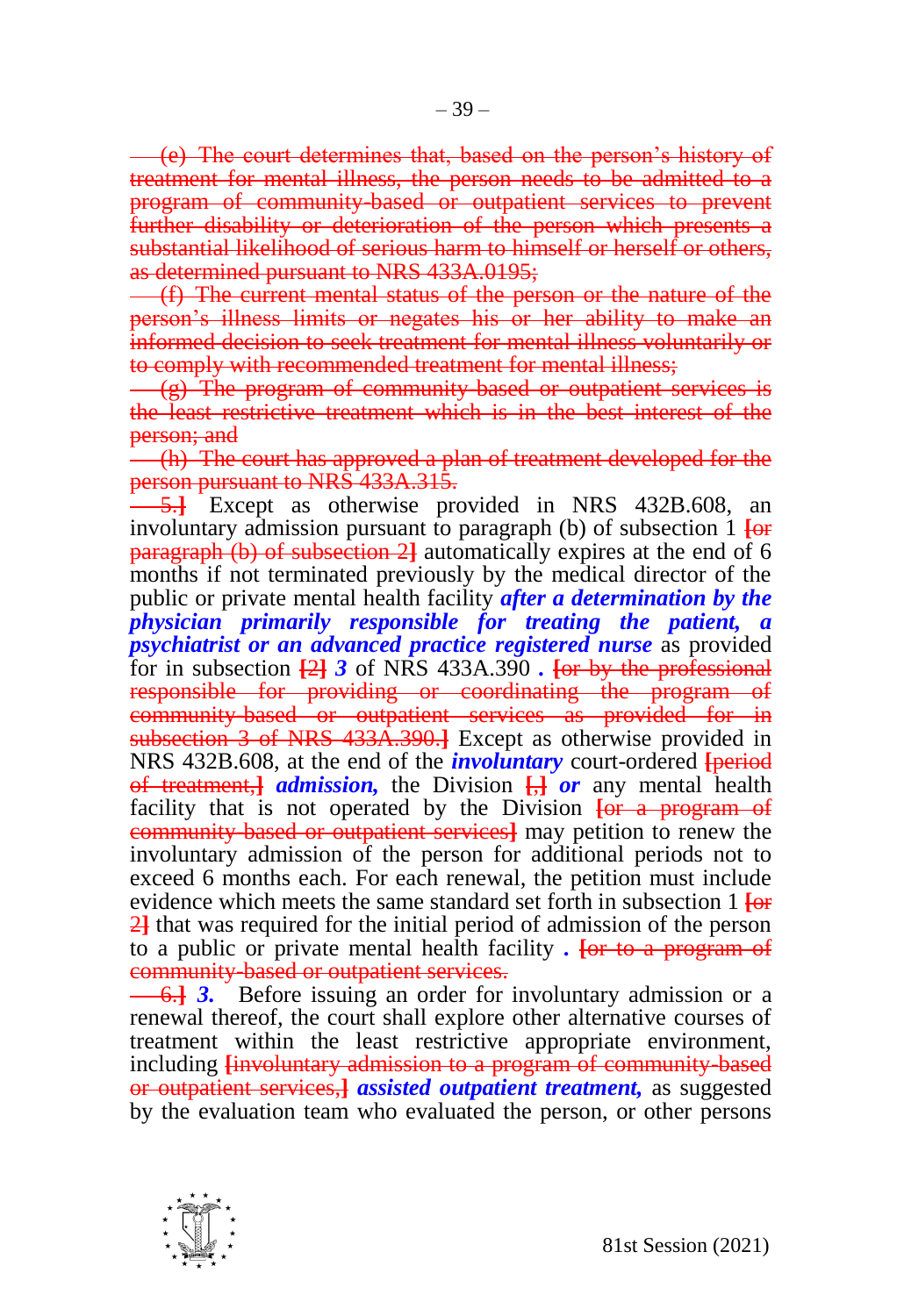professionally qualified in the field of psychiatric mental health, which the court believes may be in the best interests of the person.

**[**7.**]** *4.* If the court issues an order involuntarily admitting a person to a public or private mental health facility **[**or to a program of community-based or outpatient services**]** pursuant to this section, the court **[**shall,**]** *must,* notwithstanding the provisions of NRS 433A.715, cause, within 5 business days after the order becomes final pursuant to this section, on a form prescribed by the Department of Public Safety, a record of the order to be transmitted to:

(a) The Central Repository for Nevada Records of Criminal History, along with a statement indicating that the record is being transmitted for inclusion in each appropriate database of the National Instant Criminal Background Check System; and

(b) Each law enforcement agency of this State with which the court has entered into an agreement for such transmission, along with a statement indicating that the record is being transmitted for inclusion in each of this State's appropriate databases of information relating to crimes.

**[**8.**]** *5. After issuing an order pursuant to this section, a court shall not transfer the case to another court.*

*6. A public or private mental health facility to which a person is involuntarily admitted pursuant to this section shall notify the court and the counsel for the person if the person is transferred to another facility.*

*7.* As used in this section, "National Instant Criminal Background Check System" has the meaning ascribed to it in NRS 179A.062.

**Sec. 44.** NRS 433A.320 is hereby amended to read as follows:

433A.320 The order for involuntary **[**court**]** *court-ordered*  admission of any person to a public or private mental health facility **[**or to a program of community-based or outpatient services**]** must be accompanied by a clinical abstract, including a history of illness, diagnosis, treatment and the names of relatives or correspondents.

**Sec. 45.** NRS 433A.350 is hereby amended to read as follows:

433A.350 1. Upon admission to any public or private mental health facility or to **[**a program of community-based or outpatient services,**]** *assisted outpatient treatment,* each consumer and the consumer's spouse and legal guardian, if any, must receive a written statement outlining in simple, nontechnical language all procedures for release provided by this chapter, setting out all rights accorded to such a consumer by this chapter and chapters 433 and 433B of NRS and, if the consumer has no legal guardian, describing procedures

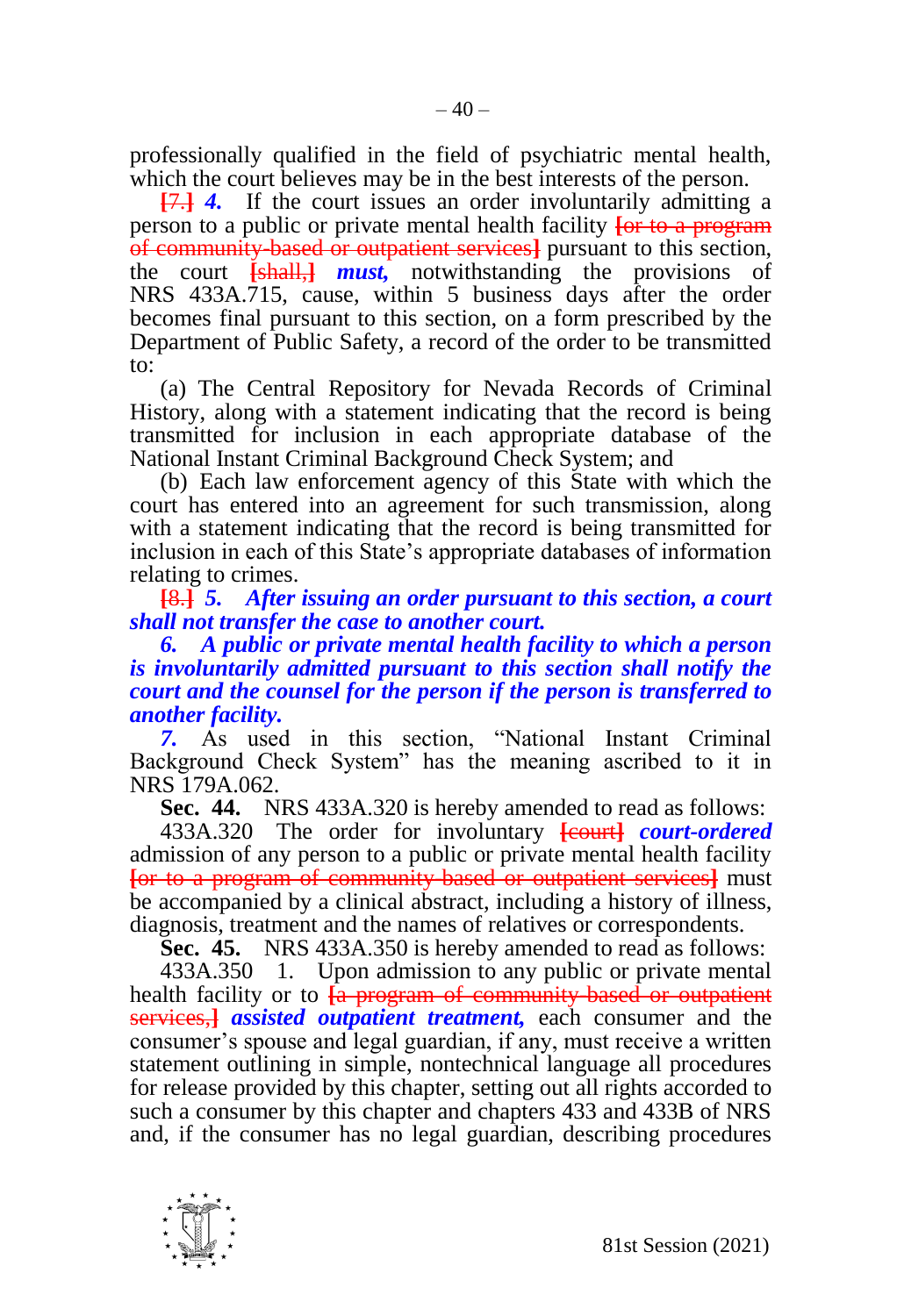provided by law for adjudication of incapacity and appointment of a guardian for the consumer.

2. Written information regarding the services provided by and means of contacting the local office of an agency or organization that receives money from the Federal Government pursuant to 42 U.S.C. §§ 10801 et seq., to protect and advocate the rights of persons in a mental health crisis must be posted in each public and private mental health facility and in each location in which **[**a program of community-based or outpatient services**]** *assisted outpatient treatment* is provided and must be provided to each consumer upon admission.

**Sec. 46.** NRS 433A.360 is hereby amended to read as follows:

433A.360 1. A clinical record for each consumer must be diligently maintained by any division facility, private institution, facility offering mental health services or **[program of community**based or outpatient services.**]** *person professionally qualified in the field of psychiatric mental health responsible for providing assisted outpatient treatment.* The record must include information pertaining to the consumer's admission, legal status, treatment and individualized plan for habilitation. The clinical record is not a public record and no part of it may be released, except as otherwise provided in subsection 2 or except:

(a) If the release is authorized or required pursuant to NRS 439.538.

(b) The record must be released to physicians, advanced practice registered nurses, attorneys and social agencies as specifically authorized in writing by the consumer, the consumer's parent, guardian or attorney.

(c) The record must be released to persons authorized by the order of a court of competent jurisdiction.

(d) The record or any part thereof may be disclosed to a qualified member of the staff of a division facility, an employee of the Division or a member of the staff of an agency in Nevada which has been established pursuant to the Developmental Disabilities Assistance and Bill of Rights Act of 2000, 42 U.S.C. §§ 15001 et seq., or the Protection and Advocacy for Mentally Ill Individuals Act of 1986, 42 U.S.C. §§ 10801 et seq., when the Administrator deems it necessary for the proper care of the consumer.

(e) Information from the clinical records may be used for statistical and evaluative purposes if the information is abstracted in such a way as to protect the identity of individual consumers.

(f) To the extent necessary for a consumer to make a claim, or for a claim to be made on behalf of a consumer for aid, insurance or

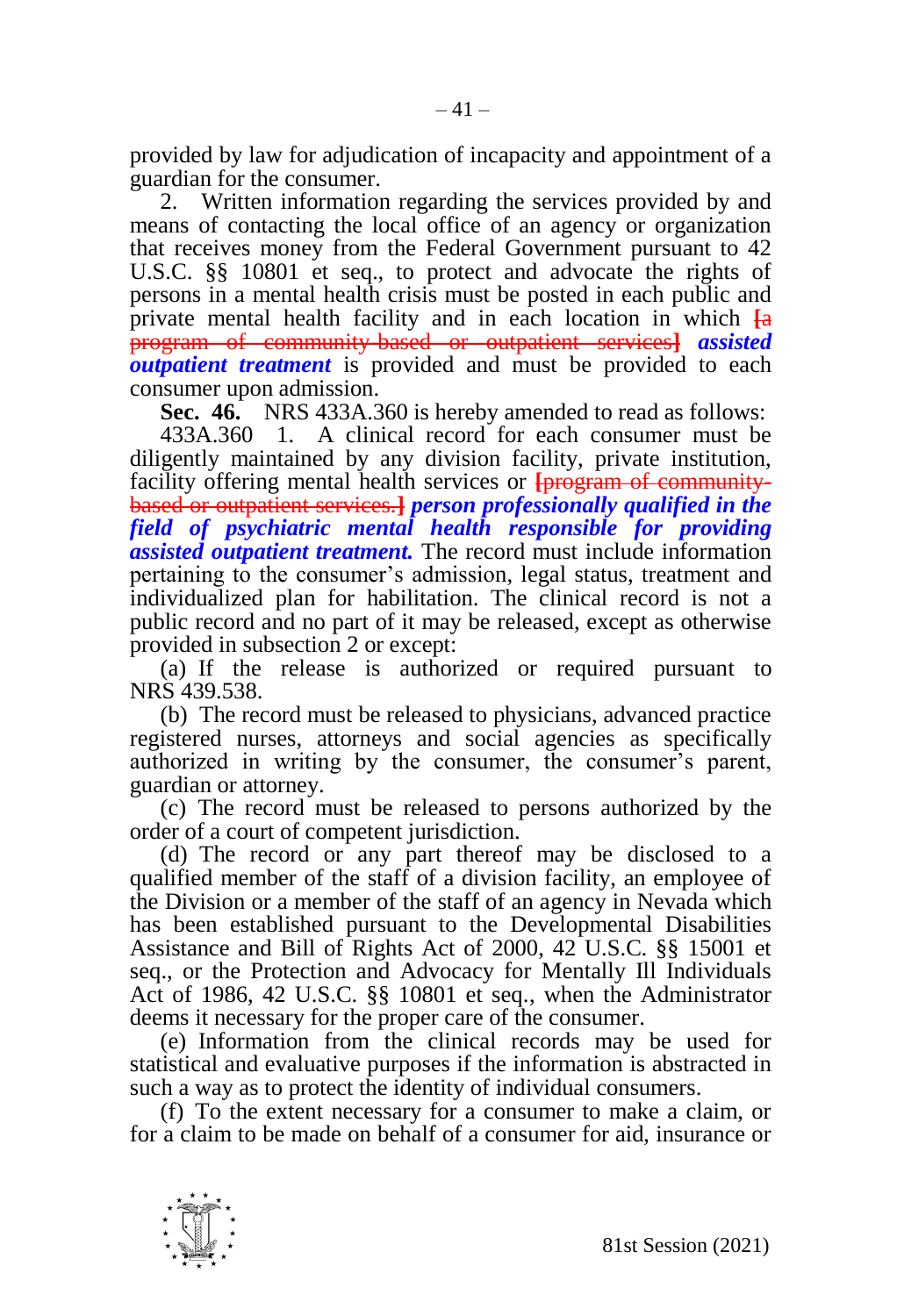medical assistance to which the consumer may be entitled, information from the records may be released with the written authorization of the consumer or the consumer's guardian.

(g) The record must be released without charge to any member of the staff of an agency in Nevada which has been established pursuant to 42 U.S.C. §§ 15001 et seq. or 42 U.S.C. §§ 10801 et seq. if:

(1) The consumer is a consumer of that office and the consumer or the consumer's legal representative or guardian authorizes the release of the record; or

(2) A complaint regarding a consumer was received by the office or there is probable cause to believe that the consumer has been abused or neglected and the consumer:

(I) Is unable to authorize the release of the record because of the consumer's mental or physical condition; and

(II) Does not have a guardian or other legal representative or is a ward of the State.

(h) The record must be released as provided in NRS 433.332 or 433B.200 and in chapter 629 of NRS.

2. A division facility, private institution, facility offering mental health services or **[**program of community-based or outpatient services**]** *person professionally qualified in the field of psychiatric mental health responsible for providing assisted outpatient treatment* and any other person or entity having information concerning a consumer, including, without limitation, a clinical record, any part thereof or any information contained therein, may disclose such information to a provider of health care to assist with treatment provided to the consumer.

3. As used in this section **[**:

(a) "Consumer" includes any person who seeks, on the person's own or others' initiative, and can benefit from, care, treatment and training in a private institution or facility offering mental health services, from treatment to competency in a private institution or facility offering mental health services, or from a program of community-based or outpatient services.

(b) "Provider**]** *, "provider* of health care" has the meaning ascribed to it in NRS 629.031.

**Sec. 47.** NRS 433A.380 is hereby amended to read as follows:

433A.380 1. **[**Except as otherwise provided in subsection 4, any**]** *Any* person involuntarily admitted by a court may be conditionally released from a public or private mental health facility when, in the judgment of the medical director of the facility **[**, the**]** *:*

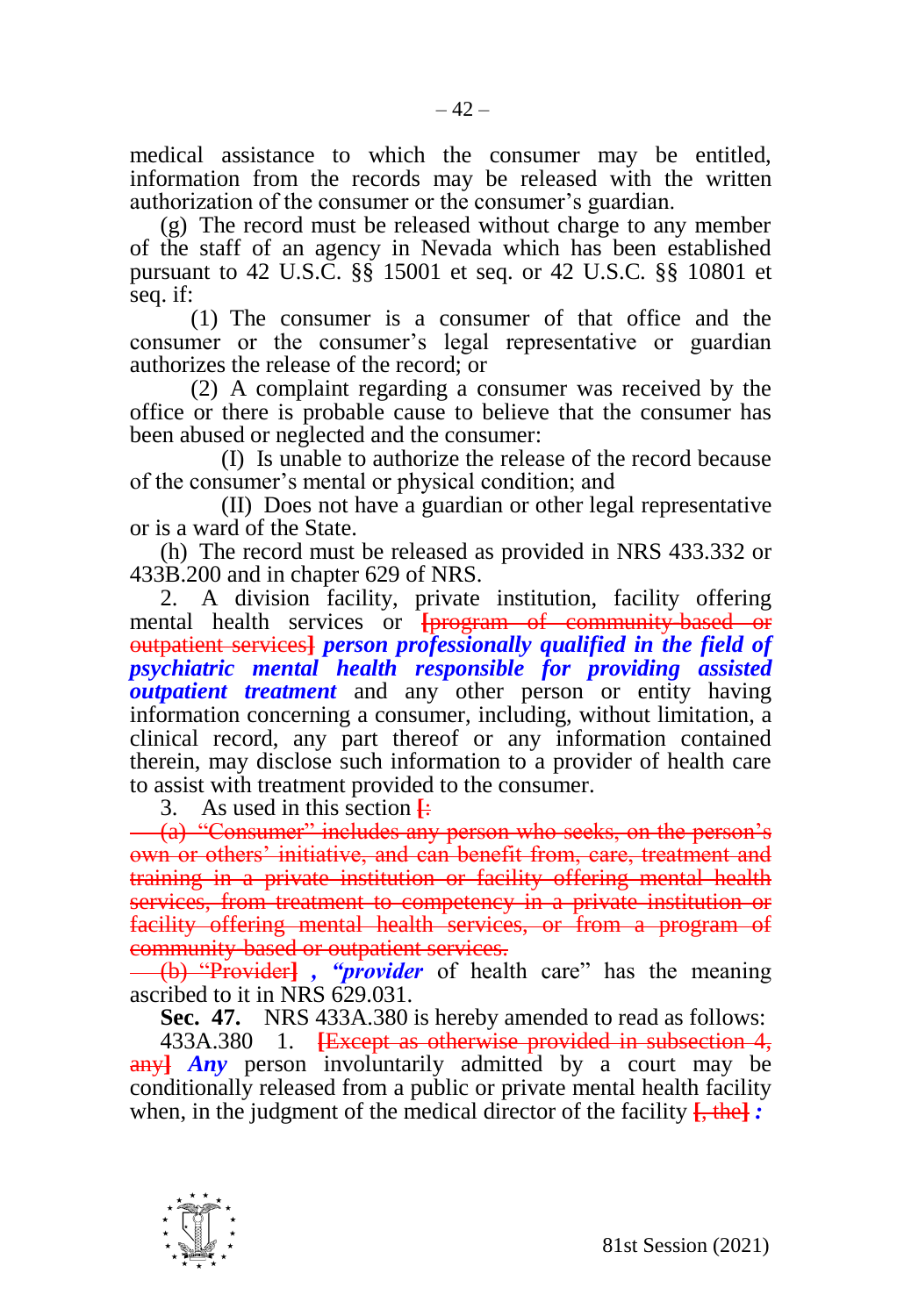*(a) The* conditional release is in the best interest of the person *, will provide the least restrictive treatment that is appropriate for the person* and will not be detrimental to the public welfare **[**.**]** *;*

*(b) A community treatment program, social services agency, mobile crisis team or multi-disciplinary team has agreed to provide case management, support and supervision to the person to ensure his or her compliance with the conditions of the release; and*

*(c) The person qualifies to receive case management, support and supervision from the community treatment program, social services agency, mobile crisis team or multi-disciplinary team.*

*2.* The medical director of the facility or the medical director's designee shall prescribe the period for which the conditional release is effective. The period must not extend beyond the last day of the court-ordered period of **[**treatment**]** *admission* pursuant to NRS 433A.310. If the person has a legal guardian, the facility **[**shall**]** *must* notify the guardian *at least 3 days* before discharging the person from the facility **[**.**]** *or, if the person will be released in less than 3 days, as soon as practicable. Notification of the legal guardian must be provided:*

*(a) In person or by telephone; or*

*(b) If the facility is not able to contact the guardian in person or by telephone, by facsimile, electronic mail or certified mail.*

*3.* The legal guardian has discretion to determine where the person will be released, taking into consideration any discharge plan proposed by the facility assessment team. If the legal guardian does not inform the facility as to where the person will be released within 3 days after the date of notification, the facility **[**shall**]** *must*  discharge the person according to its proposed discharge plan.

**[**2.**]** *4. Before conditionally releasing a person from a public or private mental health facility pursuant to this section, the medical director of the facility must notify the court that ordered the involuntary admission. The court may periodically review the appropriateness of the conditional release and the terms thereof, but the court may not terminate the conditional release except through proceedings for involuntary admission pursuant to NRS 433A.200 to 433A.330, inclusive.* 

*5.* When a person is conditionally released pursuant to **[**subsection 1,**]** *this section,* the State or any of its agents or employees are not liable for any debts or contractual obligations, medical or otherwise, incurred or damages caused by the actions of the person.

**[**3.**]** *6.* When a person who has been adjudicated by a court to be incapacitated is conditionally released from a mental health

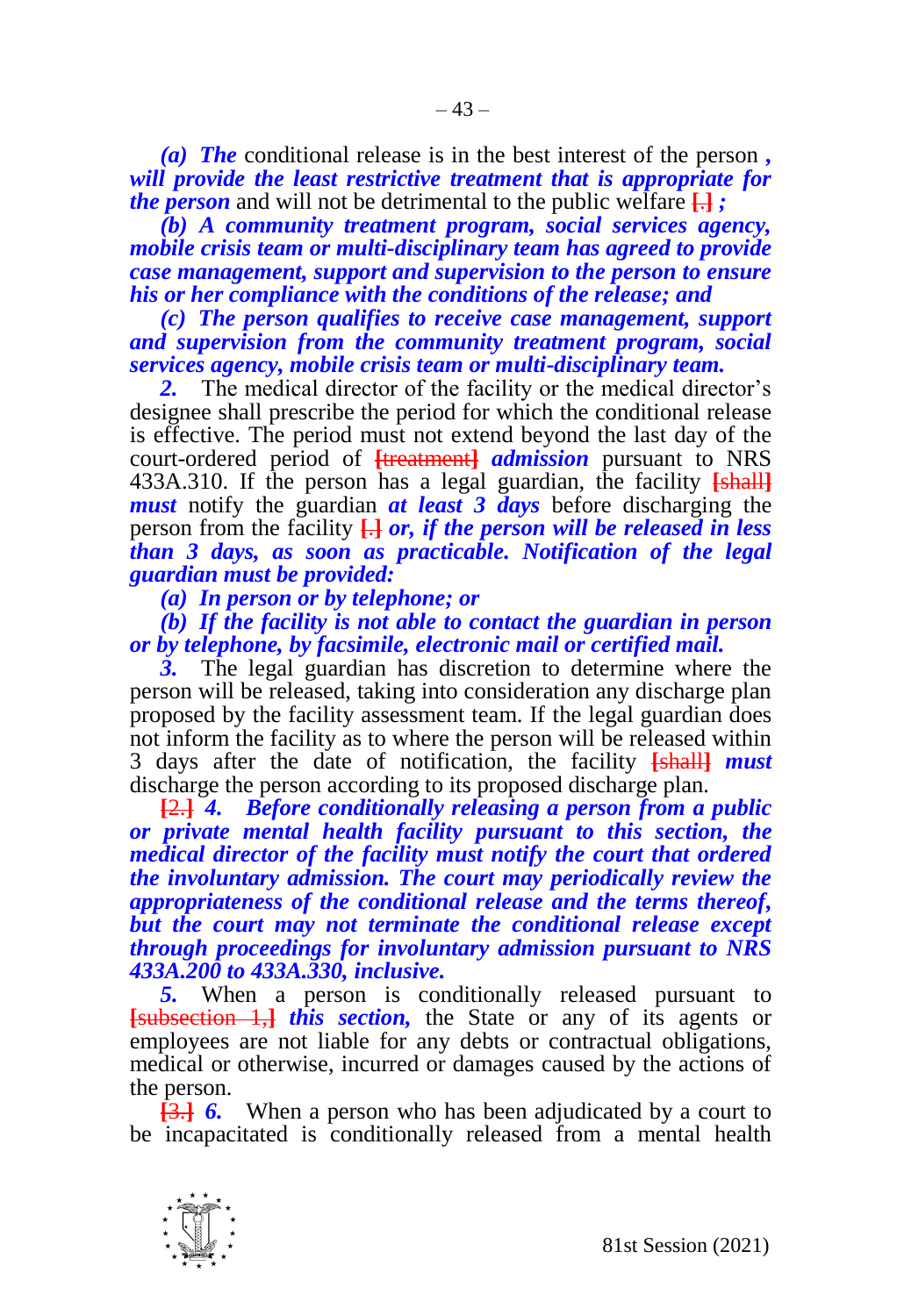facility, the administrative officer of the mental health facility shall petition the court for restoration of full civil and legal rights as deemed necessary to facilitate the incapacitated person's rehabilitation. If the person has a legal guardian, the petition must be filed with the court having jurisdiction over the guardianship.

**[**4. A person who was involuntarily admitted by a court because he or she was likely to present a substantial likelihood of serious harm to himself or herself or others, as determined pursuant to NRS 433A.0195, may be conditionally released only if, at the time of the release, written notice is given to the court which admitted him or her, to the person's legal guardian and to the district attorney of the county in which the proceedings for admission were held.

5. Except as otherwise provided in subsection 7, the administrative officer of a public or private mental health facility or the administrative officer's designee shall order a person who is conditionally released from that facility pursuant to this section to return to the facility if a psychiatrist and a member of that person's treatment team who is professionally qualified in the field of psychiatric mental health determine that the conditional release is no longer appropriate because that person presents a substantial likelihood of serious harm to himself or herself or others, as determined pursuant to NRS 433A.0195. Except as otherwise provided in this subsection, the administrative officer or the designee shall, at least 3 days before the issuance of the order to return, give written notice of the order to the court that admitted the person to the facility and to the person's legal guardian. If an emergency exists in which the person presents a substantial likelihood of harm to himself or herself or others, as determined pursuant to NRS 433A.0195, the order must be submitted to the court and the legal guardian not later than 1 business day after the order is issued.

6. The court shall review an order submitted pursuant to subsection 5 and the current condition of the person who was ordered to return to the facility at its next regularly scheduled hearing for the review of petitions for involuntary court-ordered admissions, but in no event later than 5 judicial days after the person is returned to the facility. The administrative officer or the administrative officer's designee shall give written notice to the person who was ordered to return to the facility, to the person's legal guardian and to the person's attorney, if known, of the time, date and place of the hearing and of the facts necessitating that person's return to the facility.

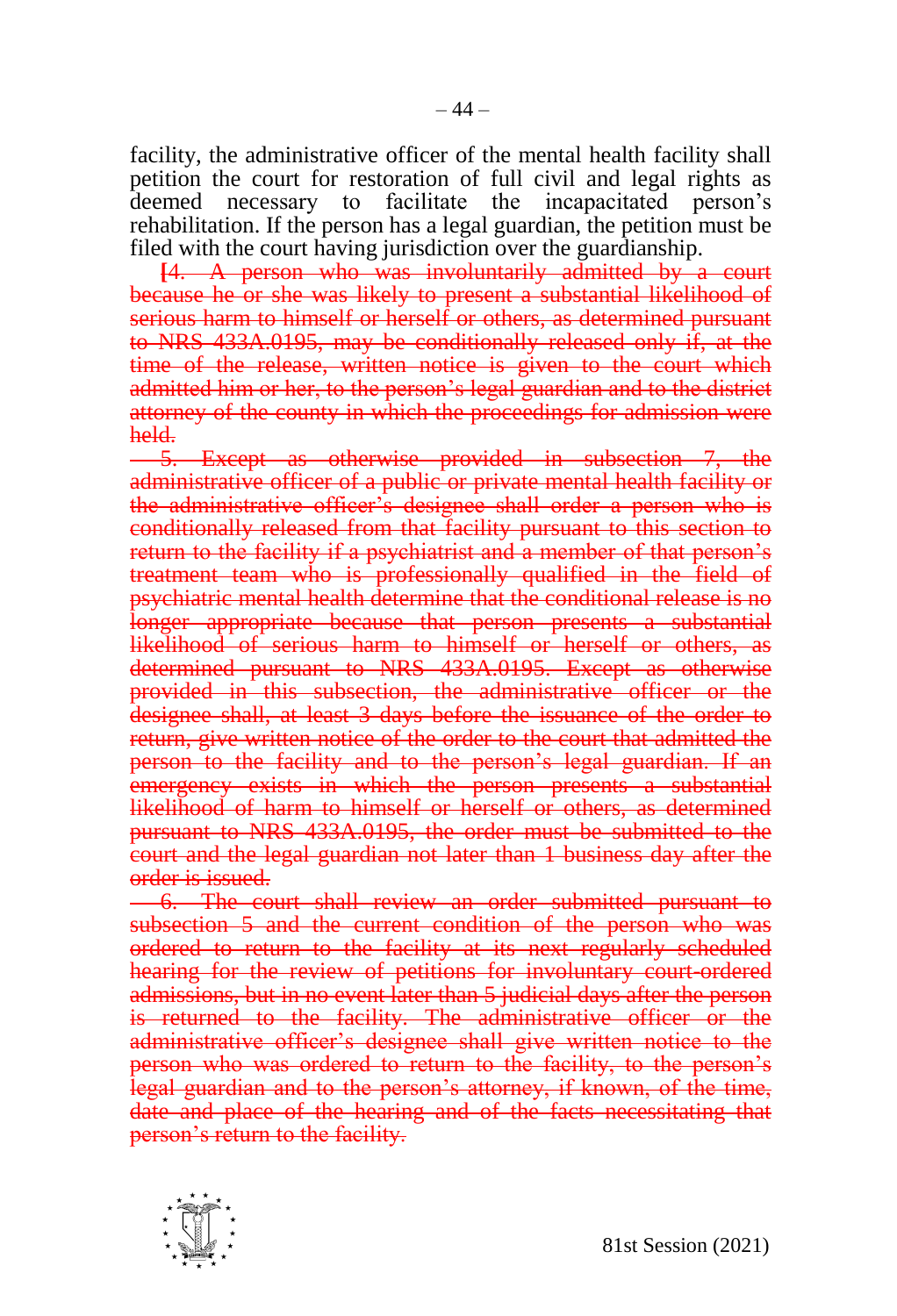The provisions of subsection 5 do not apply if the period of conditional release has expired.**]**

**Sec. 48.** NRS 433A.390 is hereby amended to read as follows:

433A.390 1. When a consumer, involuntarily admitted to a mental health facility or **[**to a program of community-based or outpatient services**]** *required to receive assisted outpatient treatment* by court order, is released at the end of the period specified pursuant to NRS 433A.310 **[**,**]** *or section 18 of this act, as applicable,* written notice must be given to the **[**admitting**]** court **[**and to the consumer's legal guardian at least 10**]** *that issued the order not later than 3 judicial* days **[**before**]** *after* the release of the consumer. The consumer may **[then]** be released without requiring further orders of the court. If the consumer has a legal guardian, the facility or the **[**professional**]** *person professionally qualified in the field of psychiatric mental health* responsible for providing **[**or coordinating**]** the **[**program of community-based or outpatient services**]** *assisted outpatient treatment* shall notify the guardian *in the manner prescribed by subsection 6 at least 3 days* before discharging the consumer from the facility or **[**program.**]** *treatment or, if the consumer will be released in less than 3 days, as soon as practicable.* 

*2.* The legal guardian *of a consumer involuntarily admitted to a mental health facility, if applicable,* has discretion to determine where the consumer will be released **[**,**]** *pursuant to subsection 1,*  taking into consideration any discharge plan proposed by the facility assessment team *.* **[**or the professional responsible for providing or coordinating the program of community-based or outpatient services.**]** If the legal guardian does not inform the facility **[**or professional**]** as to where the consumer will be released within 3 days after the date of notification, the facility **[**or professional shall**]** *must* discharge the consumer according to its proposed discharge plan.

**[**2.**]** *3.* A consumer who is involuntarily admitted to a mental health facility may be unconditionally released before the period specified in NRS 433A.310 when **[**:

(a) An evaluation team established under NRS 433A.250 or two persons professionally qualified in the field of psychiatric mental health, at least one of them being a**]** *the* physician **[**,**]** *primarily responsible for treating the patient, a psychiatrist or an advanced practice registered nurse who has the psychiatric training and experience prescribed by the State Board of Nursing pursuant to NRS 632.120* determines that the consumer is no longer a person in a mental health crisis *.* **[**; and

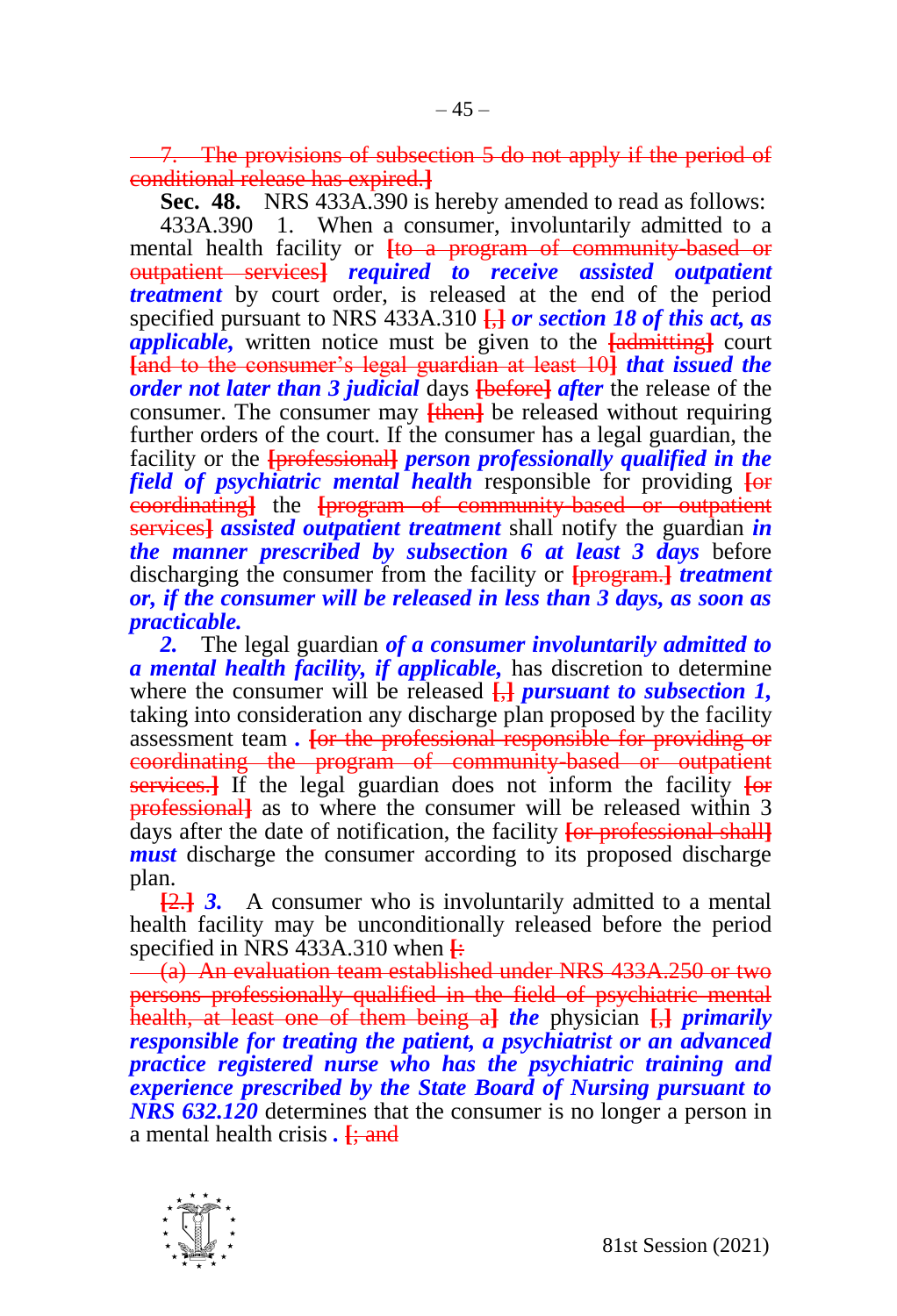(b) Under advisement from the evaluation team or two persons professionally qualified in the field of psychiatric mental health, at least one of them being a physician, the medical director of the mental health facility authorizes the release and gives written notice to the admitting court and to the consumer's legal guardian at least 10 days before the release of the consumer.**]** If the consumer has a legal guardian, the facility shall notify the guardian *in the manner prescribed by subsection 6 at least 3 days* before discharging the consumer from the facility  $\frac{1}{2}$  *or, if the consumer will be released in less than 3 days, as soon as practicable.* The legal guardian *, if applicable,* has discretion to determine where the consumer will be released, taking into consideration any discharge plan proposed by the facility assessment team. If the legal guardian does not inform the facility as to where the consumer will be released within 3 days after the date of notification, the facility shall discharge the consumer according to its proposed discharge plan.

**[**3.**]** *4.* A consumer who is **[**involuntarily admitted to a program of community-based or outpatient services**]** *required to receive assisted outpatient treatment* may be unconditionally released before the period specified in **[**NRS 433A.310**]** *section 18 of this act* when **[**:

(a) The**]** *the* **[**professional**]** *person professionally qualified in the field of psychiatric mental health* responsible for providing **[**or coordinating**]** the **[**program of community-based or outpatient services**]** *assisted outpatient treatment* for the consumer determines that **[**the consumer is no longer a person in a mental health crisis; and

(b) Under advisement from an evaluation team established under NRS 433A.250 or two persons professionally qualified in the field of psychiatric mental health, at least one of them being a physician, the professional responsible for providing or coordinating the program of community-based or outpatient services for the consumer authorizes the release and gives written notice to the admitting court at least 10 days before the release of the consumer from the program.**]** *:*

*(a) The consumer no longer requires assisted outpatient treatment to prevent further disability or deterioration that would result in the person becoming a person in a mental health crisis;*

*(b) The consumer is willing and likely to voluntarily participate in outpatient treatment that enables the person to live safely in the community without the supervision of the court; or*

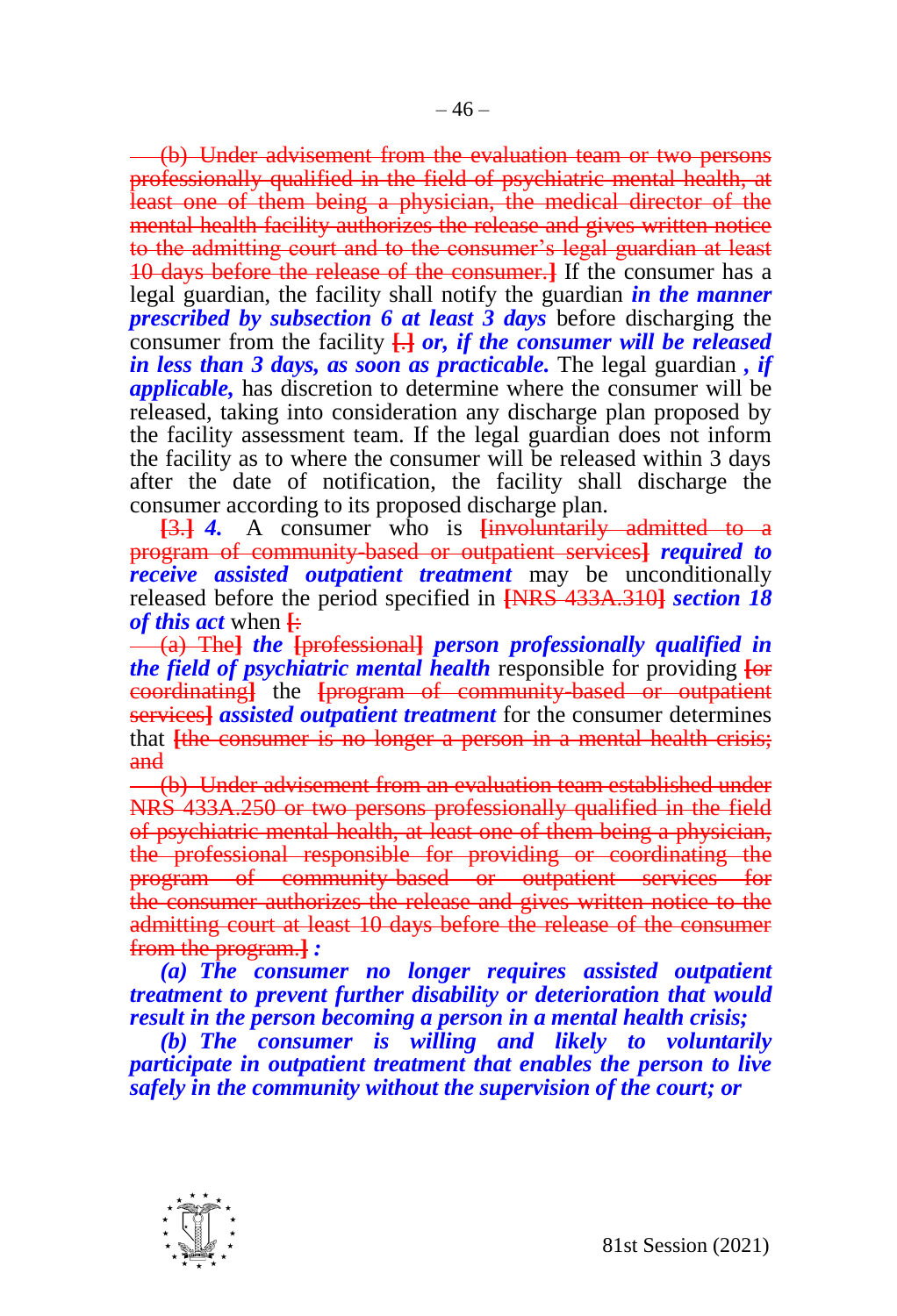*(c) After the order for assisted outpatient treatment has been effective for at least 30 days, the assisted outpatient treatment is not meeting the needs of the consumer.*

*5. If a consumer who will be released from assisted outpatient treatment pursuant to subsection 4 has a legal guardian, the person professionally qualified in the field of psychiatric mental health responsible for providing the assisted outpatient treatment to the consumer shall notify the guardian in the manner prescribed by subsection 6 at least 3 days before discharging the consumer from the treatment or, if the consumer will be released in less than 3 days, as soon as practicable.* 

*6. Notification of a guardian pursuant to subsection 1, 3 or 5 must be provided:*

*(a) In person or by telephone; or*

*(b) If the mental health facility or the person professionally qualified in the field of psychiatric mental health, as applicable, is not able to contact the guardian in person or by telephone, by facsimile, electronic mail or certified mail.*

*7. A mental health facility or a person professionally qualified in the field of psychiatric mental health responsible for providing treatment to a consumer shall provide written notice to the court that issued the order not later than 3 judicial days after unconditionally releasing a consumer pursuant to subsection 3 or 4.*

**Sec. 48.5.** NRS 433A.400 is hereby amended to read as follows:

433A.400 1. An indigent resident of this state discharged as having been determined to no longer be a person in a mental health crisis, but having a residual medical or surgical disability which prevents him or her from obtaining or holding remunerative employment, must be returned to the county of his or her last residence, except as otherwise provided pursuant to subsections 2 and 3. A nonresident indigent with such disabilities must be returned to the county from which he or she was involuntarily courtadmitted, except as otherwise provided in subsections 2 and 3. The administrative officer of the mental health facility shall first give notice in writing, not less than 10 days before discharge, to the board of county commissioners of the county to which the person will be returned and to the person's legal guardian.

2. Delivery of the indigent person must be made to an individual or agency authorized to provide further care. If the person has a legal guardian, the facility shall notify the guardian before discharging the person from the facility. The legal guardian has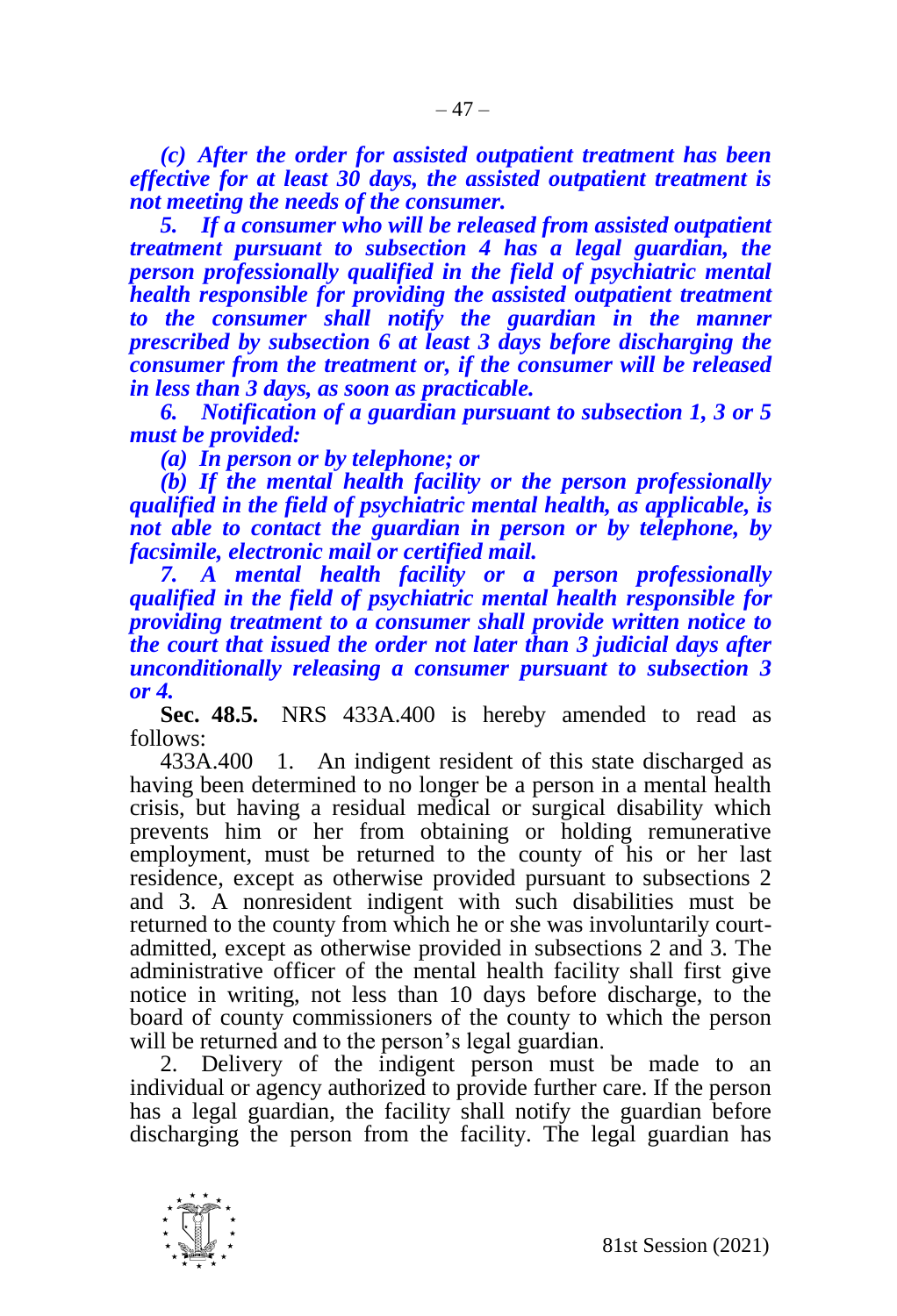discretion to determine where the person will be released, taking into consideration any discharge plan proposed by the facility assessment team. If the legal guardian does not inform the facility as to where the person will be released within 3 days after the date of notification, the facility shall discharge the person according to its proposed discharge plan. *Notification of a guardian pursuant to this subsection must be provided:*

*(a) In person or by telephone; or*

*(b) If the mental health facility is not able to contact the guardian in person or by telephone, by facsimile, electronic mail or certified mail.*

3. An indigent person may be delivered to a state that is a party to the Interstate Compact on Mental Health ratified and enacted in NRS 433.4543 regardless of residency in the manner provided in the Compact.

4. This section does not authorize the release of any person held upon an order of a court or judge having criminal jurisdiction arising out of a criminal offense.

**Sec. 49.** NRS 433A.460 is hereby amended to read as follows:

433A.460 No person admitted to a public or private mental health facility or **[to a program of community-based or outpatient** services**]** *who receives assisted outpatient treatment* pursuant to this chapter shall, by reason of such admission **[**,**]** *or treatment,* be denied the right to dispose of property, marry, execute instruments, make purchases, enter into contractual relationships, vote and hold a driver's license, unless such person has been specifically adjudicated incapacitated by a court of competent jurisdiction and has not been restored to legal capacity.

**Sec. 50.** NRS 433A.580 is hereby amended to read as follows:

433A.580 No person may be admitted *or transferred* to a private hospital **[**,**]** *or* a division mental health facility **[**or a program of community-based or outpatient services**]** *, ordered to receive assisted outpatient treatment or transferred to a different person professionally qualified in the field of psychiatric mental health to provide assisted outpatient treatment* pursuant to the provisions of this chapter unless mutually agreeable financial arrangements relating to the costs of treatment are made between the private hospital, division facility or **[**professional**]** *person professionally qualified in the field of psychiatric mental health* responsible for providing **[**or coordinating a program of community-based or outpatient services**]** *assisted outpatient treatment* and the consumer or person requesting his or her admission.

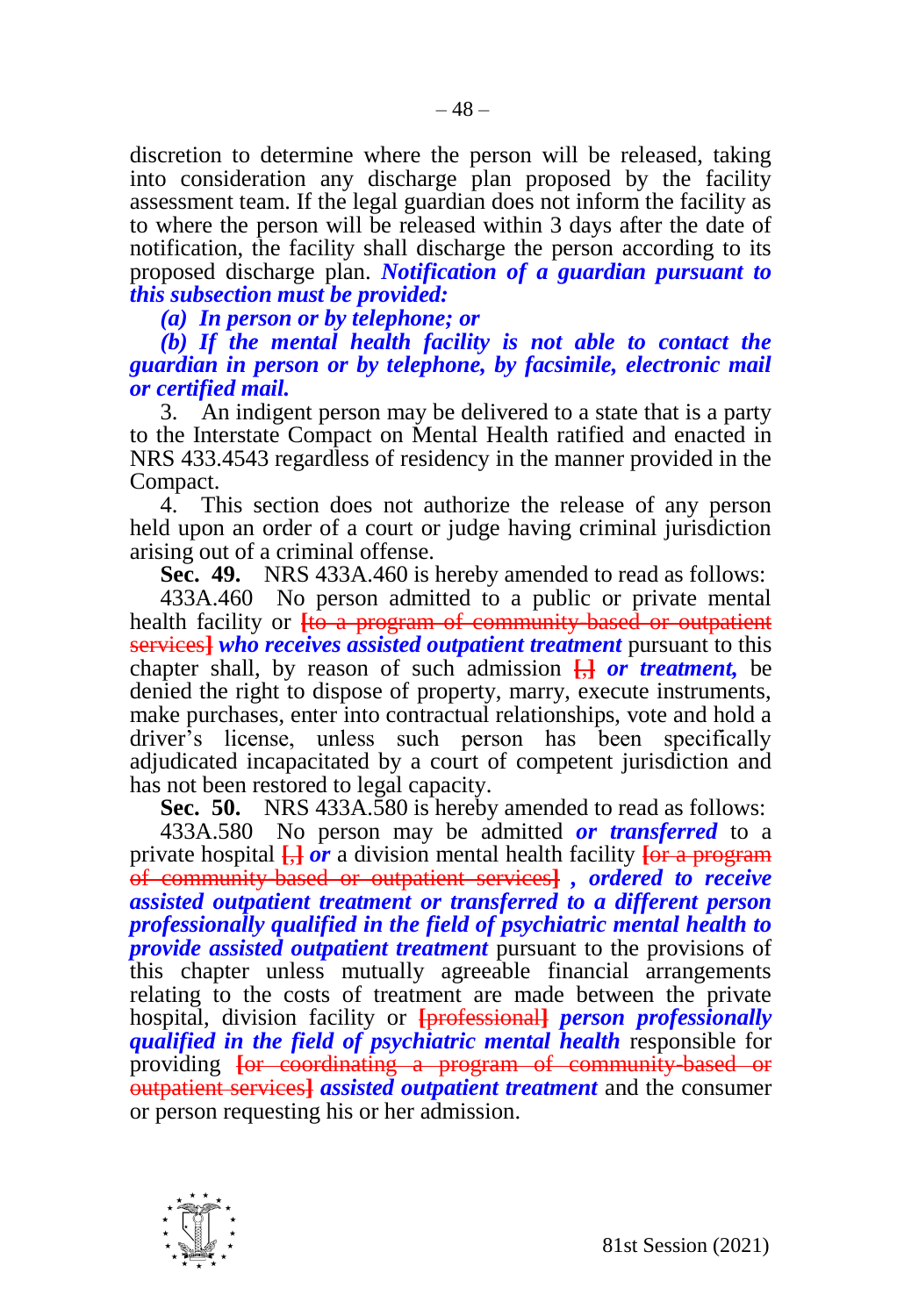**Sec. 51.** NRS 433A.600 is hereby amended to read as follows: 433A.600 1. A person who is admitted to a division facility or **[**to a program of community-based or outpatient services**]** *who receives assisted outpatient treatment* operated by the Division and not determined to be indigent and every responsible relative pursuant to NRS 433A.610 of the person shall be charged for the cost of treatment and is liable for that cost. If after demand is made for payment the person or his or her responsible relative fails to pay that cost, the administrative officer or **[**professional**]** *person professionally qualified in the field of psychiatric mental health*  responsible for providing **[**or coordinating**]** the **[**program of community-based or outpatient services,**]** *assisted outpatient treatment,* as applicable, may recover the amount due by civil action.

2. All sums received pursuant to subsection 1 must be deposited in the State Treasury and may be expended by the Division for the support of that facility or **[**program**]** *of assisted outpatient treatment* in accordance with the allotment, transfer, work program and budget provisions of NRS 353.150 to 353.245, inclusive.

**Sec. 52.** NRS 433A.640 is hereby amended to read as follows:

433A.640 1. Once a court has ordered the admission of a person to a division facility, the administrative officer **[**shall**]** *must*  make an investigation, pursuant to the provisions of this chapter, to determine whether the person or his or her responsible relatives pursuant to NRS 433A.610 are capable of paying for all or a portion of the costs that will be incurred during the period of admission.

2. If a person is admitted to a division facility or **[**program of community-based or outpatient services**]** *required to receive assisted outpatient treatment* pursuant to a court order, that person and his or her responsible relatives are responsible for the payment of the actual cost of the treatment and services rendered during his or her admission to the division facility or **[**program**]** *while he or she is receiving assisted outpatient treatment* unless the investigation reveals that the person and his or her responsible relatives are not capable of paying the full amount of the costs.

3. Once a court has ordered **[**the admission of a person to a program of community-based or outpatient services**]** *a person to receive assisted outpatient treatment* operated by the Division, the **[**professional**]** *person professionally qualified in the field of psychiatric mental health* responsible for providing **[**or coordinating**]** the **[**program shall**]** *assisted outpatient treatment must* make an investigation, pursuant to the provisions of this

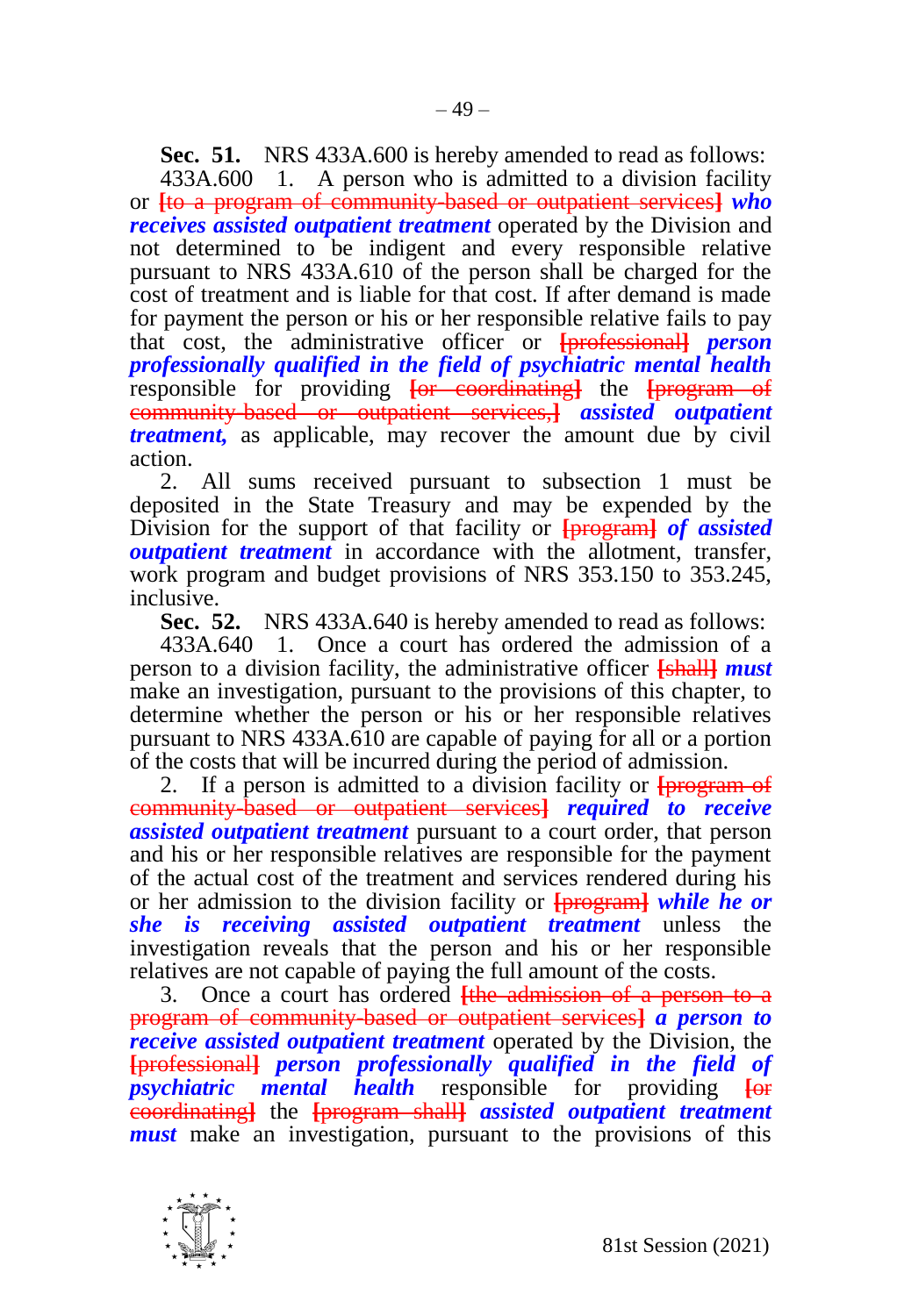chapter, to determine whether the person *receiving the treatment* or his or her responsible relatives pursuant to NRS 433A.610 are capable of paying for all or a portion of the costs that will be incurred during the period of **[**admission.**]** *treatment.*

**Sec. 53.** NRS 433A.650 is hereby amended to read as follows:

433A.650 Determination of ability to pay pursuant to NRS 433A.640 **[**shall**]** *must* include investigation of whether the consumer has benefits due and owing to the consumer for the cost of his or her treatment from third-party sources, such as Medicare, Medicaid, social security, medical insurance benefits, retirement programs, annuity plans, government benefits or any other financially responsible third parties. The administrative officer of a division mental health facility or **[**professional**]** *person professionally qualified in the field of psychiatric mental health*  responsible for providing **[or coordinating a program of community**based or outpatient services**]** *the assisted outpatient treatment* may accept payment for the cost of a consumer's treatment from the consumer's insurance company, Medicare or Medicaid and other similar third parties.

**Sec. 54.** NRS 433A.660 is hereby amended to read as follows:

433A.660 1. If the consumer, his or her responsible relative pursuant to NRS 433A.610, guardian or the estate neglects or refuses to pay the cost of treatment to the division facility or to the **[**program of community-based or outpatient services**]** *person professionally qualified in the field of psychiatric mental health responsible for providing the assisted outpatient treatment*  operated by the Division rendering service pursuant to the fee schedule established under NRS  $433.404$  or  $433B.250$ , appropriate, the State is entitled to recover by appropriate legal action all sums due, plus interest.

2. Before initiating such legal action, the division facility or program, as applicable, shall demonstrate efforts at collection, which may include contractual arrangements for collection through a private collection agency.

**Sec. 55.** NRS 433A.713 is hereby amended to read as follows:

433A.713 1. Each public or private mental health facility and hospital in this State shall, in the manner and time prescribed by regulation of the State Board of Health, report to the Division:

(a) The number of **[**applications for emergency admission received by**]** *persons placed on a mental health crisis hold at* the mental health facility or hospital pursuant to NRS 433A.160 during the immediately preceding quarter; and

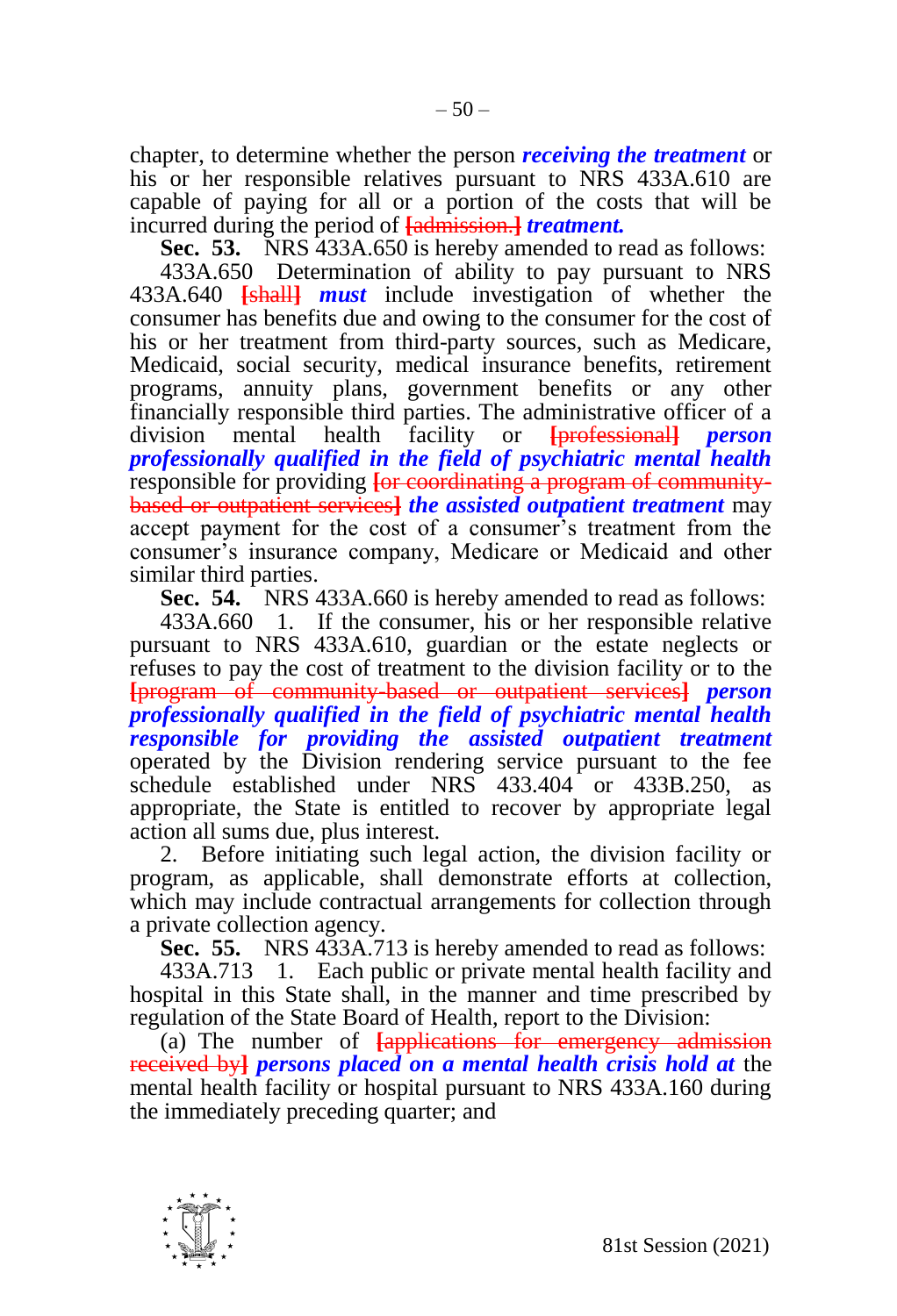(b) Any other information prescribed by regulation of the State Board of Health.

2. The State Board of Health may adopt regulations that require a public or private mental health facility or hospital to adopt a plan for the discharge of a person admitted to the facility or hospital in accordance with the provisions of this chapter and that prescribe the contents of such a plan.

**Sec. 56.** NRS 433A.715 is hereby amended to read as follows:

433A.715 1. A court shall seal all court records relating to **[**the admission and treatment of any person who was admitted, voluntarily or as the result of a noncriminal proceeding, to a public or private hospital, a mental health facility or a program of community-based or outpatient services in this State for the purpose of obtaining mental health treatment.**]** *proceedings under this chapter.*

2. Except as otherwise provided in subsections 4, 5 and 6, a person or governmental entity that wishes to inspect records that are sealed pursuant to this section must file a petition with the court that sealed the records. Upon the filing of a petition, the court shall fix a time for a hearing on the matter. The petitioner must provide notice of the hearing and a copy of the petition to the person who is the subject of the records. If the person who is the subject of the records wishes to oppose the petition, the person must appear before the court at the hearing. If the person appears before the court at the hearing, the court must provide the person an opportunity to be heard on the matter.

3. After the hearing described in subsection 2, the court may order the inspection of records that are sealed pursuant to this section if:

(a) A law enforcement agency must obtain or maintain information concerning persons who have been admitted to a public or private hospital **[**,**]** *or* a mental health facility or **[**a program of community-based or outpatient services**]** *received assisted outpatient treatment* in this State pursuant to state or federal law;

(b) A prosecuting attorney or an attorney who is representing the person who is the subject of the records in a criminal action requests to inspect the records; or

(c) The person who is the subject of the records petitions the court to permit the inspection of the records by a person named in the petition.

4. A governmental entity is entitled to inspect court records that are sealed pursuant to this section without following the procedure described in subsection 2 if:

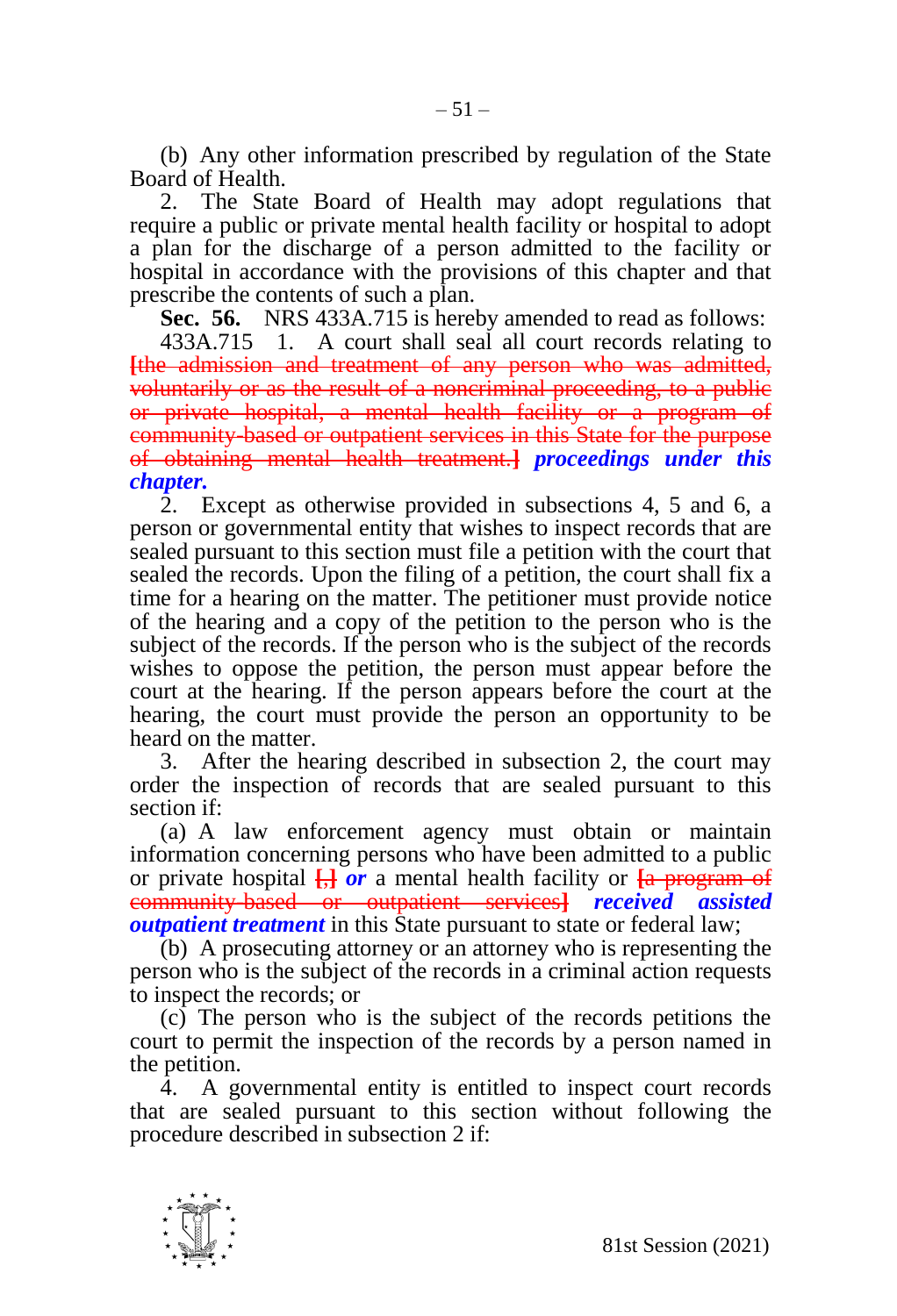(a) The governmental entity has made a conditional offer of employment to the person who is the subject of the records;

(b) The position of employment conditionally offered to the person concerns public safety, including, without limitation, employment as a firefighter or peace officer;

(c) The governmental entity is required by law, rule, regulation or policy to obtain the mental health records of each individual conditionally offered the position of employment; and

(d) An authorized representative of the governmental entity presents to the court a written authorization signed by the person who is the subject of the records and notarized by a notary public or judicial officer in which the person who is the subject of the records consents to the inspection of the records.

5. Upon the request of a public or private hospital or a mental health facility to which a person has been admitted in this State, the court shall:

(a) Authorize the release of a copy of any order which was entered by the court pursuant to paragraph (b) of subsection 1 of NRS 433A.310 *or paragraph (b) of subsection 1 of section 18 of this act* if:

(1) The request is in writing and includes the name and date of birth of the person who is the subject of the requested order; and

(2) The hospital or facility certifies that:

(I) The person who is the subject of the requested order is, at the time of the request, admitted to the hospital or facility and is being treated for an alleged mental illness; and

(II) The requested order is necessary to improve the care which is being provided to the person who is the subject of the order.

(b) Place the request in the record under seal.

6. Upon its own order, any court of this State may inspect court records that are sealed pursuant to this section without following the procedure described in subsection 2 if the records are necessary and relevant for the disposition of a matter pending before the court. The court may allow a party in the matter to inspect the records without following the procedure described in subsection 2 if the court deems such inspection necessary and appropriate.

7. Following the sealing of records pursuant to this section, the admission of the person who is the subject of the records to the public or private hospital **[**,**]** *or* mental health facility or **[**program of community-based or outpatient services,**]** *the assisted outpatient treatment of the person who is the subject of the records* is deemed

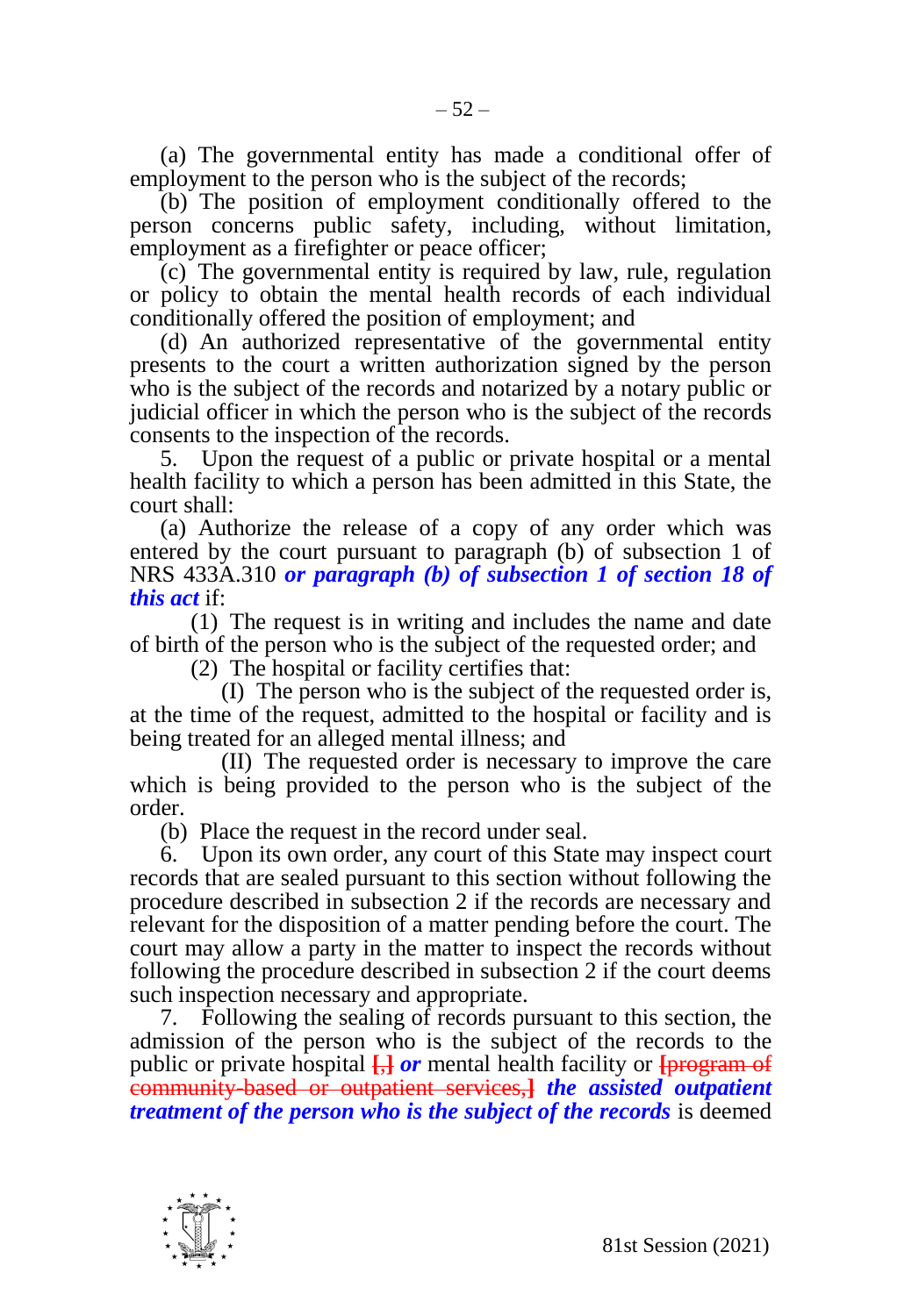never to have occurred, and the person may answer accordingly any question related to its occurrence, except in connection with:

(a) An application for a permit to carry a concealed firearm pursuant to the provisions of NRS 202.3653 to 202.369, inclusive;

(b) A transfer of a firearm; or

(c) An application for a position of employment described in subsection 4.

8. A court may disclose information contained in a record sealed pursuant to this section to a provider of health care to assist with treatment provided to the consumer.

9. As used in this section:

(a) "Firefighter" means a person who is a salaried employee of a fire-fighting agency and whose principal duties are to control, extinguish, prevent and suppress fires. As used in this paragraph, "fire-fighting agency" means a public fire department, fire protection district or other agency of this State or a political subdivision of this State, the primary functions of which are to control, extinguish, prevent and suppress fires.

(b) "Peace officer" has the meaning ascribed to it in NRS 289.010.

(c) "Provider of health care" has the meaning ascribed to it in NRS 629.031.

(d) "Seal" means placing records in a separate file or other repository not accessible to the general public.

**Sec. 57.** NRS 433A.750 is hereby amended to read as follows: 433A.750 1. A person who:

(a) Without probable cause for believing a person is a person in a mental health crisis causes or conspires with or assists another to cause the involuntary court-ordered admission of the person under this chapter; or

(b) Causes or conspires with or assists another to cause the denial to any person of any right accorded to the person under this chapter,

 $\rightarrow$  is guilty of a category D felony and shall be punished as provided in NRS 193.130.

2. Unless a greater penalty is provided in subsection 1, a person who knowingly and willfully violates any provision of this chapter regarding the admission of a person to, or discharge of a person from, a public or private mental health facility or **[**a program of community-based or outpatient services**]** *the commencement or termination of assisted outpatient treatment* is guilty of a gross misdemeanor.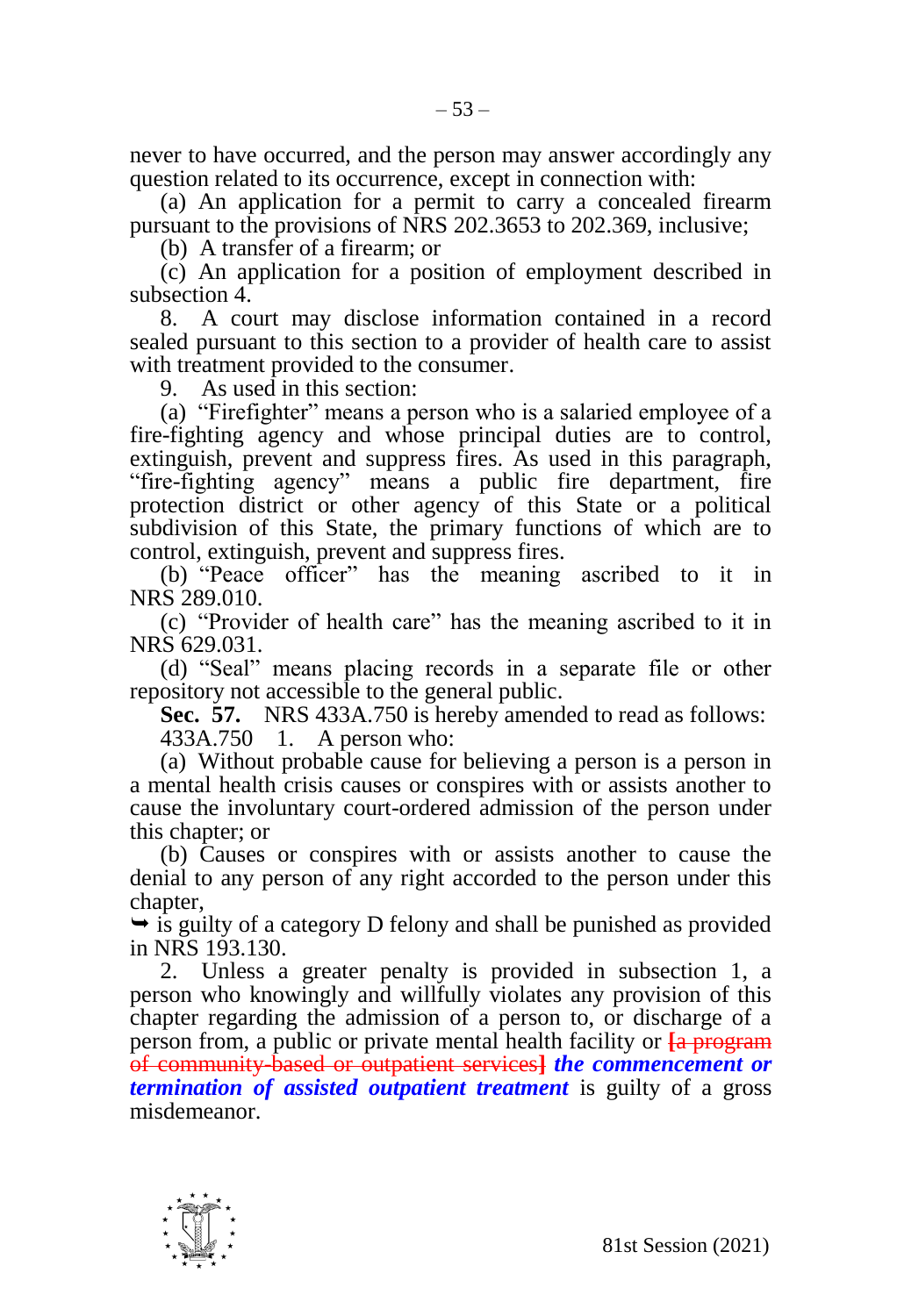3. A person who, without probable cause for believing another person is a person in a mental health crisis, executes a petition, application or certificate pursuant to this chapter, by which the person secures or attempts to secure the apprehension, hospitalization, detention, admission or restraint of the person alleged to be a person in a mental health crisis, or any physician, psychiatrist, **[**licensed**]** psychologist, advanced practice registered nurse or other person professionally qualified in the field of psychiatric mental health who knowingly makes any false certificate or application pursuant to this chapter as to the mental condition of any person is guilty of a category D felony and shall be punished as provided in NRS 193.130.

**Sec. 58.** NRS 3.0105 is hereby amended to read as follows:

3.0105 1. There is hereby established, in each judicial district that includes a county whose population is 100,000 or more, a family court as a division of the district court.

2. If the caseload of the family court so requires, the Chief Judge may assign one or more district judges of the judicial district to act temporarily as judges of the family court.

3. If for any reason a judge of the family court is unable to act, any other district judge of the judicial district may be assigned as provided in subsection 2 to act temporarily as judge of the family court.

4. A district judge assigned to the family court pursuant to subsection 2 or 3 for a period of 90 or more days, except for a district judge or hearing master assigned to hear proceedings brought pursuant to NRS 433A.200 to 433A.330, inclusive, *or sections 11 to 21, inclusive, of this act* must attend the instruction required pursuant to subsection 1 of NRS 3.028. District judges must not be assigned to the family court pursuant to subsections 2 and 3 on a rotating basis.

**Sec. 59.** NRS 3.223 is hereby amended to read as follows:

3.223 1. Except if the child involved is subject to the jurisdiction of an Indian tribe pursuant to the Indian Child Welfare Act of 1978, 25 U.S.C. §§ 1901 et seq., in each judicial district in which it is established, the family court has original, exclusive jurisdiction in any proceeding:

(a) Brought pursuant to title 5 of NRS or chapter 31A, 123, 125, 125A, 125B, 125C, 126, 127, 128, 129, 130, 159A, 425 or 432B of NRS, except to the extent that a specific statute authorizes the use of any other judicial or administrative procedure to facilitate the collection of an obligation for support.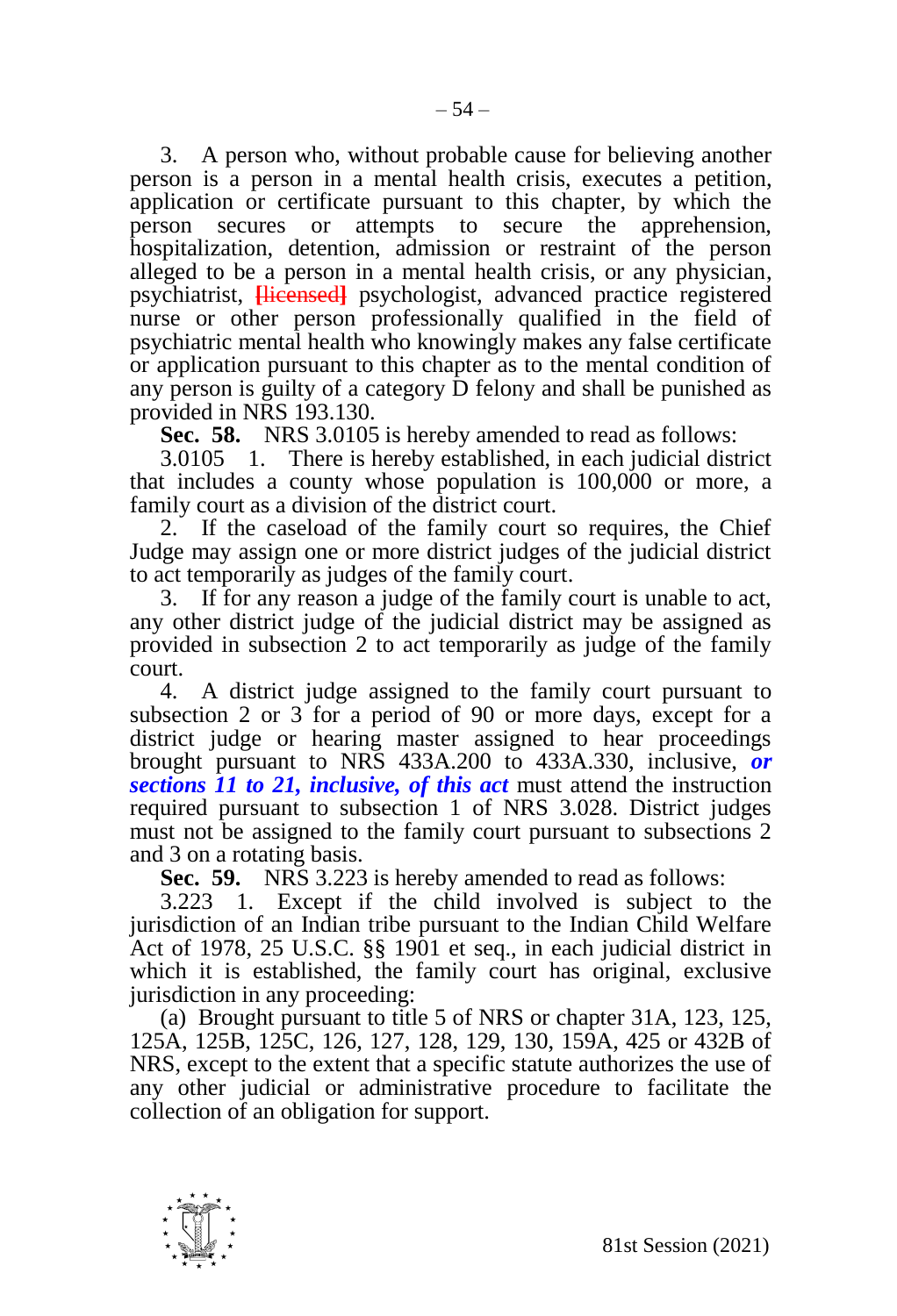(b) Brought pursuant to NRS 442.255 and 442.2555 to request the court to issue an order authorizing an abortion.

(c) For judicial approval of the marriage of a minor.

(d) Otherwise within the jurisdiction of the juvenile court.

(e) To establish the date of birth, place of birth or parentage of a minor.

(f) To change the name of a minor.

(g) For a judicial declaration of the sanity of a minor.

(h) To approve the withholding or withdrawal of life-sustaining procedures from a person as authorized by law.

(i) Brought pursuant to NRS 433A.200 to 433A.330, inclusive, for an involuntary court-ordered admission to a mental health facility.

(j) *Brought pursuant to sections 11 to 21, inclusive, of this act to require a person to receive assisted outpatient treatment.*

*(k)* Brought pursuant to NRS 441A.510 to 441A.720, inclusive, for an involuntary court-ordered isolation or quarantine.

2. The family court, where established and, except as otherwise provided in paragraph (m) of subsection 1 of NRS 4.370, the justice court have concurrent jurisdiction over actions for the issuance of a temporary or extended order for protection against domestic violence.

3. The family court, where established, and the district court have concurrent jurisdiction over any action for damages brought pursuant to NRS 41.134 by a person who suffered injury as the proximate result of an act that constitutes domestic violence.

**Sec. 60.** NRS 178.460 is hereby amended to read as follows:

178.460 1. If requested by the district attorney or counsel for the defendant within 10 days after the report by the Administrator or the Administrator's designee is sent to them, the judge shall hold a hearing within 10 days after the request at which the district attorney and the defense counsel may examine the members of the treatment team on their report.

2. If the judge orders the appointment of a licensed psychiatrist or psychologist who is not employed by the Division to perform an additional evaluation and report concerning the defendant, the cost of the additional evaluation and report is a charge against the county.

3. Within 10 days after the hearing or 10 days after the report is sent, if no hearing is requested, the judge shall make and enter a finding of competence or incompetence, and if the judge finds the defendant to be incompetent:

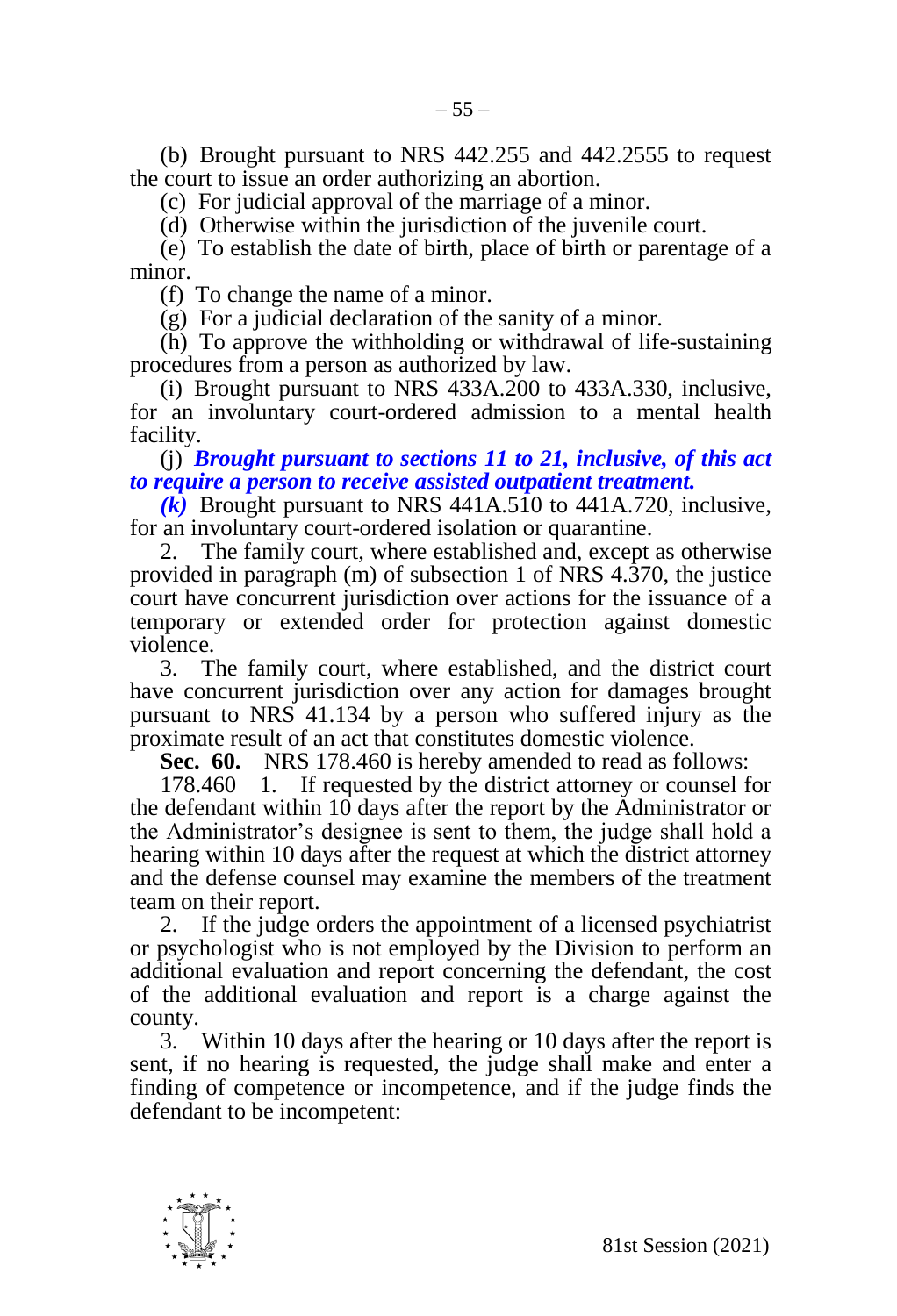(a) Whether there is substantial probability that the defendant can receive treatment to competency and will attain competency to stand trial or receive pronouncement of judgment in the foreseeable future; and

(b) Whether the defendant is at that time a danger to himself or herself or to society.

4. If the judge finds the defendant:

(a) Competent, the judge shall, within 10 days, forward the finding to the prosecuting attorney and counsel for the defendant. Upon receipt thereof, the prosecuting attorney shall notify the sheriff of the county or chief of police of the city that the defendant has been found competent and prearrange with the facility for the return of the defendant to that county or city for trial upon the offense there charged or the pronouncement of judgment, as the case may be.

(b) Incompetent, but there is a substantial probability that the defendant can receive treatment to competency and will attain competency to stand trial or receive pronouncement of judgment in the foreseeable future and finds that the defendant is dangerous to himself or herself or to society, the judge shall recommit the defendant and may order the involuntary administration of medication for the purpose of treatment to competency.

(c) Incompetent, but there is a substantial probability that the defendant can receive treatment to competency and will attain competency to stand trial or receive pronouncement of judgment in the foreseeable future and finds that the defendant is not dangerous to himself or herself or to society, the judge shall order that the defendant remain an outpatient or be transferred to the status of an outpatient under the provisions of NRS 178.425.

(d) Incompetent, with no substantial probability of attaining competency in the foreseeable future, the judge shall order the defendant released from custody or, if the defendant is an outpatient, released from any obligations as an outpatient if, within 10 judicial days, the prosecuting attorney has not filed a motion pursuant to NRS 178.461 or if, within 10 judicial days, a petition is not filed **[**to commit**]** *for the involuntary court-ordered admission of* the person *to a mental health facility* pursuant to NRS 433A.200. After the initial 10 judicial days, the person may remain an outpatient or in custody under the provisions of this chapter only as long as the motion or petition is pending unless the person is committed to the custody of the Administrator pursuant to NRS 178.461 or involuntarily **[**committed**]** *admitted to a mental health facility*  pursuant to chapter 433A of NRS.

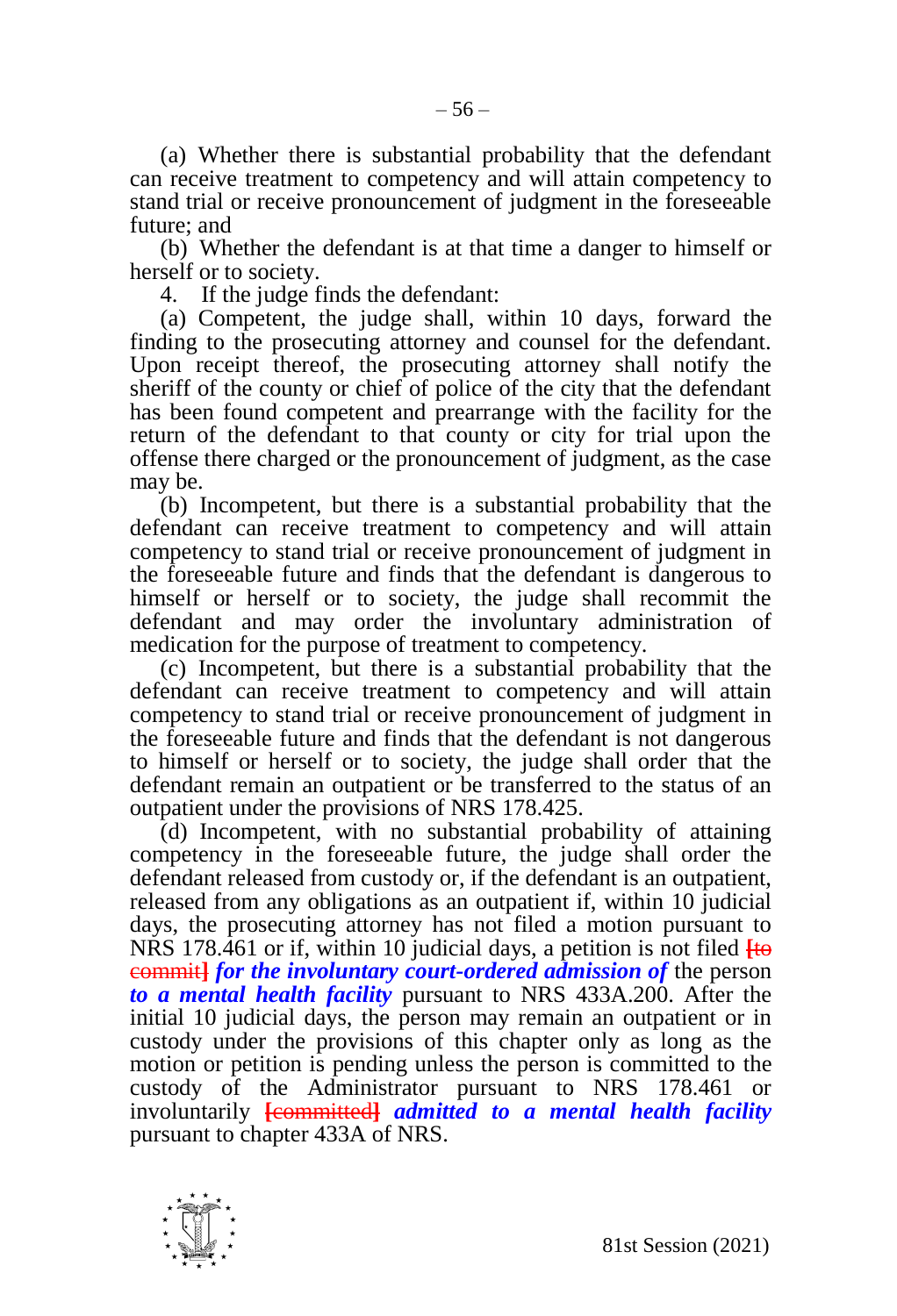5. Except as otherwise provided in subsections 4 and 7 of NRS 178.461, no person who is committed under the provisions of this chapter may be held in the custody of the Administrator or the Administrator's designee longer than the longest period of incarceration provided for the crime or crimes with which the person is charged or 10 years, whichever period is shorter. Upon expiration of the applicable period provided in this section, subsection 4 or 7 of NRS 178.461 or subsection 4 of NRS 178.463, the person must be returned to the committing court for a determination as to whether or not involuntary commitment pursuant to chapter 433A of NRS is required.

**Sec. 61.** NRS 179A.163 is hereby amended to read as follows:

179A.163 1. Upon receiving a record transmitted pursuant to NRS 159.0593, 174.035, 175.533, 175.539, 178.425 or 433A.310 **[**,**]** *or section 18 of this act,* the Central Repository:

(a) Shall take reasonable steps to ensure that the information reported in the record is included in each appropriate database of the National Instant Criminal Background Check System; and

(b) May take reasonable steps to ensure that the information reported in the record is included in each appropriate database of the National Crime Information Center.

2. Except as otherwise provided in subsection 3, if the Central Repository receives a record described in subsection 1, the person who is the subject of the record may petition the court for an order declaring that:

(a) The basis for the adjudication reported in the record no longer exists;

(b) The adjudication reported in the record is deemed not to have occurred for purposes of 18 U.S.C. § 922(d)(4) and (g)(4) and NRS 202.360; and

(c) The information reported in the record must be removed from the National Instant Criminal Background Check System and the National Crime Information Center.

3. To the extent authorized by federal law, if the record concerning the petitioner was transmitted to the Central Repository pursuant to NRS 159.0593, 174.035, 175.533, 175.539, 178.425 or 433A.310 **[**,**]** *or section 18 of this act,* the petitioner may not file a petition pursuant to subsection 2 until 3 years after the date of the order transmitting the record to the Central Repository.

4. A petition filed pursuant to subsection 2 must be:

(a) Filed in the court which made the adjudication or finding pursuant to NRS 159.0593, 174.035, 175.533, 175.539, 178.425 or 433A.310 **[**;**]** *or section 18 of this act;* and

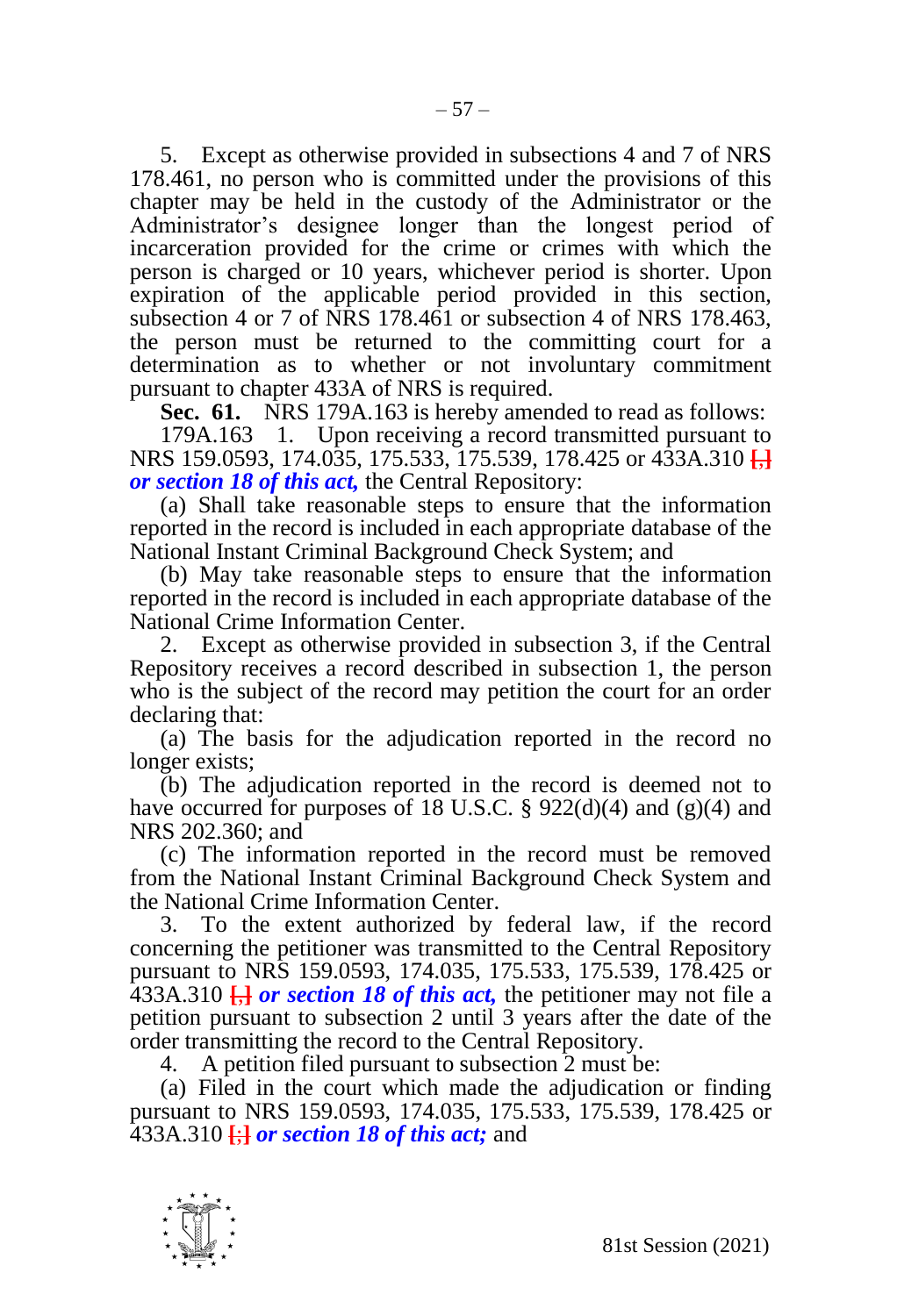(b) Served upon the district attorney for the county in which the court described in paragraph (a) is located.

5. The Nevada Rules of Civil Procedure govern all proceedings concerning a petition filed pursuant to subsection 2.

6. The court shall grant the petition and issue the order described in subsection 2 if the court finds that the petitioner has established that:

(a) The basis for the adjudication or finding made pursuant to NRS 159.0593, 174.035, 175.533, 175.539, 178.425 or 433A.310 *or section 18 of this act* concerning the petitioner no longer exists;

(b) The petitioner's record and reputation indicate that the petitioner is not likely to act in a manner dangerous to public safety; and

(c) Granting the relief requested by the petitioner pursuant to subsection 2 is not contrary to the public interest.

7. Except as otherwise provided in this subsection, the petitioner must establish the provisions of subsection 6 by a preponderance of the evidence. If the adjudication or finding concerning the petitioner was made pursuant to NRS 159.0593 or 433A.310, the petitioner must establish the provisions of subsection 6 by clear and convincing evidence.

8. The court, upon entering an order pursuant to this section, shall cause, on a form prescribed by the Department of Public Safety, a record of the order to be transmitted to the Central Repository.

9. Within 5 business days after receiving a record of an order transmitted pursuant to subsection 8, the Central Repository shall take reasonable steps to ensure that information concerning the adjudication or finding made pursuant to NRS 159.0593, 174.035, 175.533, 175.539, 178.425 or 433A.310 *or section 18 of this act* is removed from the National Instant Criminal Background Check System and the National Crime Information Center, if applicable.

10. If the Central Repository fails to remove a record as provided in subsection 9, the petitioner may bring an action to compel the removal of the record. If the petitioner prevails in the action, the court may award the petitioner reasonable attorney's fees and costs incurred in bringing the action.

11. If a petition brought pursuant to subsection 2 is denied, the person who is the subject of the record may petition for a rehearing not sooner than 2 years after the date of the denial of the petition.

**Sec. 62.** NRS 179A.165 is hereby amended to read as follows:

179A.165 1. Any record described in NRS 179A.163 is confidential and is not a public book or record within the meaning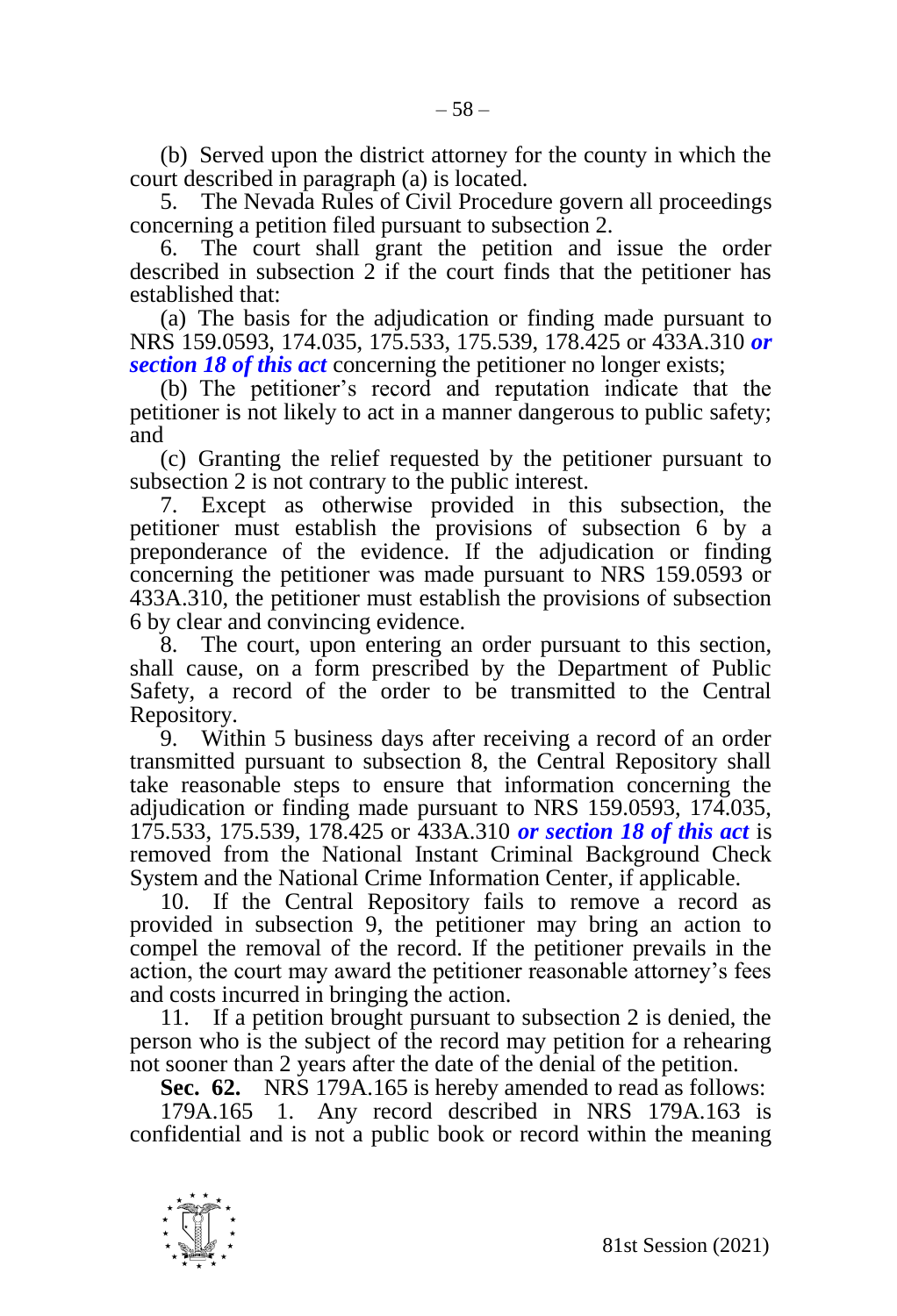of NRS 239.010. A person may not use the record for any purpose other than for a purpose related to criminal justice, including, without limitation, inclusion in the appropriate database of the National Instant Criminal Background Check System and the National Crime Information Center, if applicable. The Central Repository may disclose the record to any agency of criminal justice.

2. If a person or governmental entity is required to transmit, report or take any other action concerning a record pursuant to NRS 159.0593, 174.035, 175.533, 175.539, 178.425, 179A.163 or 433A.310 **[**,**]** *or section 18 of this act,* no action for damages may be brought against the person or governmental entity for:

(a) Transmitting or reporting the record or taking any other required action concerning the record:

(b) Failing to transmit or report the record or failing to take any other required action concerning the record;

(c) Delaying the transmission or reporting of the record or delaying in taking any other required action concerning the record; or

(d) Transmitting or reporting an inaccurate or incomplete version of the record or taking any other required action concerning an inaccurate or incomplete version of the record.

**Sec. 63.** NRS 179A.167 is hereby amended to read as follows:

179A.167 1. The Central Repository shall permit a person who is or believes he or she may be the subject of information relating to records of mental health held by the Central Repository to inspect and correct any information contained in such records.

2. The Central Repository shall adopt regulations and make available necessary forms to permit inspection, review and correction of information relating to records of mental health by those persons who are the subjects thereof. The regulations must specify:

(a) The requirements for proper identification of the persons seeking access to the records; and

(b) The reasonable charges or fees, if any, for inspecting records.

3. The Director of the Department shall adopt regulations governing:

(a) All challenges to the accuracy or sufficiency of information or records of mental health by the person who is the subject of the allegedly inaccurate or insufficient record;

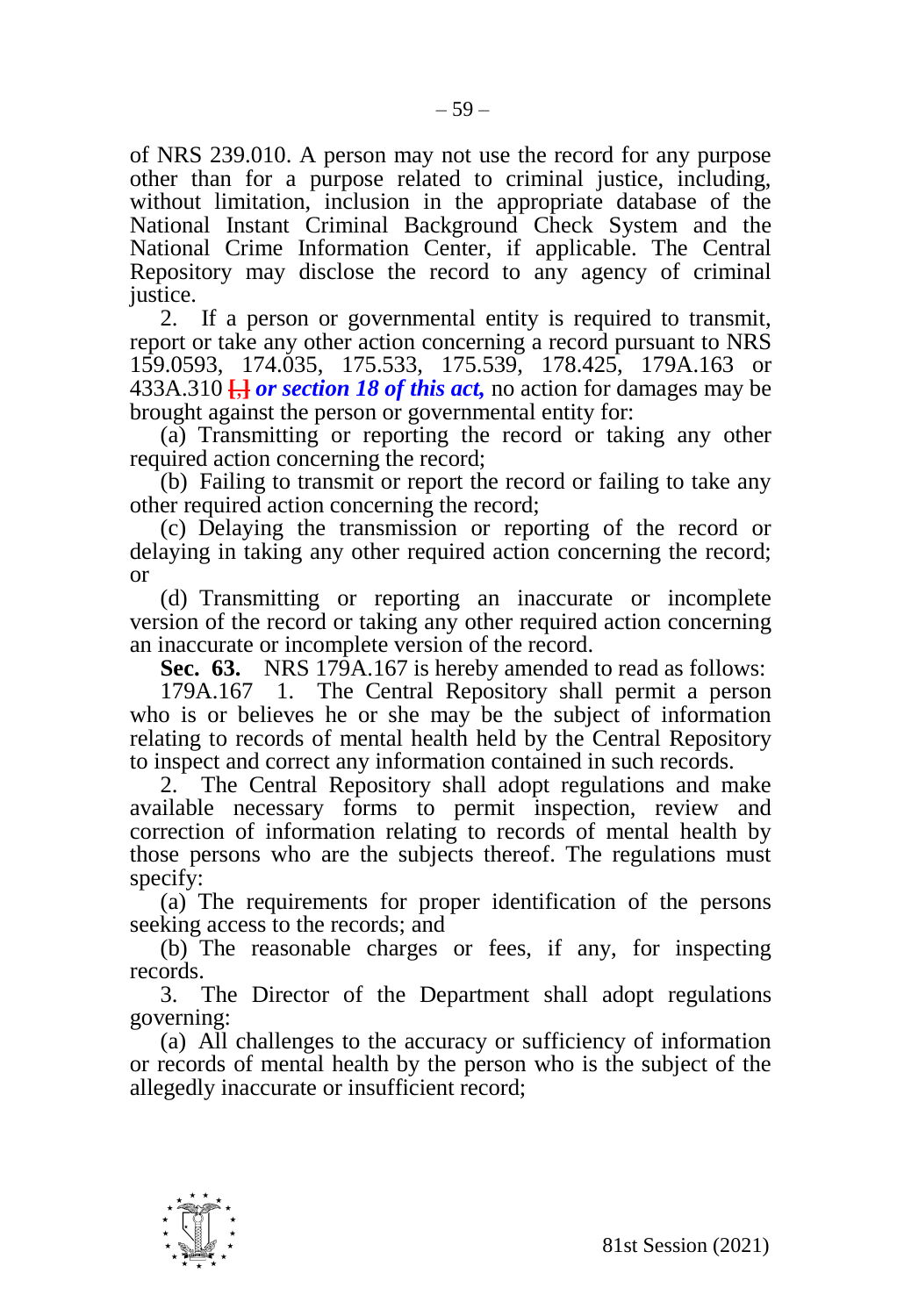(b) The correction of any information relating to records of mental health found by the Director to be inaccurate, insufficient or incomplete in any material respect;

(c) The dissemination of corrected information to those persons or agencies which have previously received inaccurate or incomplete information; and

(d) A reasonable time limit within which inaccurate or insufficient information relating to records of mental health must be corrected and the corrected information disseminated.

4. As used in this section, "information relating to records of mental health" means information contained in a record:

(a) Transmitted to the Central Repository pursuant to NRS 159.0593, 174.035, 175.533, 175.539, 178.425 or 433A.310 **[**;**]** *or section 18 of this act;* or

(b) Transmitted to the National Instant Criminal Background Check System or the National Crime Information Center pursuant to NRS 179A.163.

**Sec. 64.** NRS 388.253 is hereby amended to read as follows:

388.253 1. The Department shall, with assistance from other state agencies, including, without limitation, the Division of Emergency Management, the Investigation Division, and the Nevada Highway Patrol Division of the Department of Public Safety, develop a model plan for the management of:

(a) A suicide; or

(b) A crisis or emergency that involves a public school or a private school and that requires immediate action.

2. The model plan must include, without limitation, a procedure for:

(a) In response to a crisis or emergency:

(1) Coordinating the resources of local, state and federal agencies, officers and employees, as appropriate;

(2) Accounting for all persons within a school;

(3) Assisting persons within a school in a school district, a charter school or a private school to communicate with each other;

(4) Assisting persons within a school in a school district, a charter school or a private school to communicate with persons located outside the school, including, without limitation, relatives of pupils and relatives of employees of such a school, the news media and persons from local, state or federal agencies that are responding to a crisis or an emergency;

(5) Assisting pupils of a school in the school district, a charter school or a private school, employees of such a school and relatives of such pupils and employees to move safely within and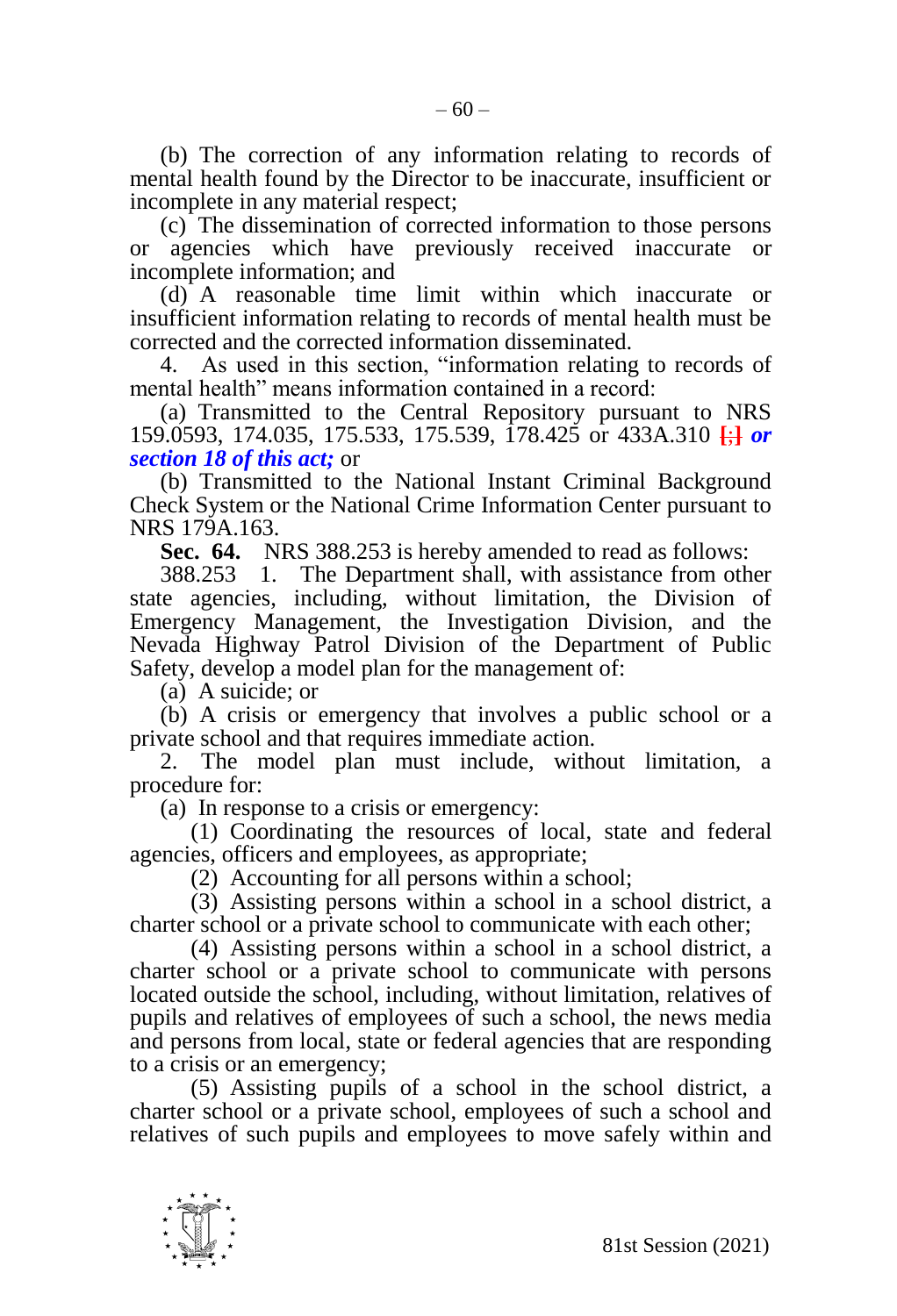away from the school, including, without limitation, a procedure for evacuating the school and a procedure for securing the school;

(6) Reunifying a pupil with his or her parent or legal guardian;

(7) Providing any necessary medical assistance;

(8) Recovering from a crisis or emergency;

(9) Carrying out a lockdown at a school;

(10) Providing shelter in specific areas of a school; and

(11) Providing disaster behavioral health related to a crisis, emergency or suicide;

(b) Providing specific information relating to managing a crisis or emergency that is a result of:

(1) An incident involving hazardous materials;

(2) An incident involving mass casualties;

(3) An incident involving an active shooter;

(4) An incident involving a fire, explosion or other similar situation;

(5) An outbreak of disease;

(6) Any threat or hazard identified in the hazard mitigation plan of the county in which the school district is located, if such a plan exists; or

(7) Any other situation, threat or hazard deemed appropriate;

(c) Providing pupils and staff at a school that has experienced a crisis or emergency with access to counseling and other resources to assist in recovering from the crisis or emergency;

(d) Evacuating pupils and employees of a charter school to a designated space within an identified public middle school, junior high school or high school in a school district that is separate from the general population of the school and large enough to accommodate the charter school, and such a space may include, without limitation, a gymnasium or multipurpose room of the public school;

(e) Selecting an assessment tool which assists in responding to a threat against the school by a pupil or pupils;

(f) On an annual basis, providing drills to instruct pupils in the appropriate procedures to be followed in response to a crisis or an emergency. Such drills must occur:

(1) At different times during normal school hours; and

(2) In cooperation with other state agencies, pursuant to this section.

(g) Responding to a suicide or attempted suicide to mitigate the effects of the suicide or attempted suicide on pupils and staff at the school, including, without limitation, by making counseling and

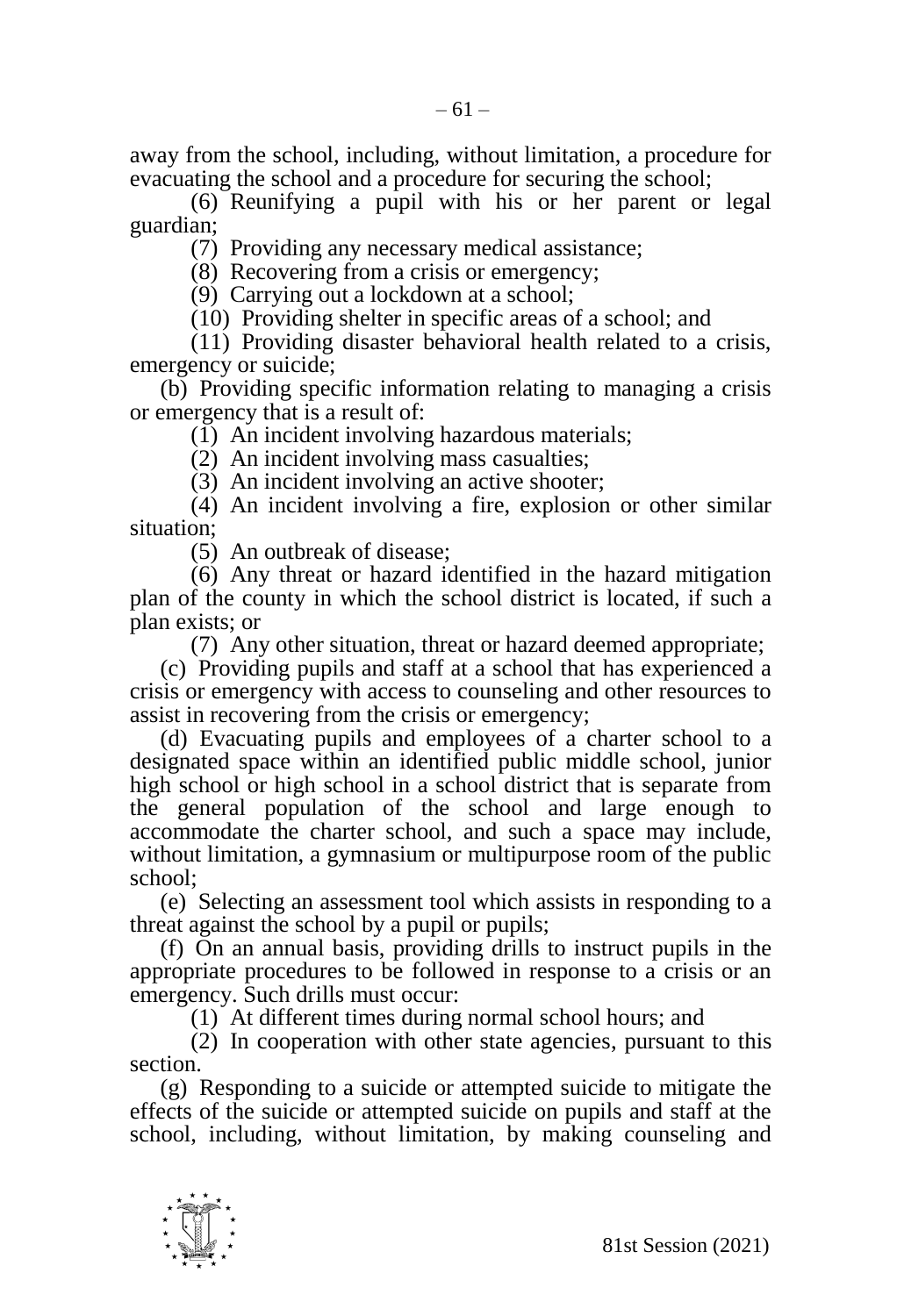other appropriate resources to assist in recovering from the suicide or attempted suicide available to pupils and staff;

(h) Providing counseling and other appropriate resources to pupils and school staff who have contemplated or attempted suicide;

(i) Outreach to persons and organizations located in the community in which a school that has had a suicide by a pupil, including, without limitation, religious and other nonprofit organizations, that may be able to assist with the response to the suicide;

(j) Addressing the needs of pupils at a school that has experienced a crisis, emergency or suicide who are at a high risk of suicide, including, without limitation, pupils who are members of the groups described in subsection 3 of NRS 388.256; and

(k) Responding to a pupil who is determined to be a person in mental health crisis, as defined in NRS 433A.0175, including, without limitation:

(1) Utilizing mobile mental health crisis response units, where available, before transporting the pupil to a public or private mental health facility pursuant to subparagraph (2); and

(2) Transporting the pupil to a public or private mental health facility or hospital for **[**admission**]** *placement on a mental health crisis hold* pursuant to NRS **[**433A.150.**]** *433A.160.*

3. In developing the model plan, the Department shall consider the plans developed pursuant to NRS 388.243 and 394.1687 and updated pursuant to NRS 388.245 and 394.1688.

4. The Department shall require a school district to ensure that each public school in the school district identified pursuant to paragraph (d) of subsection 2 is prepared to allow a charter school to evacuate to the school when necessary in accordance with the procedure included in the model plan developed pursuant to subsection 1. A charter school shall hold harmless, indemnify and defend the school district to which it evacuates during a crisis or an emergency against any claim or liability arising from an act or omission by the school district or an employee or officer of the school district.

5. The Department may disseminate to any appropriate local, state or federal agency, officer or employee, as the Department determines is necessary:

(a) The model plan developed by the Department pursuant to subsection 1;

(b) A plan developed pursuant to NRS 388.243 or updated pursuant to NRS 388.245;

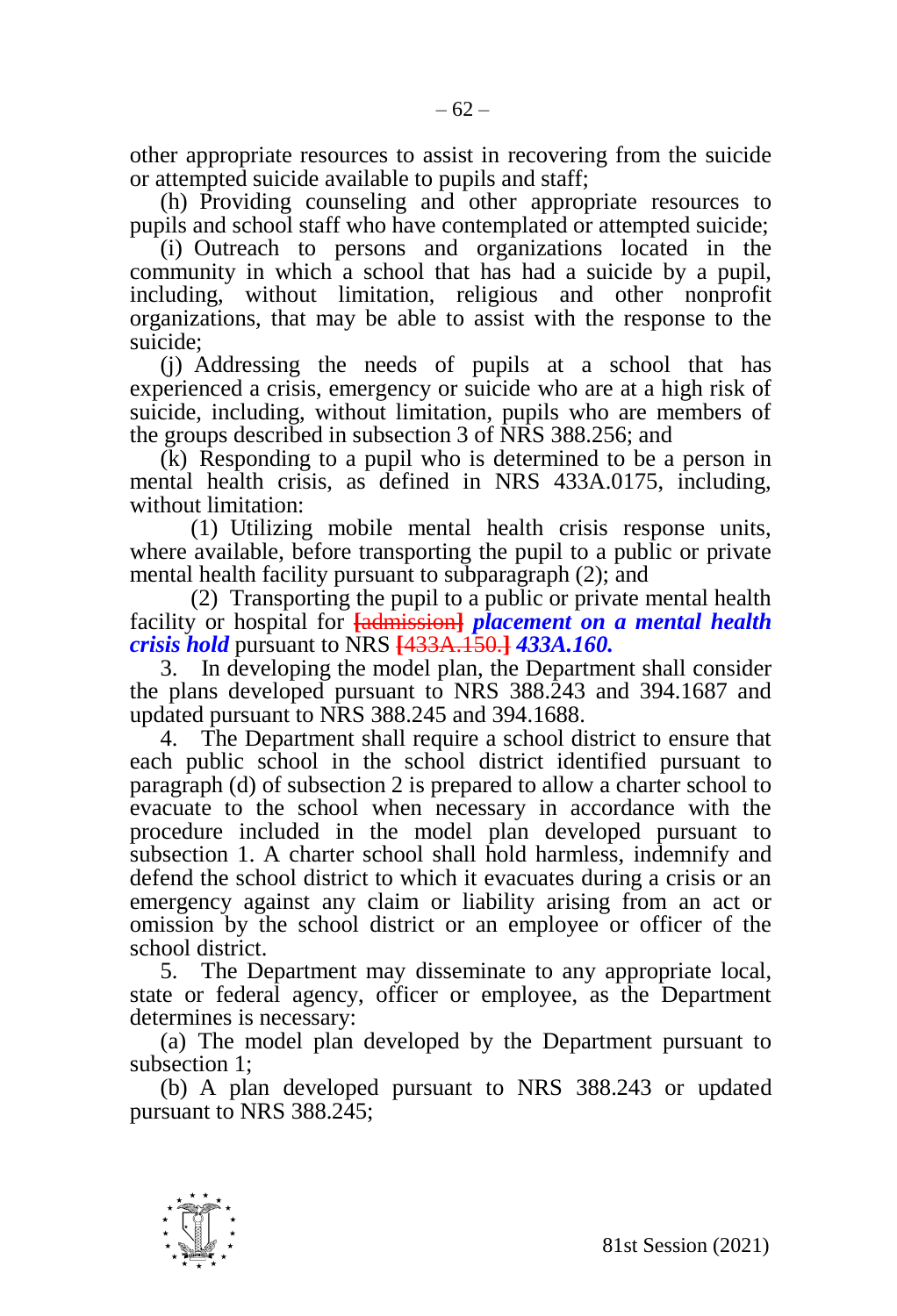(c) A plan developed pursuant to NRS 394.1687 or updated pursuant to NRS 394.1688; and

(d) A deviation approved pursuant to NRS 388.251 or 394.1692.

6. The Department shall, at least once each year, review and update as appropriate the model plan developed pursuant to subsection 1.

**Sec. 65.** NRS 388.476 is hereby amended to read as follows:

388.476 "Chemical restraint" means the administration of drugs *to a person* for the specific and exclusive purpose of controlling an acute or episodic **[**aggressive**]** behavior *that places the person or others at a risk of harm* when *less restrictive*  alternative intervention techniques have failed to limit or control the behavior. The term does not include the administration of drugs **[**on a regular basis, as**]** prescribed by a physician, **[**to treat the symptoms of**]** *physician assistant or advanced practice registered nurse as standard treatment for the* mental **[**,**]** *or* physical **[**, emotional or behavioral disorders and for assisting a person in gaining selfcontrol over his or her impulses.**]** *condition of the person.*

**Sec. 66.** NRS 394.355 is hereby amended to read as follows:

394.355 "Chemical restraint" means the administration of drugs *to a person* for the specific and exclusive purpose of controlling an acute or episodic **[**aggressive**]** behavior *that places the person or others at a risk of harm* when *less restrictive*  alternative intervention techniques have failed to limit or control the behavior. The term does not include the administration of drugs **[**on a regular basis, as**]** prescribed by a physician, **[**to treat the symptoms of**]** *physician assistant or advanced practice registered nurse as standard treatment for the* mental **[**,**]** *or* physical **[**, emotional or behavioral disorders and for assisting a person in gaining selfcontrol over his or her impulses.**]** *condition of the person.*

**Sec. 67.** NRS 449.0915 is hereby amended to read as follows:

449.0915 1. The Division may issue an endorsement as a crisis stabilization center to the holder of a license to operate a psychiatric hospital that meets the requirements of this section.

2. A psychiatric hospital that wishes to obtain an endorsement as a crisis stabilization center must submit an application in the form prescribed by the Division which must include, without limitation, proof that the applicant meets the requirements of subsection 3.

3. An endorsement as a crisis stabilization center may only be issued if the psychiatric hospital to which the endorsement will apply:

(a) Does not exceed a capacity of 16 beds or constitute an institution for mental diseases, as defined in 42 U.S.C. § 1396d;

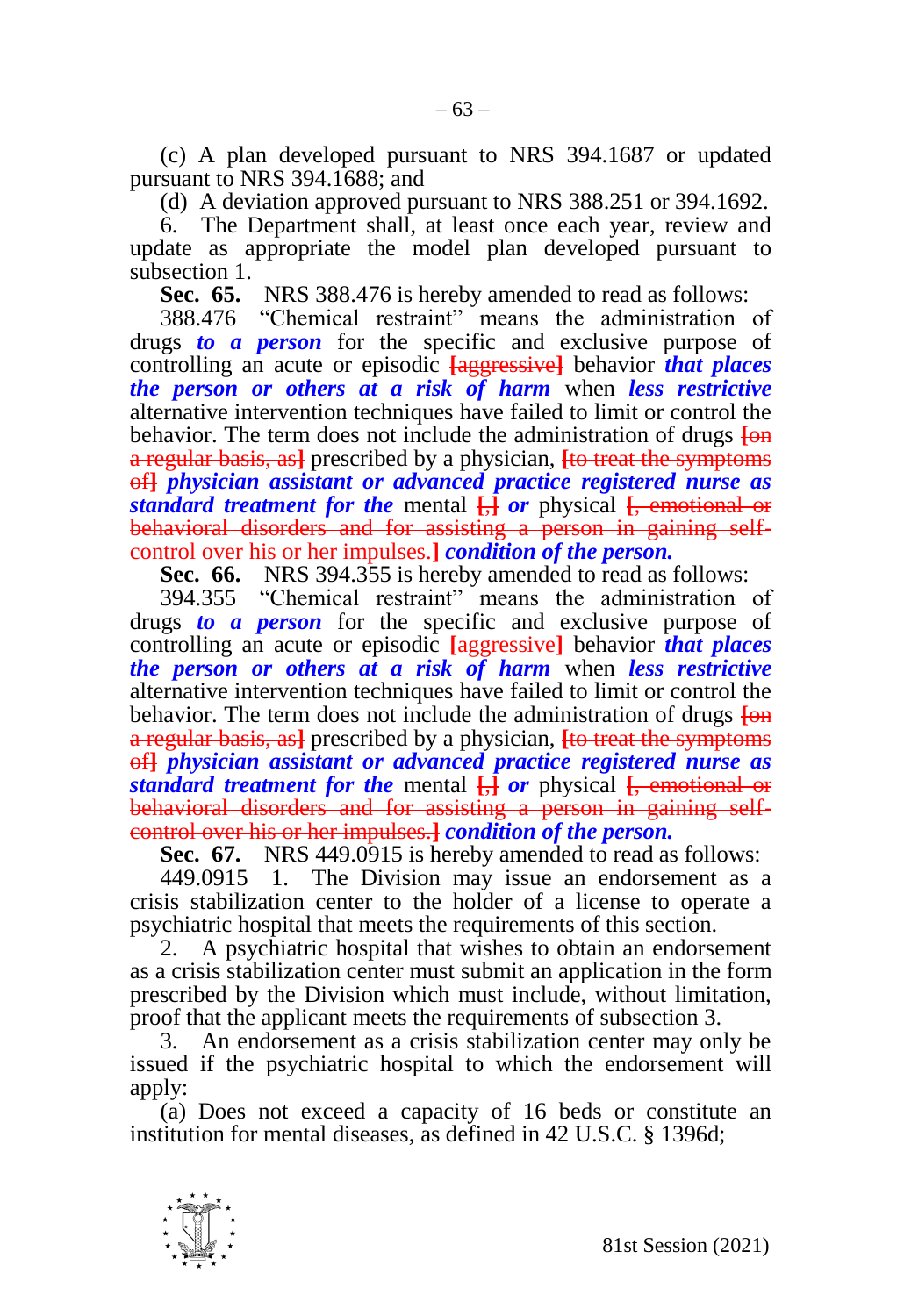(b) Operates in accordance with established administrative protocols, evidenced-based protocols for providing treatment and evidence-based standards for documenting information concerning services rendered and recipients of such services in accordance with best practices for providing crisis stabilization services;

(c) Delivers crisis stabilization services:

(1) To patients for not less than 24 hours in an area devoted to crisis stabilization or detoxification before releasing the patient into the community, referring the patient to another facility or transferring the patient to a bed within the hospital for short-term treatment, if the psychiatric hospital has such beds;

(2) In accordance with best practices for the delivery of crisis stabilization services; and

(3) In a manner that promotes concepts that are integral to recovery for persons with mental illness, including, without limitation, hope, personal empowerment, respect, social connections, self-responsibility and self-determination;

(d) Employs qualified persons to provide peer support services, as defined in NRS 449.01566, when appropriate;

(e) Uses a data management tool to collect and maintain data relating to admissions, discharges, diagnoses and long-term outcomes for recipients of crisis stabilization services;

(f) Accepts all patients, without regard to:

(1) The race, ethnicity, gender, socioeconomic status, sexual orientation or place of residence of the patient;

(2) Any social conditions that affect the patient;

(3) The ability of the patient to pay; or

(4) Whether the patient is admitted voluntarily to the psychiatric hospital pursuant to NRS 433A.140 or admitted to the psychiatric hospital under an emergency admission pursuant to **[**NRS 433A.150;**]** *section 10 of this act;*

(g) Performs an initial assessment on any patient who presents at the psychiatric hospital, regardless of the severity of the behavioral health issues that the patient is experiencing;

(h) Has the equipment and personnel necessary to conduct a medical examination of a patient pursuant to NRS 433A.165; and

(i) Considers whether each patient would be better served by another facility and transfer a patient to another facility when appropriate.

4. Crisis stabilization services that may be provided pursuant to paragraph (c) of subsection 3 may include, without limitation:

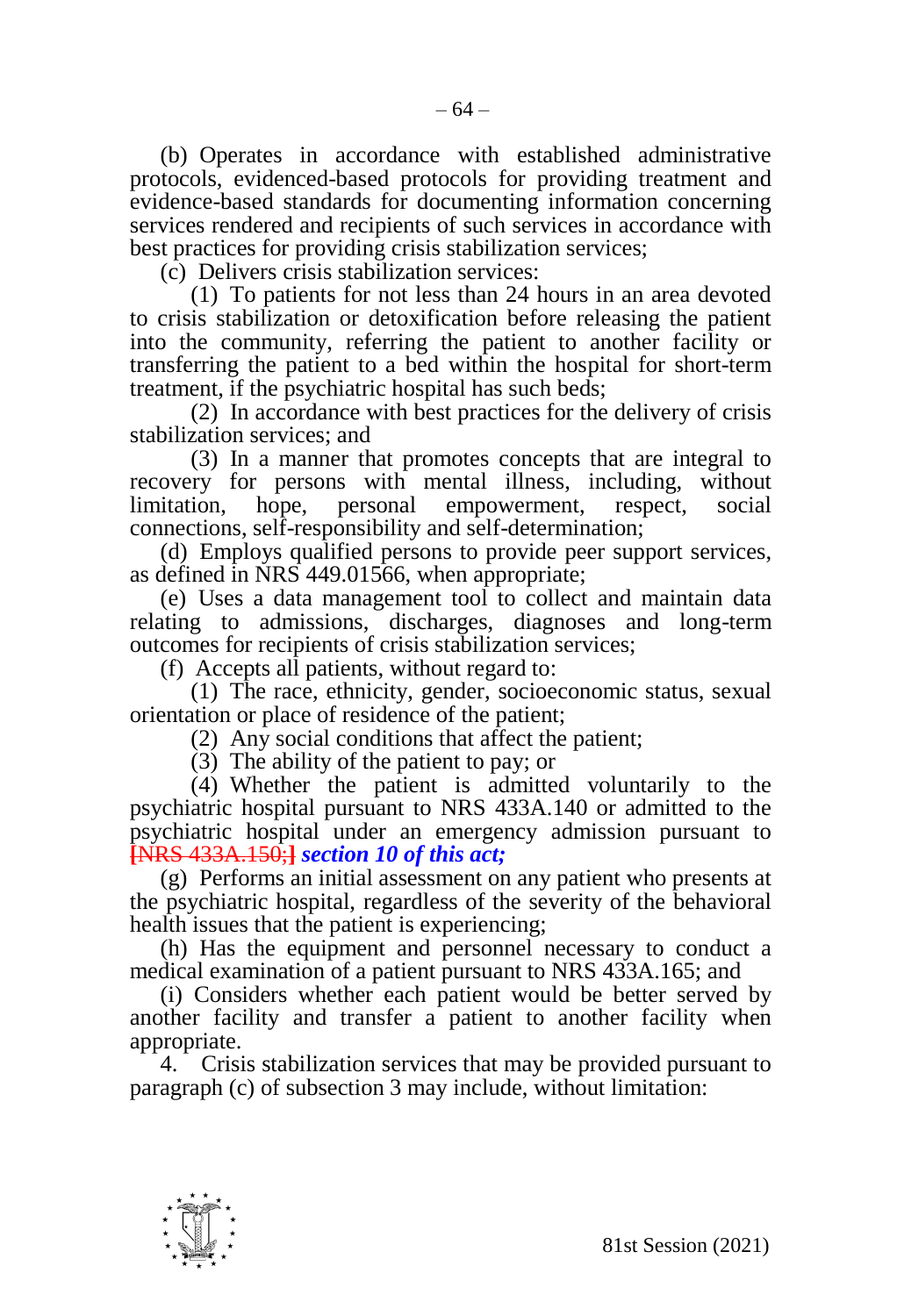(a) Case management services, including, without limitation, such services to assist patients to obtain housing, food, primary health care and other basic needs;

(b) Services to intervene effectively when a behavioral health crisis occurs and address underlying issues that lead to repeated behavioral health crises;

(c) Treatment specific to the diagnosis of a patient; and

(d) Coordination of aftercare for patients, including, without limitation, at least one follow-up contact with a patient not later than 72 hours after the patient is discharged.

5. An endorsement as a crisis stabilization center must be renewed at the same time as the license to which the endorsement applies. An application to renew an endorsement as a crisis stabilization center must include, without limitation:

(a) The information described in subsection 3; and

(b) Proof that the psychiatric hospital is accredited by the Commission on Accreditation of Rehabilitation Facilities, or its successor organization, or the Joint Commission, or its successor organization.

6. As used in this section, "crisis stabilization services" means behavioral health services designed to:

(a) De-escalate or stabilize a behavioral crisis, including, without limitation, a behavioral health crisis experienced by a person with a co-occurring substance use disorder; and

(b) When appropriate, avoid admission of a patient to another inpatient mental health facility or hospital and connect the patient with providers of ongoing care as appropriate for the unique needs of the patient.

**Sec. 68.** NRS 449A.206 is hereby amended to read as follows:

449A.206 "Chemical restraint" means the administration of drugs *to a person* for the specific and exclusive purpose of controlling an acute or episodic **[**aggressive**]** behavior *that places the person or others at a risk of harm* when *less restrictive*  alternative intervention techniques have failed to limit or control the behavior. The term does not include the administration of drugs **[**on a regular basis, as**]** prescribed by a physician, **[**to treat the symptoms of**]** *physician assistant or advanced practice registered nurse as standard treatment for the* mental **[**,**]** *or* physical **[**, emotional or behavioral disorders and for assisting a person in gaining selfcontrol over his or her impulses.**]** *condition of the person.*

**Sec. 69.** NRS 449A.636 is hereby amended to read as follows:

449A.636 1. When acting under the authority of an advance directive for psychiatric care, an attending physician or other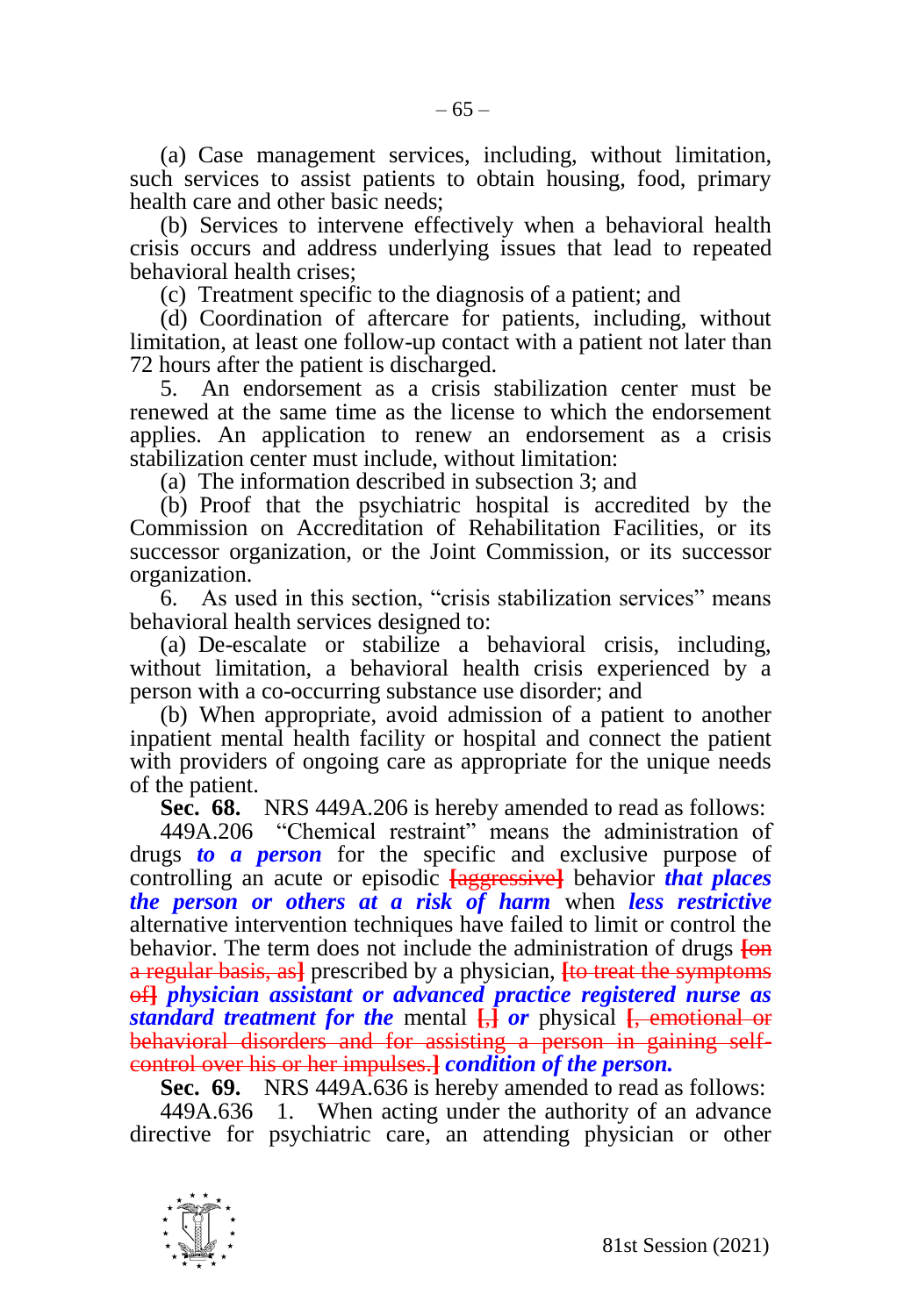provider of health care shall comply with the advance directive unless:

(a) Compliance, in the opinion of the attending physician or other provider, is not consistent with generally accepted standards of care for the provision of psychiatric care for the benefit of the principal;

(b) Compliance is not consistent with the availability of psychiatric care requested;

(c) Compliance is not consistent with applicable law;

(d) The principal is admitted to a mental health facility or hospital pursuant to NRS 433A.145 to 433A.330, inclusive, *or required to receive assisted outpatient treatment pursuant to sections 11 to 21, inclusive, of this act* and a course of treatment is required pursuant to those provisions; or

(e) Compliance, in the opinion of the attending physician or other provider, is not consistent with appropriate psychiatric care in case of an emergency endangering the life or health of the principal or another person.

2. In the event that one part of the advance directive is unable to be followed because of any of the circumstances set forth in subsection 1, all other parts of the advance directive must be followed.

**Sec. 70.** NRS 450.470 is hereby amended to read as follows:

450.470 1. If the county hospital is located at the county seat, the board of hospital trustees shall, at all times, provide a suitable room that may be used for the examination of persons who are alleged to **[**have mental illness**]** *be persons in a mental health crisis*  and who are to be brought before the judge of the district court for proceedings to determine the issue of involuntary court-ordered admission as provided in chapter 433A of NRS. This section does not prohibit or limit the examination of persons alleged to **[**have mental illness**]** *be persons in a mental health crisis* at a private hospital as provided in chapter 433A of NRS.

2. The board of trustees of such a county hospital, in cooperation with the local law enforcement agencies, may provide a suitable room that may be used for the custodial supervision of persons who are alleged to:

(a) **[**Have mental illness;**]** *Be persons in a mental health crisis;*  or

(b) Be dangerous to themselves or others.

**Sec. 71.** NRS 629.550 is hereby amended to read as follows:

629.550 1. If a patient communicates to a mental health professional an explicit threat of imminent serious physical harm or

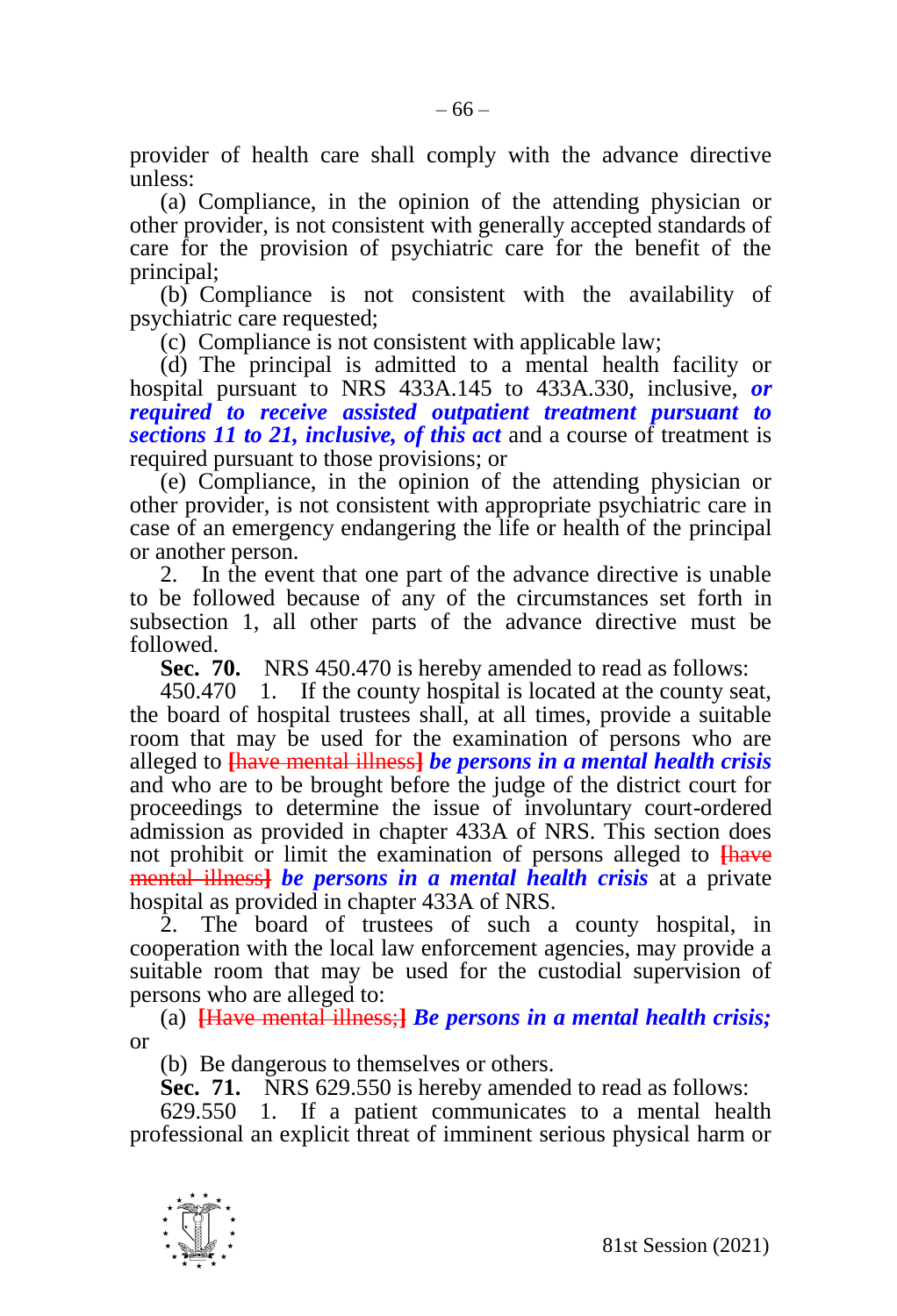death to a clearly identified or identifiable person and, in the judgment of the mental health professional, the patient has the intent and ability to carry out the threat, the mental health professional shall **[**apply for the emergency admission of**]** *place* the patient **[**to a mental health facility**]** *on a mental health crisis hold* pursuant to NRS 433A.160 *, petition for a court to order the placement of the patient on a mental health crisis hold pursuant to section 9 of this act* or make a reasonable effort to communicate the threat in a timely manner to:

(a) The person who is the subject of the threat;

(b) The law enforcement agency with the closest physical location to the residence of the person; and

(c) If the person is a minor, the parent or guardian of the person.

2. A mental health professional shall be deemed to have made a reasonable effort to communicate a threat pursuant to subsection 1 if:

(a) The mental health professional actually communicates the threat in a timely manner; or

(b) The mental health professional makes a good faith attempt to communicate the threat in a timely manner and the failure to actually communicate the threat in a timely manner does not result from the negligence or recklessness of the mental health professional.

3. A mental health professional who exercises reasonable care in determining that he or she:

(a) Has a duty to take an action described in subsection 1 is not subject to civil or criminal liability or disciplinary action by a professional licensing board for disclosing confidential or privileged information.

(b) Does not have a duty to take an action described in subsection 1 is not subject to civil or criminal liability or disciplinary action by a professional licensing board for any damages caused by the actions of a patient.

4. The provisions of this section do not:

(a) Limit or affect the duty of the mental health professional to report child abuse or neglect pursuant to NRS 432B.220 or the commercial sexual exploitation of a child pursuant to NRS 432C.110; or

(b) Modify any duty of a mental health professional to take precautions to prevent harm by a patient:

(1) Who is in the custody of a hospital or other facility where the mental health professional is employed; or

(2) Who is being discharged from such a facility.

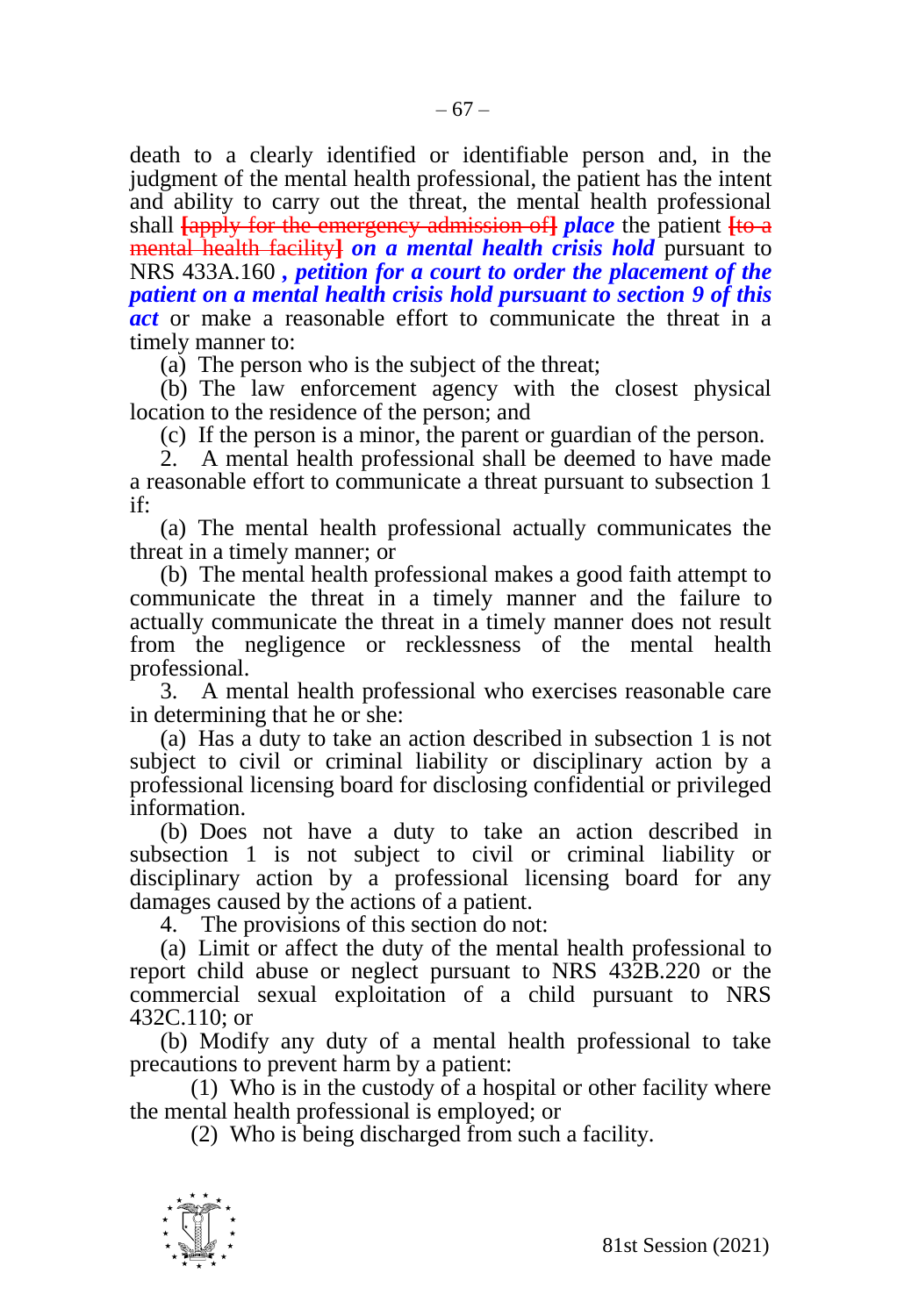5. As used in this section, "mental health professional" includes:

(a) A physician or psychiatrist licensed to practice medicine in this State pursuant to chapter 630 or 633 of NRS;

(b) A psychologist who is licensed to practice psychology pursuant to chapter 641 of NRS or authorized to practice psychology in this State pursuant to the Psychology Interjurisdictional Compact enacted in NRS 641.227;

(c) A social worker who:

(1) Holds a master's degree in social work;

(2) Is licensed as a clinical social worker pursuant to chapter 641B of NRS; and

(3) Is employed by the Division of Public and Behavioral Health of the Department of Health and Human Services;

(d) A registered nurse who:

(1) Is licensed to practice professional nursing pursuant to chapter 632 of NRS; and

(2) Holds a master's degree in psychiatric nursing or a related field;

(e) A marriage and family therapist licensed pursuant to chapter 641A of NRS;

(f) A clinical professional counselor licensed pursuant to chapter 641A of NRS; and

(g) A person who is working in this State within the scope of his or her employment by the Federal Government, including, without limitation, employment with the Department of Veterans Affairs, the military or the Indian Health Service, and is:

(1) Licensed or certified as a physician, psychologist, marriage and family therapist, clinical professional counselor, alcohol and drug counselor or clinical alcohol and drug counselor in another state;

(2) Licensed as a social worker in another state and holds a master's degree in social work; or

(3) Licensed to practice professional nursing in another state and holds a master's degree in psychiatric nursing or a related field.

**Sec. 72.** NRS 632.120 is hereby amended to read as follows:

632.120 1. The Board shall:

(a) Adopt regulations establishing reasonable standards:

(1) For the denial, renewal, suspension and revocation of, and the placement of conditions, limitations and restrictions upon, a license to practice professional or practical nursing or a certificate to practice as a nursing assistant or medication aide - certified.

(2) Of professional conduct for the practice of nursing.

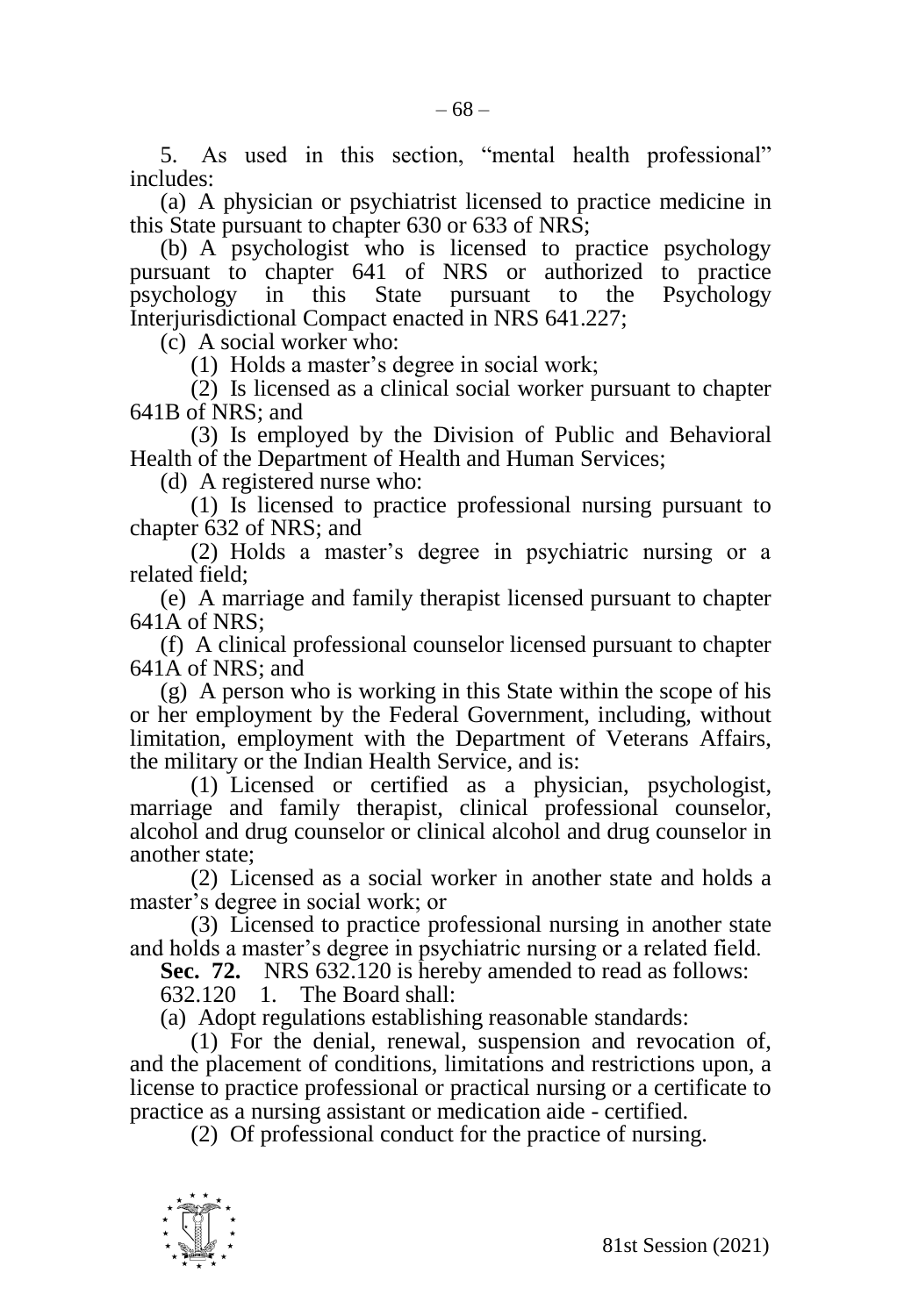(3) For prescribing and dispensing controlled substances and dangerous drugs in accordance with applicable statutes.

(4) For the psychiatric training and experience necessary for an advanced practice registered nurse to be authorized to make the diagnoses, evaluations and examinations described in NRS **[**433A.160,**]** 433A.240, *433A.390,* 433A.430, 484C.300, 484C.320, 484C.330, 484C.340 and 484C.350 and *sections 10 and 11 of this act,* the certifications described in NRS 433A.170, 433A.195 and 433A.200 **[**.**]** *and the sworn statements or declarations described in NRS 433A.210 and section 11 of this act.*

(b) Prepare and administer examinations for the issuance of a license or certificate under this chapter.

(c) Investigate and determine the eligibility of an applicant for a license or certificate under this chapter.

(d) Carry out and enforce the provisions of this chapter and the regulations adopted pursuant thereto.

(e) Develop and disseminate annually to each registered nurse who cares for children information concerning the signs and symptoms of pediatric cancer.

2. The Board may adopt regulations establishing reasonable:

(a) Qualifications for the issuance of a license or certificate under this chapter.

(b) Standards for the continuing professional competence of licensees or holders of a certificate. The Board may evaluate licensees or holders of a certificate periodically for compliance with those standards.

3. The Board may adopt regulations establishing a schedule of reasonable fees and charges, in addition to those set forth in NRS 632.345, for:

(a) Investigating licensees or holders of a certificate and applicants for a license or certificate under this chapter;

(b) Evaluating the professional competence of licensees or holders of a certificate;

(c) Conducting hearings pursuant to this chapter;

(d) Duplicating and verifying records of the Board; and

(e) Surveying, evaluating and approving schools of practical nursing, and schools and courses of professional nursing,

 $\rightarrow$  and collect the fees established pursuant to this subsection.

4. For the purposes of this chapter, the Board shall, by regulation, define the term "in the process of obtaining accreditation."

5. The Board may adopt such other regulations, not inconsistent with state or federal law, as may be necessary to carry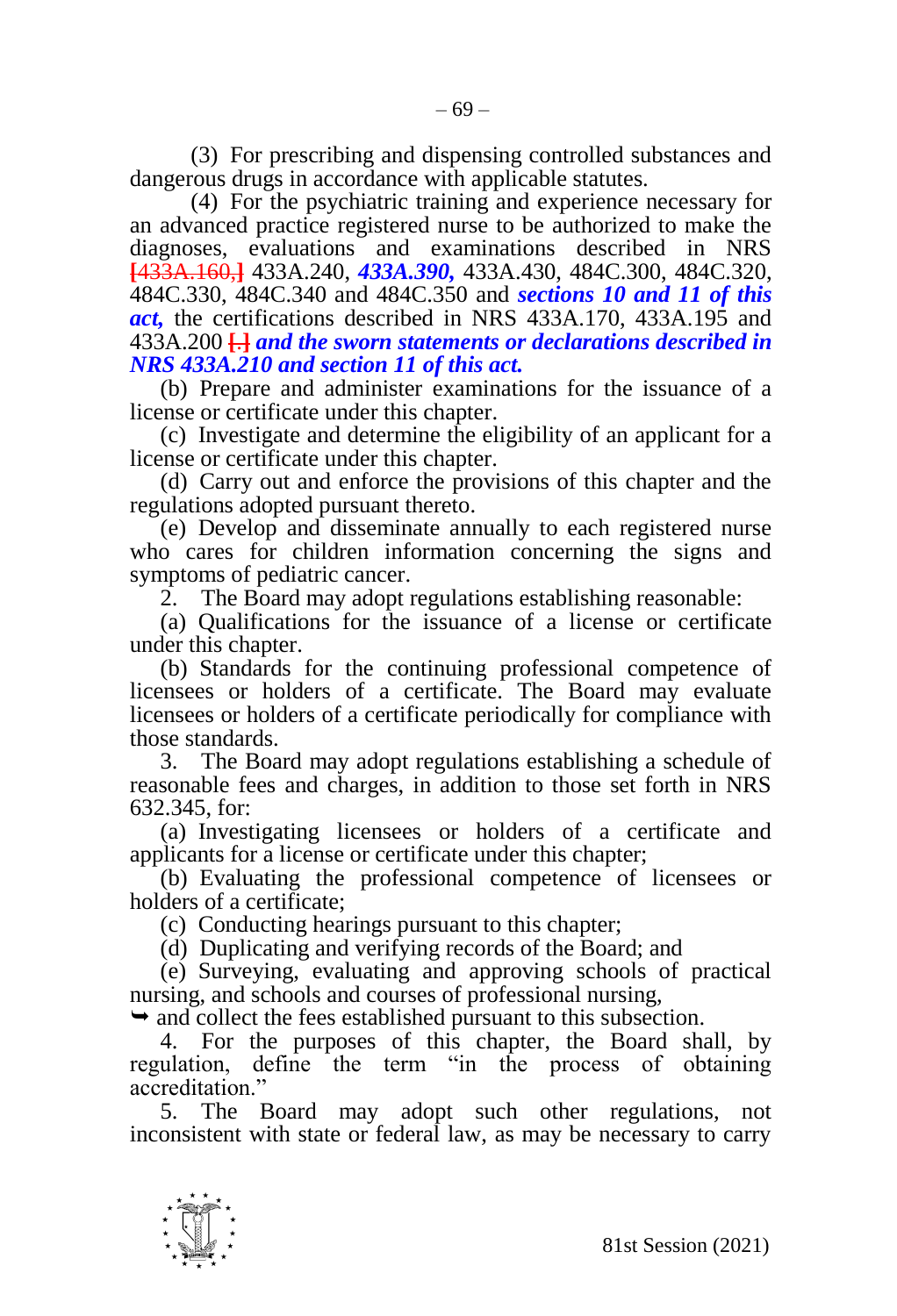out the provisions of this chapter relating to nursing assistant trainees, nursing assistants and medication aides - certified.

6. The Board may adopt such other regulations, not inconsistent with state or federal law, as are necessary to enable it to administer the provisions of this chapter.

**Sec. 73.** NRS 641B.160 is hereby amended to read as follows:

641B.160 1. The Board shall adopt:

(a) Such regulations as are necessary or desirable to enable it to carry out the provisions of this chapter;

(b) Regulations establishing reasonable standards for the psychiatric training and experience necessary for a clinical social worker to be authorized to make the certifications described in NRS 433A.170, 433A.195 and 433A.200 **[**;**]** *and section 10 of this act, make a sworn statement or declaration described in NRS 433A.210 and section 11 of this act and perform an evaluation described in section 11 of this act;*

(c) Regulations prescribing uniform standards concerning the locations at which interns provide services;

(d) Regulations prescribing standards concerning the electronic supervision of interns working at remote sites; and

(e) Regulations prescribing the manner by which the qualifications for the issuance or renewal of a license under the provisions of this chapter will be made available to the public such that those qualifications are clearly defined and easily understood.

2. On the date that the Board gives notice pursuant to NRS 233B.060 of its intent to adopt, amend or repeal a regulation, the Board shall submit the regulation to the Commission on Behavioral Health for review. The Commission shall review the regulation and make recommendations to the Board concerning the advisability of adopting, amending or repealing the regulation and any changes that the Commission deems advisable.

**Sec. 74.** 1. The amendatory provisions of NRS 433A.145, as amended by section 28 of this act, apply to any person:

(a) Who has been admitted to a public or private mental facility; and

(b) Whose status is that of a voluntary consumer on or after October 1, 2021, regardless of the date on which he or she was admitted.

2. The amendatory provisions of NRS 433A.165, 433A.185, 433A.195, 433A.200 and 433A.310, as amended by sections 31, 33, 35, 36 and 43 of this act, respectively, apply to any person:

(a) Who has been admitted to a public or private mental facility or hospital; and